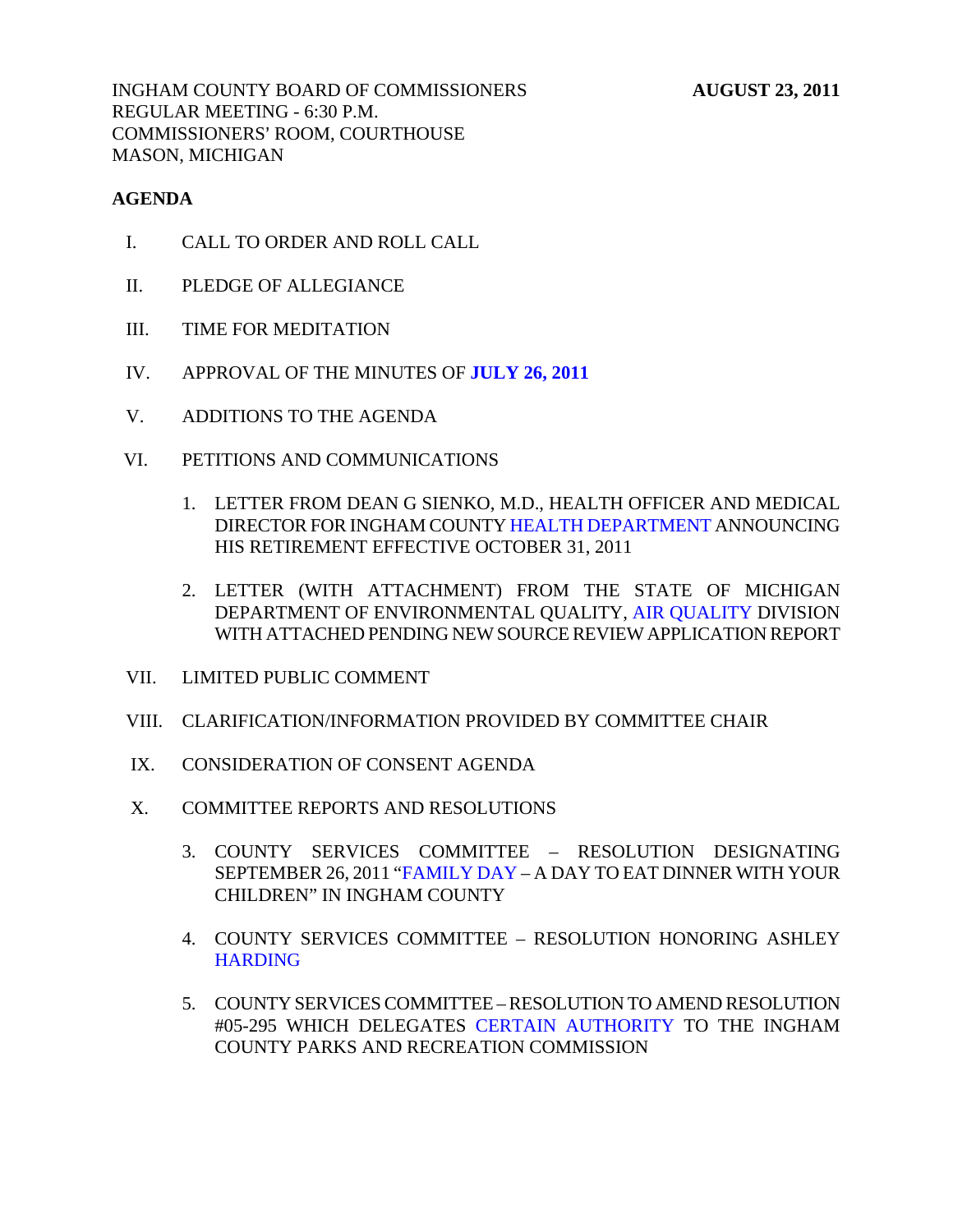- 6. COUNTY SERVICES COMMITTEE – [RESOLUTION OPPOSING](#page-44-0) EFFORTS OF THE MICHIGAN LEGISLATURE TO MAKE MICHIGAN A "RIGHT TO WORK" STATE
- 7. COUNTY SERVICES COMMITTEE RESOLUTION HONORING DR. JOAN JACKSO[N JOHNSON](#page-45-0)
- 8. COUNTY SERVICES AND FINANCE COMMITTEES RESOLUTION TO AUTHORIZ[E REHMANN ROBSON TO CO](#page-46-0)NDUCT AN AUDIT OF INGHAM COUNTY FOR 2011, 2012 AND 2013
- 9. COUNTY SERVICES AND FINANCE COMMITTEES RESOLUTION AUTHORIZING ENTERING INTO A CONTRACT WITH VIDCOM SOLUTIONS FOR INSTALLATION OF NEW SOFTWARE FOR THE GALAXY SYSTEM UPGRADE AT THE VETERANS MEMORIAL COUR[THOUSE AND GRADY](#page-47-0)  PORTER BUILDING
- 10. COUNTY SERVICES AND FINANCE COMMITTEES RESOLUTION AUTHORIZING THE APPROVAL OF AMENDMENT #1 WITH THE DEPART[MENT OF NATURAL RESOURCES](#page-48-0) TO IMPROVE THE FISHING DOCK AT BURCHFIELD PARK
- 11. COUNTY SERVICES AND FINANCE COMMITTEES RESOLUTION AUTHORIZING THE ESTABLISHMENT O[F INGHAM COUNTY EMPLOYEE](#page-49-0) DISCOUNT ACTIVITY USER FEES
- 12. COUNTY SERVICES AND FINA[NCE COMMITTEES RESOLUTION](#page-50-0)  PLEDGING FULL FAITH AND CREDIT TO DEER CREEK DRAIN DRAINAGE DISTRICT 2011 NOTES AND/OR BONDS
- 13. [HUMAN SERVICES COM](#page-53-0)MITTEE RESOLUTION HONORING DIANA DELGADO
- 14. HUMAN SERVICES COMMITTEE RESOLUTION TO AUTHORIZE THE USE OF THE INGHAM COUNTY [HEALTH DEPARTMENT LOGO ON THE](#page-54-0)  MEDTIPSTER RX DISCOUNT CARD
- 15. HUMAN SERVICES [AND FINANCE COMMITTEES RESOLUTION](#page-56-0) TO AUTHORIZE 2011-2012 PUBLIC HEALTH SERVICE AGREEMENT WITH THE INGHAM HEALTH PLAN CORPORATION
- 16. HUMAN SERVICES AND FINANCE COMMITTEES RESOLUTION TO AUTHORIZE [A 2011-2012 AMERICORPS GRANT](#page-57-0)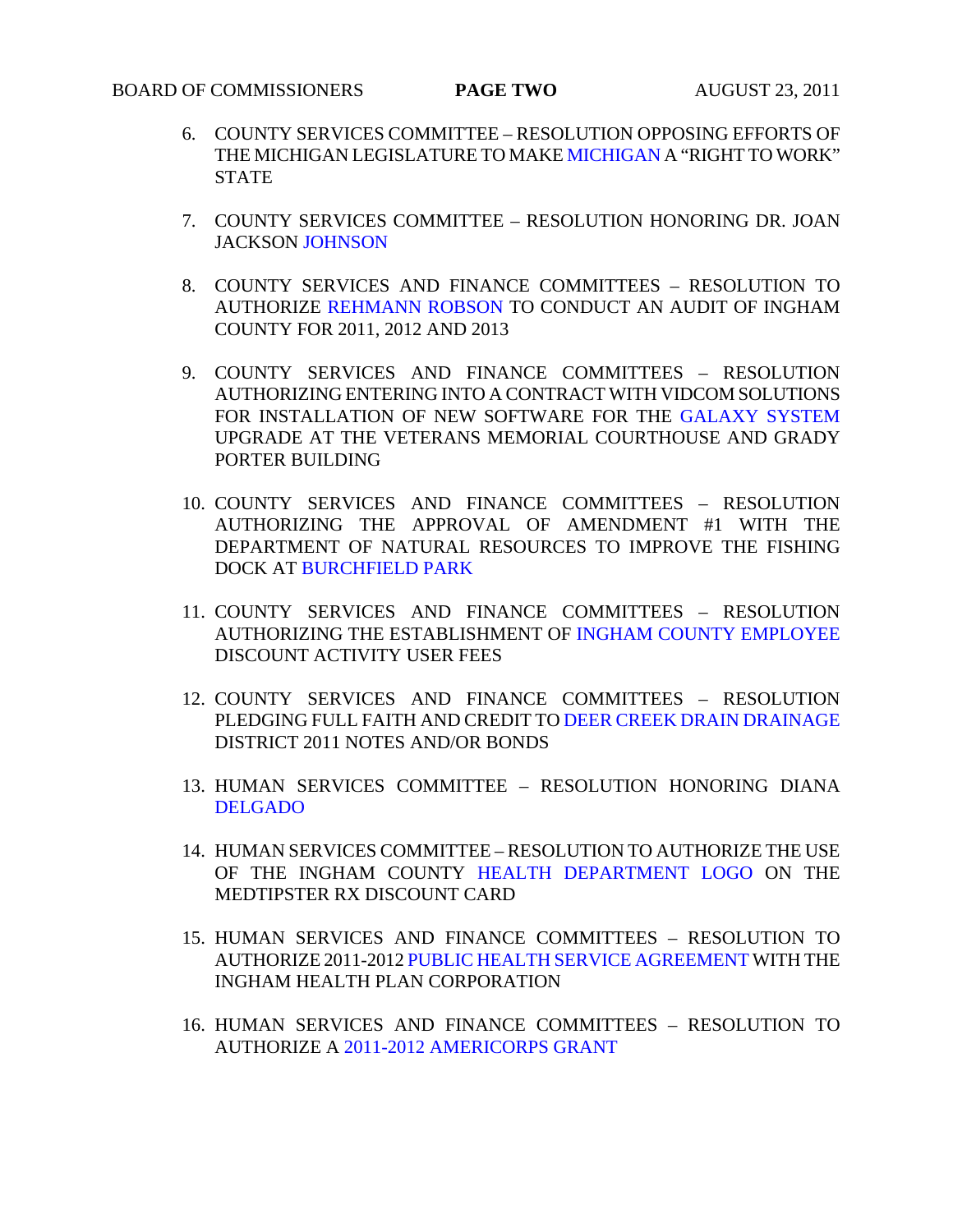- 17. HUMAN SERVICES AND FINANCE COMMITTEES RESOLUTION TO AUTHORIZE A CONSULTING AGREEMENT WITH THE MICHIGAN ASSOCIATION [FOR LOCAL PUBLIC HEALTH](#page-59-0)
- 18. HUMAN SERVICES AND FINANCE COMMITTEES RESOLUTION TO AUTHORIZE THE INTERGOVERNMENTAL TRANSFER OF INGHAM COUNTY FUNDS TO SU[PPORT DSH PAYMENTS TO INGHAM](#page-60-0) REGIONAL MEDICAL CENTER AND SPARROW HEALTH SYSTEM
- 19. HUMAN SERVICES AND FINANCE COMMITTEES RESOLUTION TO AUTHORIZE AMENDMENT #3 TO THE 2010-2011 COMPREHENSIVE PLANNING, BUDGETIN[G AND CONTRACTING AGREEME](#page-62-0)NT WITH THE MICHIGAN DEPARTMENT OF COMMUNITY HEALTH
- 20. HUMAN SERVICES, COUNTY SERVICES, AND FINANCE COMMITTEES RESOLUTION T[O AUTHORIZE A RE-ORGANIZATION IN INGH](#page-64-0)AM COUNTY DEPARTMENT OF VETERAN AFFAIRS AND A WAIVER OF THE HIRING FREEZE/DELAY
- 21. JUDICIARY AND FINANCE COMMITTEES RESOLUTION TO APPROVE CONTRACTS FOR ATTORNEY SERVICES F[OR PROBATE COURT IN](#page-65-0)  GUARDIAN AD LITEM MATTERS
- 22. JUDICIARY AND FINANCE COMMITTEES RESOLUTION AUTHORIZING ENTERING INTO A CONTRACT F[OR ATTORNEY SERVICES FOR](#page-67-0) JUVENILE DELINQUENCY AND TRUANCY MATTERS
- 23. LAW ENFORCEMENT, COUNTY SERVICES AND FINANCE COMMITTEES RESOLUTION TO AUTHORIZE A PART-TIME VETERINARY POSITION FOR THE PURPOSE OF ADDRE[SSING THE VETERINARY CARE AND SPAY AND](#page-69-0)  NEUTER OF SHELTER ANIMALS AT THE ANIMAL CONTROL DEPARTMENT
- 24. LAW ENFORCEMENT AND FINANCE COMMITTEES RESOLUTION TO RECO[MMEND ENTERING INTO CON](#page-71-0)TRACT WITH WEST SHORE SERVICES, INC. AND VISIONAIR, INC. UTILIZING HOMELAND SECURITY GRANT PROGRAM (HSGP) FUNDS
- 25. LAW ENFORCEMENT AND FINANCE COMMITTEES RESOLUTION AUTHORIZING A CONTRACT WITH VISIONAIR FOR THE INGHAM COUNTY SHERIFF'S OFF[ICE VISIONMOBILE POLICE WO](#page-72-0)RK TECHNOLOGY STATION SOFTWARE PROJECT MODULE ON THE NEW VISIONAIR COMPUTER AIDED DISPATCH (CAD) SYSTEM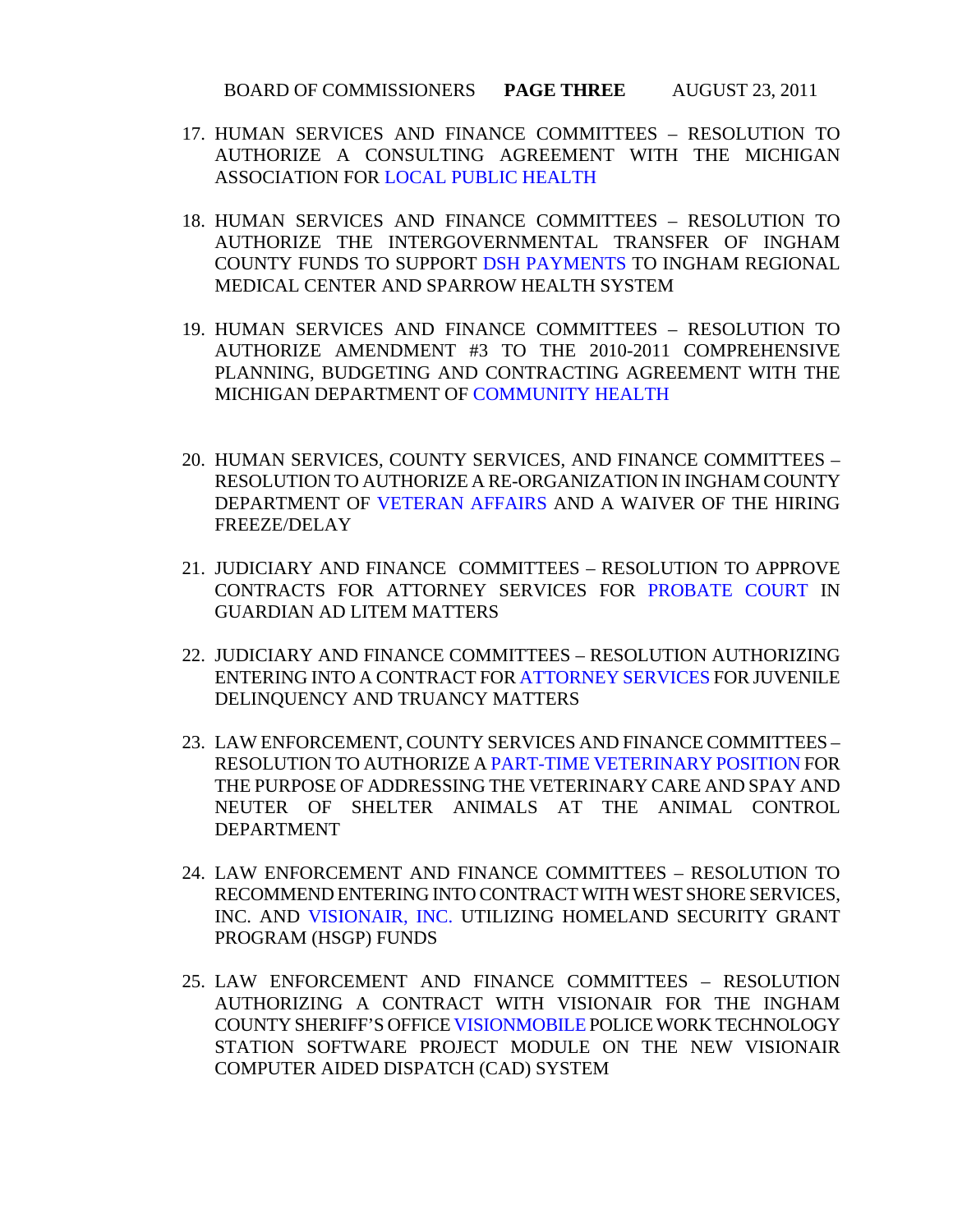### BOARD OF COMMISSIONERS **PAGE FOUR** AUGUST 23, 2011

- 26. LAW ENFORCEMENT AND FINANCE COMMITTEES RESOLUTION TO AUTHORIZE ENTERING INTO AN AGREEMENT WITH ADVANCED WIRELESS TELECOM TO PURC[HASE A NEW 911 PHONE SYSTEM WIT](#page-74-0)H EATON, CLINTON, AND LIVINGSTON COUNTY
- XI. SPECIAL ORDERS OF THE DAY
- XII. PUBLIC COMMENT
- XIII. COMMISSIONER ANNOUNCEMENTS
- XIV. CONSIDERATION AND ALLOWANCE OF CLAIMS
- XV. ADJOURNMENT

THE COUNTY OF INGHAM WILL PROVIDE NECESSARY REASONABLE AUXILIARY AIDS AND SERVICES, SUCH AS INTERPRETERS FOR THE HEARING IMPAIRED AND AUDIO TAPES OF PRINTED MATERIALS BEING CONSIDERED AT THE MEETING FOR THE VISUALLY IMPAIRED, FOR INDIVIDUALS WITH DISABILITIES AT THE MEETING UPON FIVE (5) WORKING DAYS NOTICE TO THE COUNTY OF INGHAM. INDIVIDUALS WITH DISABILITIES REQUIRING AUXILIARY AIDS OR SERVICES SHOULD CONTACT THE COUNTY OF INGHAM IN WRITING OR BY CALLING THE FOLLOWING: INGHAM COUNTY BOARD OF COMMISSIONERS, P.O. BOX 319, MASON, MI 48854, 517-676-7200.

### **PLEASE TURN OFF CELL PHONES AND OTHER ELECTRONIC DEVICES OR SET TO MUTE OR VIBRATE TO AVOID DISRUPTION DURING THE MEETING**

**FULL BOARD PACKETS ARE AVAILABLE AT: www.ingham.org**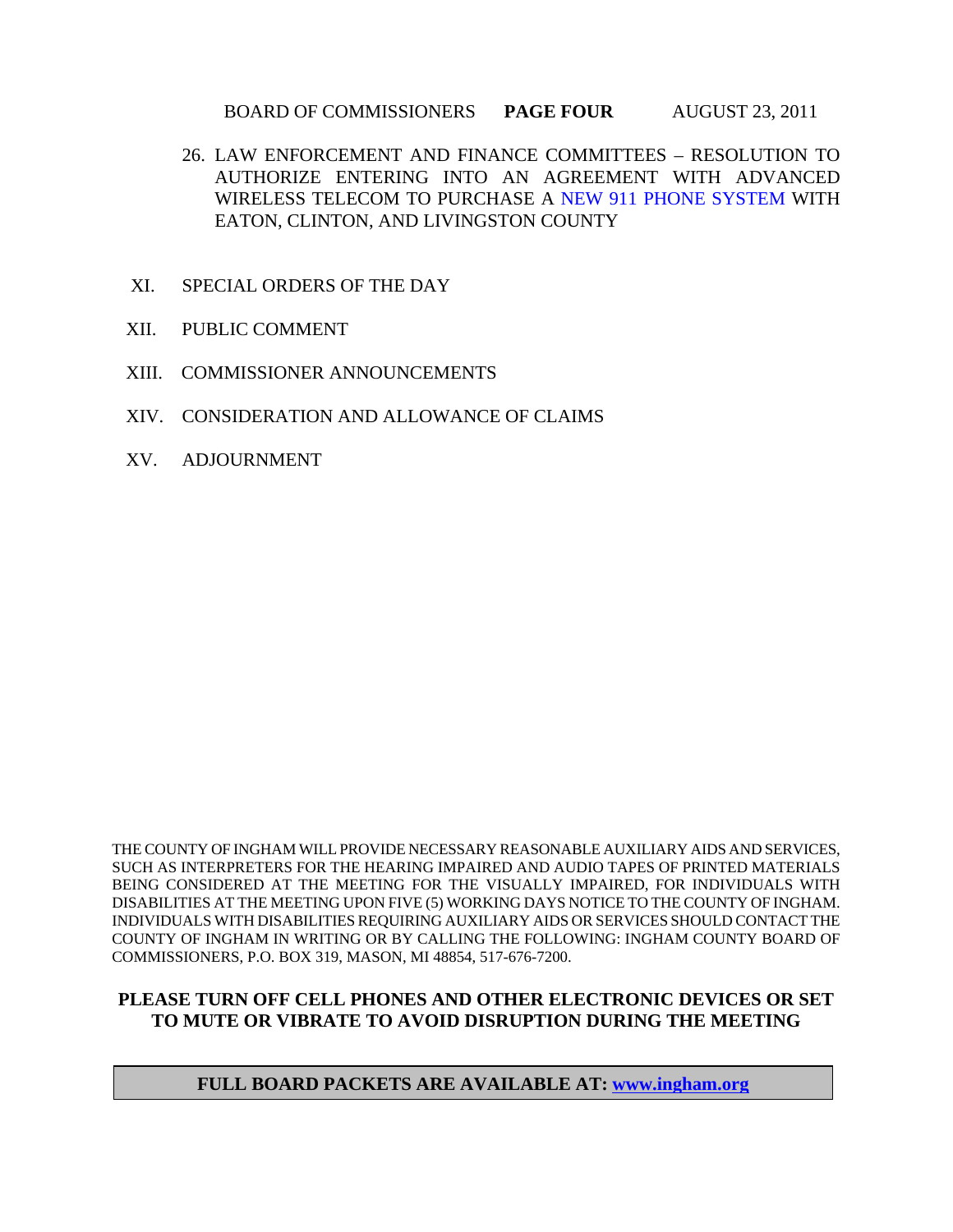Board of Commissioners Room - Courthouse Mason, Michigan - 6:30 p.m. July 26, 2011

## <span id="page-4-0"></span>**CALL TO ORDER:**

Chairperson Grebner called the July 26, 2011, regular meeting of the Ingham County Board of Commissioners to order at 6:36 p.m. Roll was called and all Commissioners were present, except Commissioner Schor.

## **PLEDGE OF ALLEGIANCE:**

Chairperson Grebner led the Board in the Pledge of Allegiance and a few moments of silence were observed for meditation.

### **APPROVAL OF THE MINUTES:**

Moved by Commissioner De Leon, supported by Commissioner Schafer, to approve the minutes of the June 28, 2011, meeting as amended. Motion carried unanimously.

### **ADDITIONS TO THE AGENDA:**

Chairperson Grebner indicated there would be substitutes for the following agenda items: Agenda item No. 12 - Resolution Authorizing a Budget Adjustment to the Lake Lansing Park-South Beach House Roofing project. Agenda item No. 16 – Resolution Authorizing a One Year Collective Bargaining Agreement with the Michigan Association of Police-Law Enforcement Unit. Agenda item No. 23 – Resolution Honoring Diane Gorch. The substitutes were accepted without objection.

### **PETITIONS AND COMMUNICATIONS:**

Letter from the Volunteer Members of The Ingham County Animal Control (ICAC) Steering Committee Regarding Developed Programs. Referred to Law Enforcement

Thank You Letter from State of Michigan Departments of Community Health, Agriculture and Rural Development, and Environmental Quality for Participation in the Michigan Local Public Health Accreditation Program. Received and placed on file.

Letter (With Attachment) from the State of Michigan Department of Environmental Quality, Air Quality Division with Attached Pending New Source Review Application Report. Received and placed on file.

Notice of Hearing from Delhi Charter Township Regarding Application for Industrial Facilities Exemption Certificate by Dart Container of Michigan, LLC. Referred to Finance.

Late Notice from Bethany Lumbert tendering her resignation from the Ingham County Women's Commission. Received and placed on file.

### **LIMITED PUBLIC COMMENT:**

Michael Goree, consultant for the Ingham County Road Commission, introduced himself to the Board.

# **CLARIFICATION/INFORMATION PROVIDED BY COMMITTEE CHAIR:**

None

## **CONSIDERATION OF CONSENT AGENDA:**

Moved by Commissioner Vickers, supported by Commissioner Dougan, to adopt a consent agenda consisting of all items, except, 7, 18 and 32. Motion to adopt a consent agenda carried unanimously. Items on the consent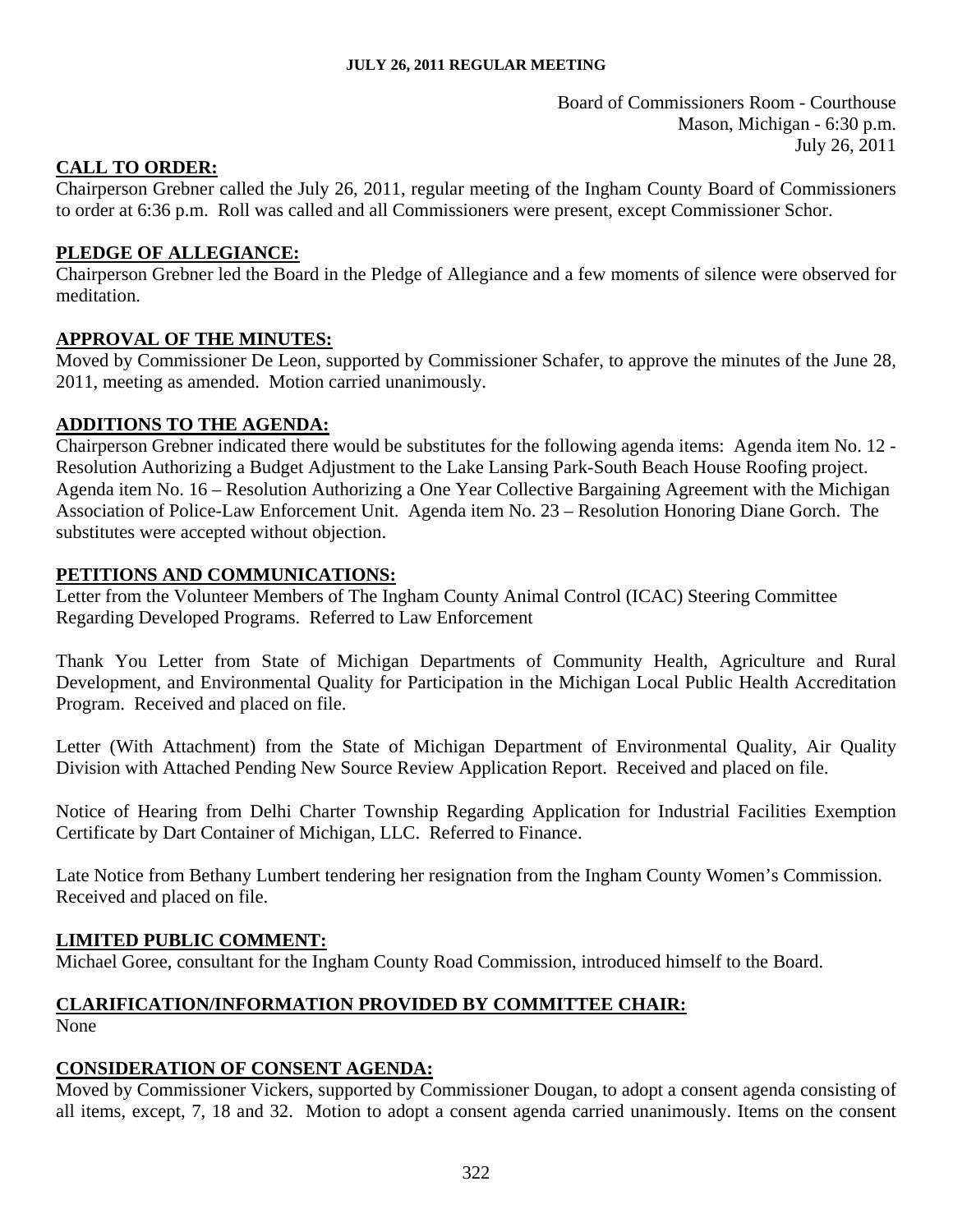agenda were adopted by a unanimous roll call vote. Items voted on separately are so noted in the minutes. Absent: Commissioner Schor.

### **COMMITTEE REPORTS AND RESOLUTIONS:**

The following resolution was introduced by the County Services Committee:

### **RESOLUTION MAKING AN APPOINTMENT TO THE EQUAL OPPORTUNITY COMMITTEE**

### **RESOLUTION #11-208**

WHEREAS, several vacancies exist on the Equal Opportunity Committee; and

WHEREAS, the County Services Committee has interviewed those interested in serving on this Committee.

THEREFORE BE IT RESOLVED, that the Ingham County Board of Commissioners hereby appoint:

#### Shawn Beard, 2123 Lac Du Mont, Haslett, 48840

to the Equal Opportunity Committee to a term expiring September 30, 2013.

### **COUNTY SERVICES: Yeas:** De Leon, Copedge, Celentino, Schor, Vickers, Dragonetti **Nays:** None **Absent:** None **Approved 7/19/11**

Adopted as part of the consent agenda.

The following resolution was introduced by the County Services and Finance Committees:

### **RESOLUTION CERTIFYING REPRESENTATIVES FOR THE MERS ANNUAL MEETING**

#### **RESOLUTION #11-209**

WHEREAS, the Municipal Employees' Retirement System will hold the 65th Annual Meeting at the Grand Traverse Resort in Grand Traverse, MI during the time period of September 27 - September 29, 2011; and

WHEREAS, the governing body of each member municipality must certify an employee delegate who has been elected by the other employee members, and appoint an officer delegate of the governing body.

THEREFORE BE IT RESOLVED, that the following persons are hereby certified as Ingham County Representatives for the MERS Annual Meeting:

| <b>Officer Delegate:</b>     | <b>Human Resources Director</b> |
|------------------------------|---------------------------------|
| <b>Employee Delegate:</b>    | <b>Sally Auer</b>               |
| Alternate Employee Delegate: | Jane Noice-Marwede              |

BE IT FURTHER RESOLVED, Ingham County will pay the expenses of the Officer Delegate and Employee Delegate pursuant to the County's travel policy up to a maximum of \$1,500**.**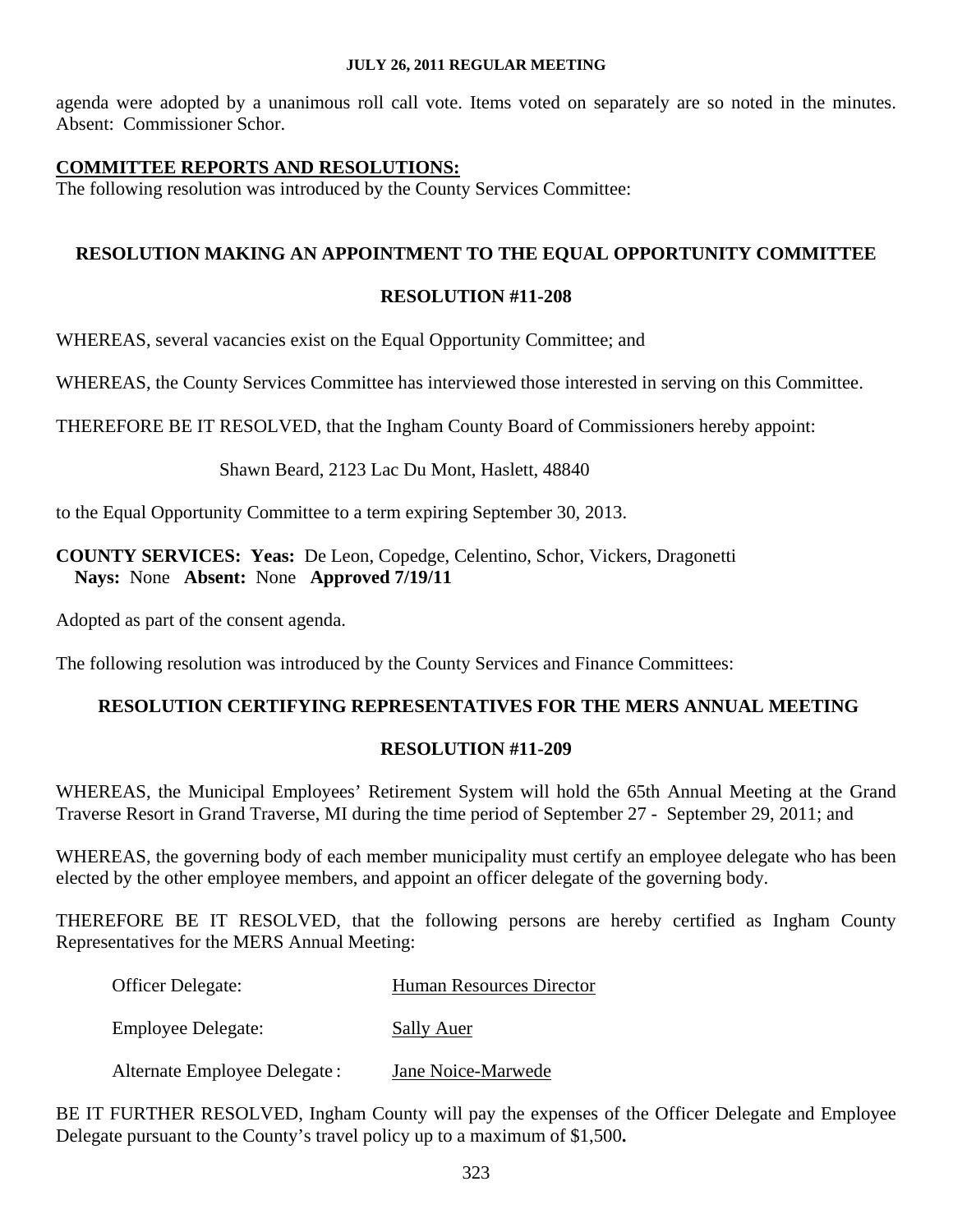**COUNTY SERVICES: Yeas:** De Leon, Copedge, Celentino, Schor, Vickers, Dragonetti  **Nays:** None **Absent:** None **Approved 7/19/11** 

**FINANCE: Yeas:** Schor, Tsernoglou, Nolan, Bahar-Cook, Dougan  **Nays:** None **Absent:** McGrain **Approved 7/20/11**

Adopted as part of the consent agenda.

The following resolution was introduced by the County Services and Finance Committees:

### **RESOLUTION AUTHORIZING AN AGREEMENT BETWEEN THE CITY OF LANSING AND THE COUNTY OF INGHAM FOR MAINTENANCE OF CERTAIN CITY PARKS**

### **RESOLUTION #11-210**

WHEREAS, the City of Lansing has approached the Ingham County Parks Department about the possibility of providing certain maintenance services for 25 city parks that are 5 acres or less and all parks along the River Trail; and

WHEREAS, the Ingham County Parks Department provided the City of Lansing with a proposal; and

WHEREAS, the City of Lansing has accepted the proposal and their 2011-12 adopted budget assumes that they will contract with the County for these maintenance services.

THEREFORE BE IT RESOLVED, that the Ingham County Board of Commissioners authorizes an agreement with the City of Lansing to provide maintenance services in 25 city parks that are 5 acres or less and all parks along the River Trail.

BE IT FURTHER RESOLVED, that the contract shall be in effect for one-year and will begin on whatever date the agreement is fully executed.

BE IT FURTHER RESOLVED, the contract shall be subject to renewal for additional one-year terms that are renewed in writing and executed prior to the expiration of the current term.

BE IT FURTHER RESOLVED, that for the first year of the contract the County shall be compensated in the amount of \$236,000, which includes reimbursement for direct costs and administrative overhead costs.

BE IT FURTHER RESOLVED, that the compensation amount after the first year shall be subject to mutual agreement during the renewal process.

BE IT FURTHER RESOLVED, that the contract shall specify that the agreement may be cancelled by either party upon thirty (30) days written notice.

BE IT FURTHER RESOLVED, that the offer will lapse if the contract is not executed by the City of Lansing by November 1, 2011.

BE IT FURTHER RESOLVED, that the Controller/Administrator is authorized to make the necessary budget adjustments.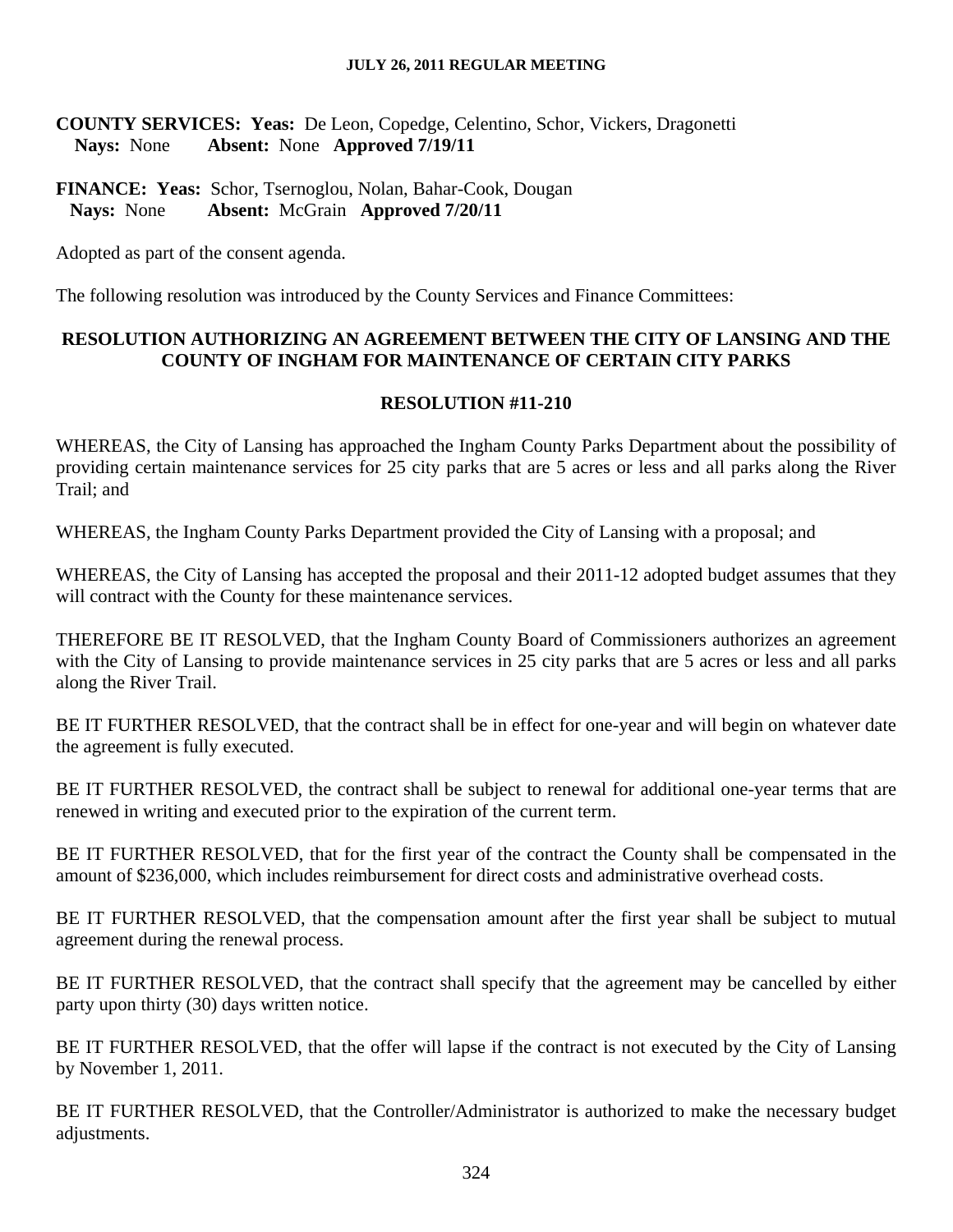BE IT FURTHER RESOLVED, the Ingham County Board of Commissioners authorizes the Board Chairperson and the County Clerk to sign any necessary documents that are consistent with this resolution and approved as to form by the County Attorney.

**COUNTY SERVICES: Yeas:** De Leon, Copedge, Celentino, Schor, Vickers  **Nays:** Dragonetti **Absent:** None **Approved 7/19/11** 

**FINANCE: Yeas:** Schor, Tsernoglou, Nolan, Bahar-Cook  **Nays:** Dougan **Absent:** McGrain **Approved 7/20/11**

Moved by Commissioner De Leon, Supported by Commissioner Celentino, to adopt the resolution.

There was brief discussion.

Motion to adopt the resolution carried with Commissioners Dougan, Dragonetti, Vickers and Schafer voting No, all others voting yes. Absent: Commissioner Schor.

The following resolution was introduced by the County Services and Finance Committees:

## **RESOLUTION TO AUTHORIZE A CONTRACT FOR LEGAL SERVICES WITH COHL, STOKER & TOSKEY, P.C.**

### **RESOLUTION #11-211**

WHEREAS, the County's contract with Cohl, Stoker & Toskey, P.C. (hereafter referred to as the Contractor) for the provision of legal services expires December 31, 2011; and

WHEREAS, the County desires to continue its agreement with the Contractor to provide legal services for the County; and

WHEREAS, the County Controller/Administrator has negotiated a contract with the Contractor effective January 1, 2012.

THEREFORE BE IT RESOLVED, that the Ingham County Board of Commissioners hereby approves an agreement with Cohl, Stoker & Toskey, P.C. for all legal services effective January 1, 2012 and continuing thereafter unless terminated pursuant to the 90 day cancellation clause.

BE IT FURTHER RESOLVED, that the compensation to be paid to the Contractor will remain at \$404,750 unless a change is mutually agreed to between the parties.

BE IT FURTHER RESOLVED, that the County shall reimburse Cohl, Stoker & Toskey, P.C. for actual litigation costs, such as filing and service of process fees (includes service by certified mail), costs associated with obtaining medical records for workers compensation cases, deposition and court reporter fees, and appellate court printing costs which they are required to pay to represent the County.

BE IT FURTHER RESOLVED, the County shall reimburse the Contractor for all other County incurred costs and expenses, including copies, fax, long-distance telephone charges and computer research for up to \$10,000.00 per year.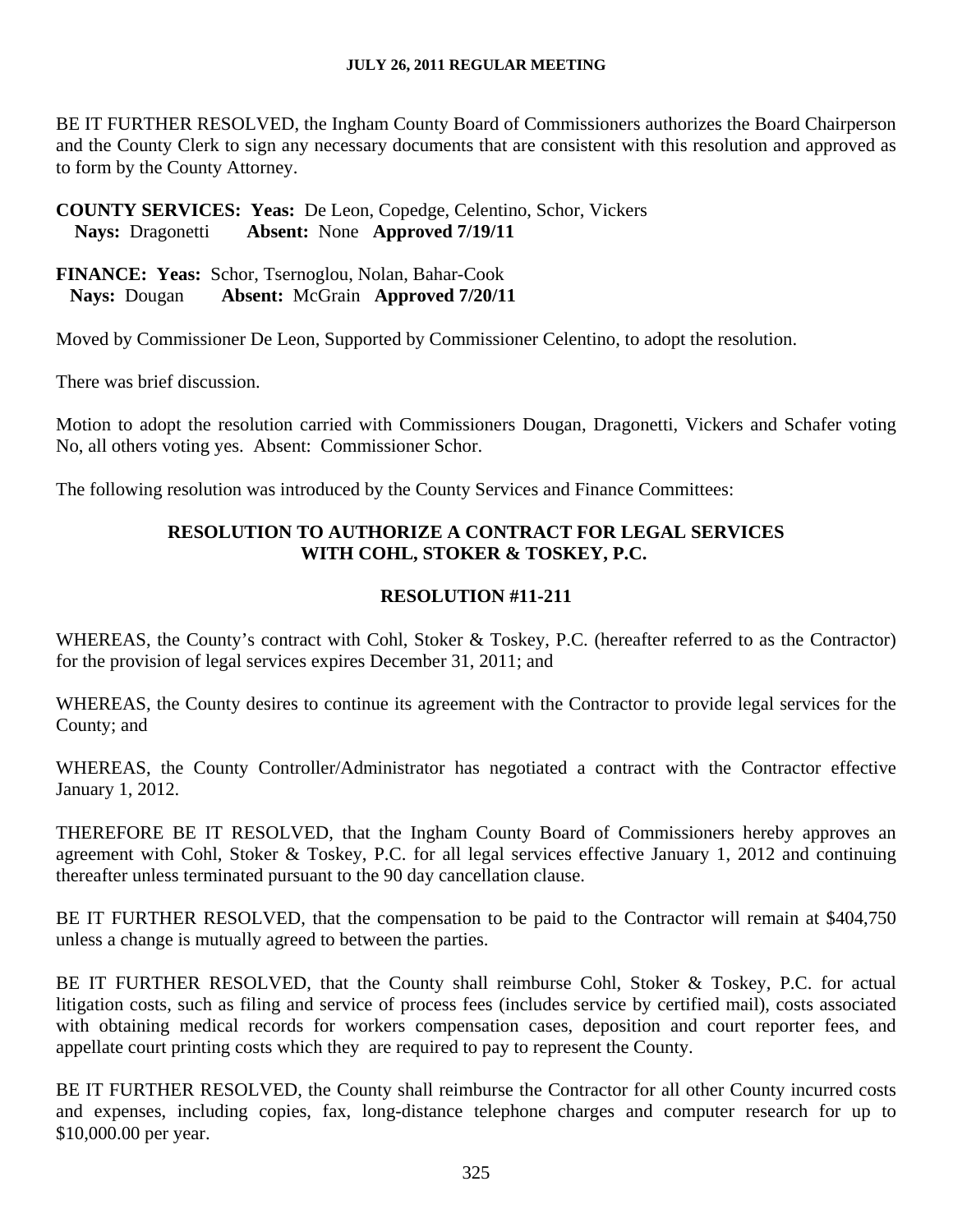BE IT FURTHER RESOLVED, that the Board Chairperson and the County Clerk are hereby authorized to sign the contract.

## **COUNTY SERVICES: Yeas:** De Leon, Copedge, Celentino, Schor, Vickers, Dragonetti  **Nays:** None **Absent:** None **Approved 7/19/11**

**FINANCE: Yeas:** Schor, Tsernoglou, Nolan, Bahar-Cook, Dougan  **Nays:** None **Absent:** McGrain **Approved 7/20/11**

Adopted as part of the consent agenda.

The following resolution was introduced by the County Services and Finance Committees:

## **RESOLUTION AUTHORIZING AN INCREASE IN THE PARKS DEPARTMENT IMPREST (PETTY) CASH FUND BY SEVEN HUNDRED FIFTY DOLLARS (\$750)**

### **RESOLUTION #11-212**

WHEREAS, the Parks Department currently maintains a petty cash account of \$3,100; and

WHEREAS, those funds are used to provide change funds to park managers and seasonal staff to use as change in the various revenue areas of the parks; and

WHEREAS, in recent years to meet business needs it has been necessary to increase the change fund amounts being given to each individual; and

WHEREAS, the number of seasonal staff has declined in the parks and each employee needs to have a change fund to offer staffing flexibility; and

WHEREAS, staff has determined that an increase of \$750 increasing the total amount of the fund to \$3,850 will meet business needs; and

WHEREAS, the Parks & Recreation Commission supported this request with the passage of a resolution at their June meeting.

THEREFORE BE IT RESOLVED, that the Board of Commissioners authorizes the increase of the petty cash fund for the Parks Department by \$750 for a total of \$3,850 of petty cash.

**COUNTY SERVICES: Yeas:** De Leon, Copedge, Celentino, Schor, Vickers, Dragonetti  **Nays:** None **Absent:** None **Approved 7/19/11** 

**FINANCE: Yeas:** Schor, Tsernoglou, Nolan, Bahar-Cook, Dougan  **Nays:** None **Absent:** McGrain **Approved 7/20/11**

Adopted as part of the consent agenda.

The following resolution was introduced by the County Services and Finance Committees: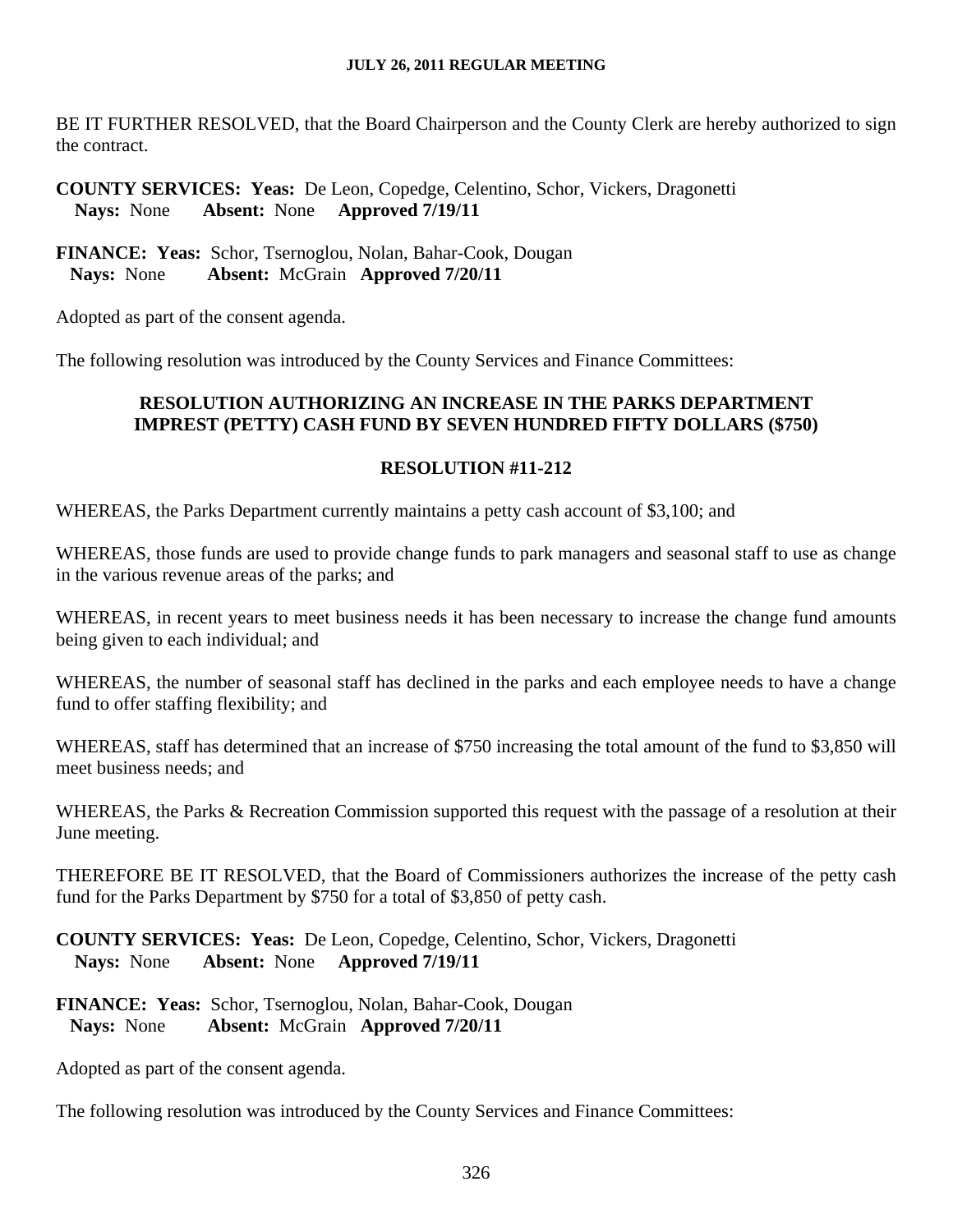### **RESOLUTION AUTHORIZING A MICHIGAN COMMUNITY SERVICE COMMISSION AMERICORPS GRANT POSITION PLACEMENT FOR THE PARKS DEPARTMENT**

## **RESOLUTION #11-213**

WHEREAS, the Power of We Consortium successfully competed for a grant from the Michigan Community Service Commission (MCSC) for a Michigan's AmeriCorps project that will place ten full time AmeriCorps members within organizations throughout the Greater Lansing area to improve resident's physical activity and nutrition; and

WHEREAS, the ten AmeriCorps members will promote the use of non-motorized transportation on trails, greenways, and city streets, and increase the use of community gardens and farmers' markets in previous food deserts; and

WHEREAS, on October 6, 2009, the Power of We Consortium notified the Ingham County Parks Department that they were selected as a host site for an AmeriCorps position; and

WHEREAS, the AmeriCorps position would expand the Parks Department's volunteer programs and support trail maintenance, planning, and management of natural areas in Ingham County Parks; and

WHEREAS, the County contribution of \$2,896 provides a one-third match to AmeriCorps funding to equal a total grant of \$8,688; and

WHEREAS, the Parks & Recreation Commission supported this resolution at their June meeting with the passage of a resolution.

THEREFORE BE IT RESOLVED, the Board of Commissioners authorizes entering into a placement agreement, on behalf of the Parks Department as "Host Site," with AmeriCorps to oversee the AmeriCorps position for 900 hours from January 3, 2011 through July 1, 2011 one-third, \$2,896, to be paid from funds in the approved 2011 Parks budget, seasonal wage line item 208-75500-705000-51000 and the balance paid from a Power of We Grant.

BE IT FURTHER RESOLVED, the Board Chairperson and County Clerk are hereby authorized to sign any necessary contract/placement documents that are consistent with this resolution and approved as to form by the County Attorney.

**COUNTY SERVICES: Yeas:** De Leon, Copedge, Celentino, Schor, Vickers, Dragonetti  **Nays:** None **Absent:** None **Approved 7/19/11** 

**FINANCE: Yeas:** Schor, Tsernoglou, Nolan, Bahar-Cook, Dougan  **Nays:** None **Absent:** McGrain **Approved 7/20/11**

Adopted as part of the consent agenda.

The following resolution was introduced by the County Services and Finance Committees:

### **RESOLUTION AUTHORIZING PAYMENT TO PLANNED MIGRATION AND ED NOVAK FOR THE SHIPPING OF RHINOS FROM SEDGWICK ZOO AND MIAMI ZOO TO POTTER PARK ZOO**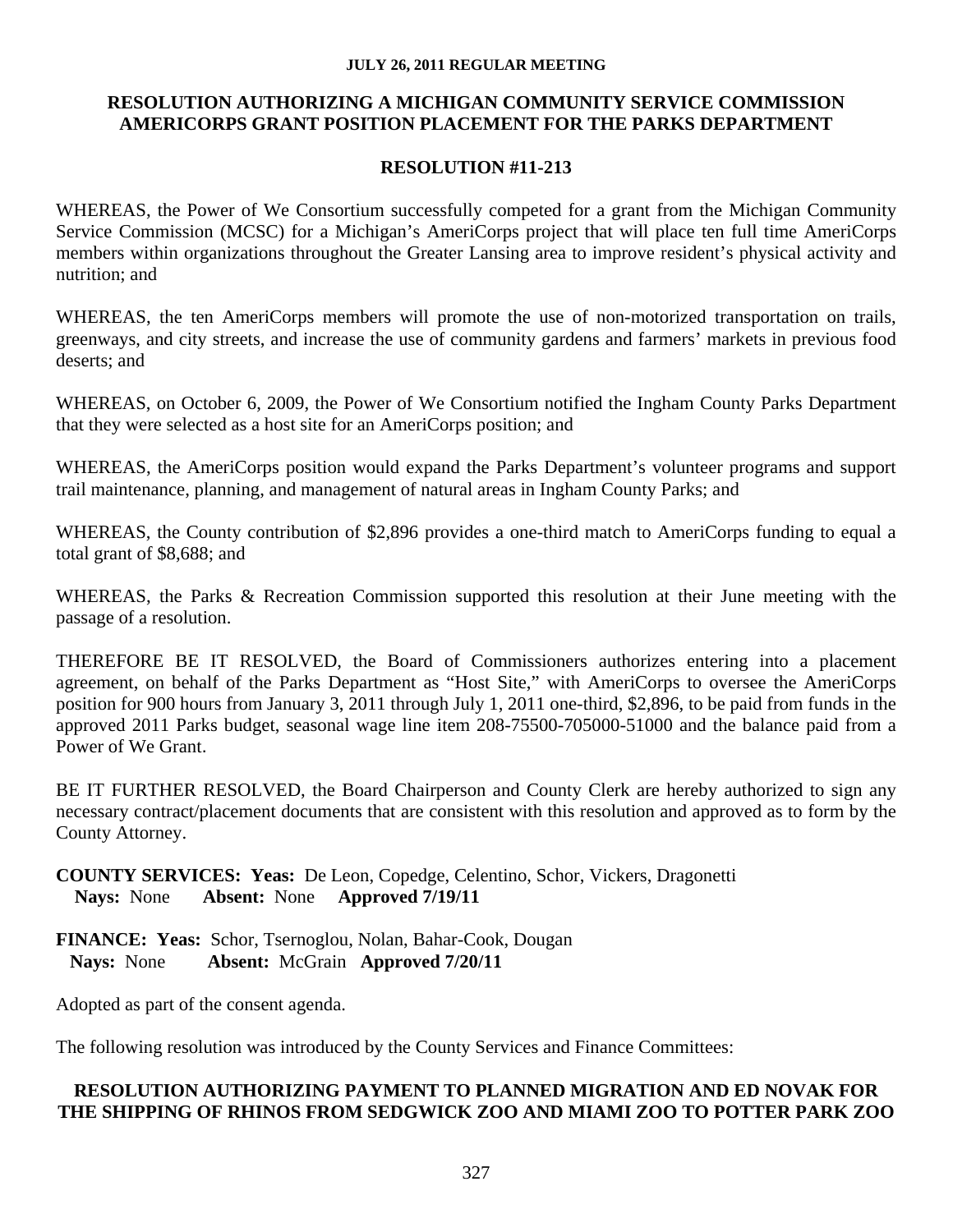## **RESOLUTION #11-214**

WHEREAS, the Potter Park Zoo staff recently had two black rhinos shipped to the zoo; and

WHEREAS, an invoice has been received for \$6,310 from Planned Migration for shipping of the male rhino from Sedgwick Zoo; and

WHEREAS, an invoice has also been received for \$7,000 from Ed Novak for the shipping of the female rhino from Miami Zoo; and

WHEREAS, two quotes were received for this shipping and the quotes with lowest cost were selected; and

WHEREAS, the Zoo Board and Parks & Recreation Commission supported this resolution with the passage of resolutions at their June meetings.

THEREFORE BE IT RESOLVED, that the Board of Commissioners authorizes the transfer of \$13,310 from the 2011 approved Zoo budget line item Potter Park maintenance 258-69300-740000-34000 funded by the Potter Park Zoo Millage to Potter Park Zoo contractual services 258-69200-818000-31000.

BE IT FURTHER RESOLVED, that the Ingham County Board of Commissioners authorizes the payment of \$6,310 to Planned Migration for the shipping of one rhino from the Sedgwick Zoo to Potter Park Zoo.

BE IT FURTHER RESOLVED, that the Ingham County Board of Commissioners authorizes the payment of \$7,000 to Ed Novak for the shipment of one rhino from the Miami Zoo to Potter Park Zoo.

**COUNTY SERVICES: Yeas:** De Leon, Copedge, Celentino, Schor, Vickers, Dragonetti  **Nays:** None **Absent:** None **Approved 7/19/11** 

**FINANCE: Yeas:** Schor, Tsernoglou, Nolan, Bahar-Cook, Dougan  **Nays:** None **Absent:** McGrain **Approved 7/20/11**

Adopted as part of the consent agenda.

The following resolution was introduced by the County Services and Finance Committees:

### **RESOLUTION AUTHORIZING A BUDGET ADJUSTMENT TO THE LAKE LANSING PARK-SOUTH BEACH HOUSE ROOFING PROJECT**

## **RESOLUTION #11-215**

WHEREAS, the Board of Commissioners approved \$3,100 in the 2010 Parks Department Capital Improvement budget for the Lake Lansing Park South Boat Launch Building Roof and the Beach House Roof; and

WHEREAS, the beach house roof was the first priority of the two roofs; and

WHEREAS, in 2010, bids were received for the beach house and a purchase order was issued to Save a Shake for \$4,875; and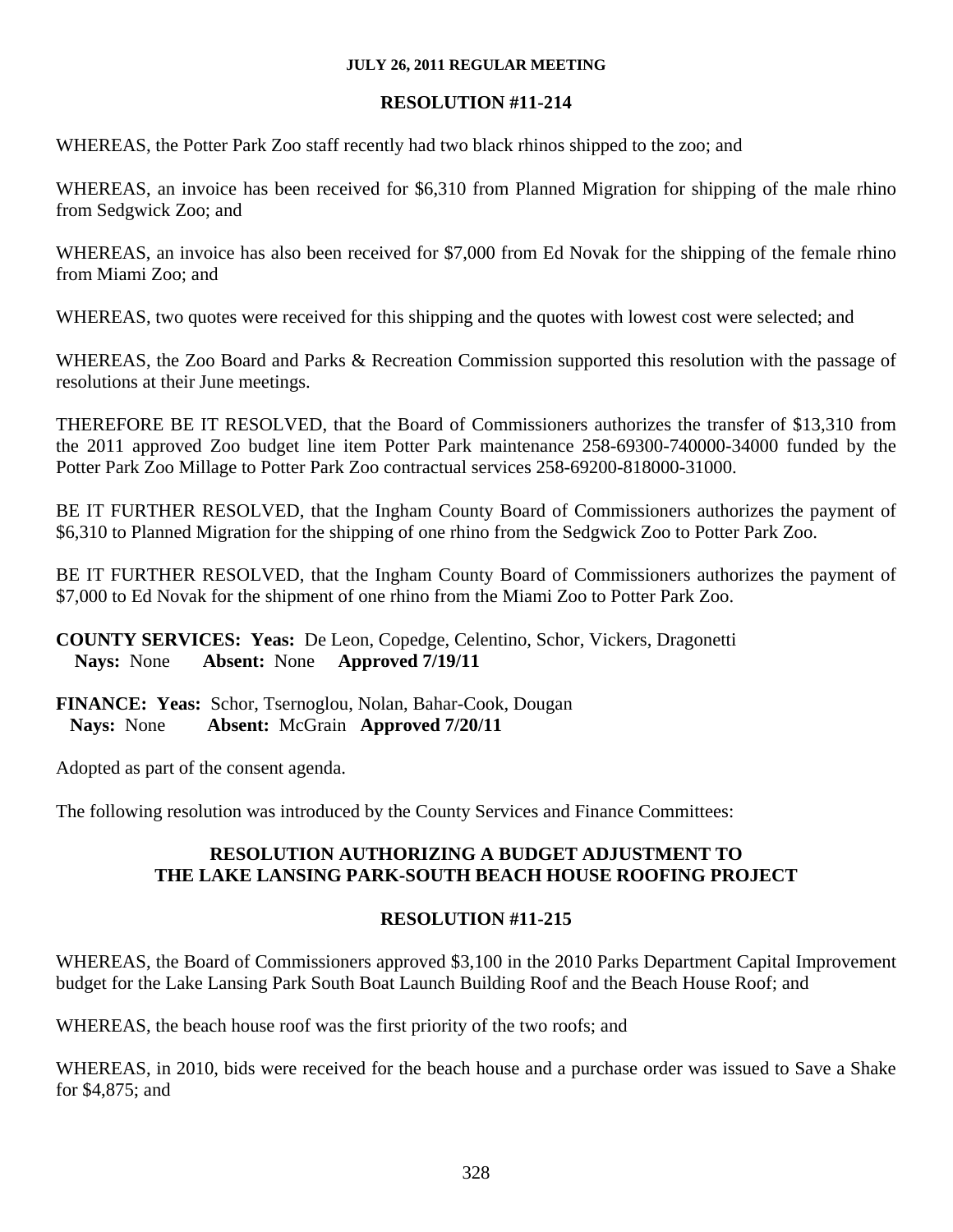WHEREAS, the accepted bid included a disclaimer for the cost of additional plywood materials to replace rotted roof sections; and

WHEREAS, in 2010, \$3,698 was transferred from the Lake Lansing beach and volleyball sand replacement projects and \$600 was transferred from Lake Lansing Park North road maintenance project to line item 245- 75299-931000 to cover the cost of both roofs, bringing the project budget to \$7,398; and

WHEREAS, because of timing issues, the beach house roof was delayed until 2011; and

WHEREAS, in 2011, as the service provider, Save a Shake began the tear down of the beach house roof and unusual construction consisting of milled  $3\frac{1}{2}$ " x 6" tongue and groove wood was found and no plywood as a roof foundation; and

WHEREAS, the milled tongue and groove lumber was decaying in places; and

WHEREAS, the selected vendor Save a Shake provided us with new pricing for the project bringing the total project cost for the beach house roof to \$13,438 for replacement of decayed roof decking, milling and labor; and

WHEREAS, the Park Manager will complete the Boat Launch roof project from the previously approved 2011 operating budget; and

WHEREAS, the Park Manager is requesting that \$1,344 be approved for contingency bringing the Beach House project total to \$14,782; and

WHEREAS, the Parks & Recreation Commission supported this budget adjustment with the passage of a resolution at their June meeting.

THEREFORE BE IT RESOLVED, the Board of Commissioners authorizes the transfer \$7,384 from the Ingham County Parks 2011 approved Capital Improvement Budget line item 245-75299-931000, the Burchfield Park roof projects, to line item 245-75299-931000, the Lake Lansing Beach House project.

BE IT FURTHER RESOLVED, that the Controller/Administrator is authorized to make the necessary transfer of funds.

BE IT FURTHER RESOLVED, that the Board Chairperson and County Clerk are authorized to sign any necessary agreement or amendment document with Save a Shake after approval as to form by County Attorney.

**COUNTY SERVICES: Yeas:** De Leon, Copedge, Celentino, Schor, Vickers, Dragonetti  **Nays:** None **Absent:** None **Approved 7/19/11** 

**FINANCE: Yeas:** Schor, Tsernoglou, Nolan, Bahar-Cook, Dougan  **Nays:** None **Absent:** McGrain **Approved 7/20/11**

Adopted as part of the consent agenda.

The following resolution was introduced by the County Services and Finance Committees:

### **RESOLUTION AUTHORIZING A BUDGET ADJUSTMENT TO THE HAWK ISLAND PARK TUBING AND SNOWBOARD HILL PROJECTS**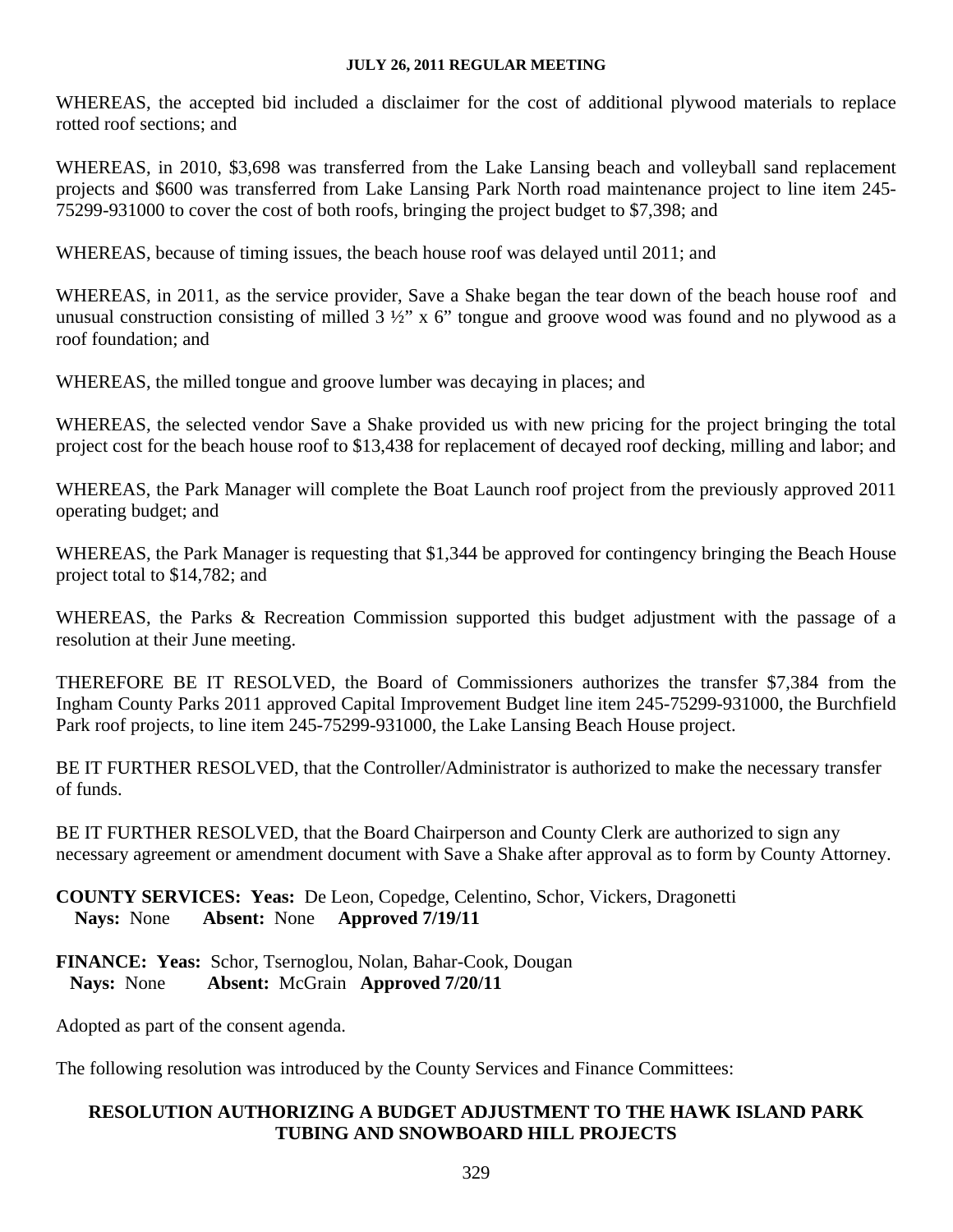## **RESOLUTION #11-216**

WHEREAS, in 2006, the Ingham County Board of Commissioners passed resolution #06-149 authorizing an application and committing the local match of \$75,000 to the Michigan Department of Natural Resources for a Land and Water Conservation Fund Grant in the amount of \$150,000 to develop a Snow Tubing Hill at Hawk Island Park; and

WHEREAS, in 2008, the Ingham County Board of Commissioners authorized the acceptance of the grant with the passage of resolution #08-063; and

WHEREAS, \$14,000 was approved for tubing hill grooming equipment in the 2009 Parks Department Capital Improvement budget; and

WHEREAS, these funds brought the total budget for the Snow Tubing Hill Project to \$164,000; and

WHEREAS, in 2011, the Ingham County Board of Commissioners passed resolution #11-159 approving \$35,000 for a Snowboard Hill to be added to the Snow Tubing Hill project bringing the total project budget to \$199,000; and

WHEREAS, the initial budget for the Snow Tubing Hill project did not include funding for soil, grooming equipment, lifts, track system, or a City of Lansing Soil and Sedimentation Permit; and

WHEREAS, the \$28,000 cost of a track system has been requested in the 2012 Parks Department Capital Improvement request; and

WHEREAS, the Purchasing Department solicited bids for lifts and received bids for new lifts and one used lift that was available; and

WHEREAS, the total budget for the project will be \$289,548 with the purchase of two new lifts or \$277,153 if one new lift and one used lift are purchased; and

WHEREAS, the Parks & Recreation Commission supported these budget adjustments with the passage of a resolution at their June meeting.

THEREFORE BE IT RESOLVED, that the Board of Commissioners authorizes the following transfers from the Ingham County Parks 2011 approved Capital Improvement Budget and general appropriation, to the Hawk Island Park Tubing and Snowboard Hill Project line item 450-75600-978000-71000 for total transfers of \$62,548 and a total project cost up to \$261,548:

- $\triangleright$  \$11,000 / 2011 CIP Pedal Boats, 508-75970-734000
- $\triangleright$  \$12,000 / 2011 CIP LLS Boat Launch Dock Replacement, 508-75200-976000
- ¾ \$ 2,254 / 2011 CIP Balance Hawk Island Water Wheel, 245-75299-931000
- ¾ \$ 2,254 / 2011 CIP Balance Lake Lansing Water Wheel, 245-75299-931000
- ¾ \$ 4,918 / 2011 CIP Balance Burchfield Roof Replacements, Beach House, Ranger Room, Tractor Shed, 245-75299-931000
- ¾ \$ 7,418 / 2011 CIP Balance Woodsong Shelter Roof, 508-75200-931000
- $\triangleright$  \$ 4,000 / 2011 CIP Road Gravel Lake Lansing, 205-75500-743000-51000
- ¾ \$ 4,000 / 2011 CIP Road Gravel Burchfield, 208-75300-743000-61000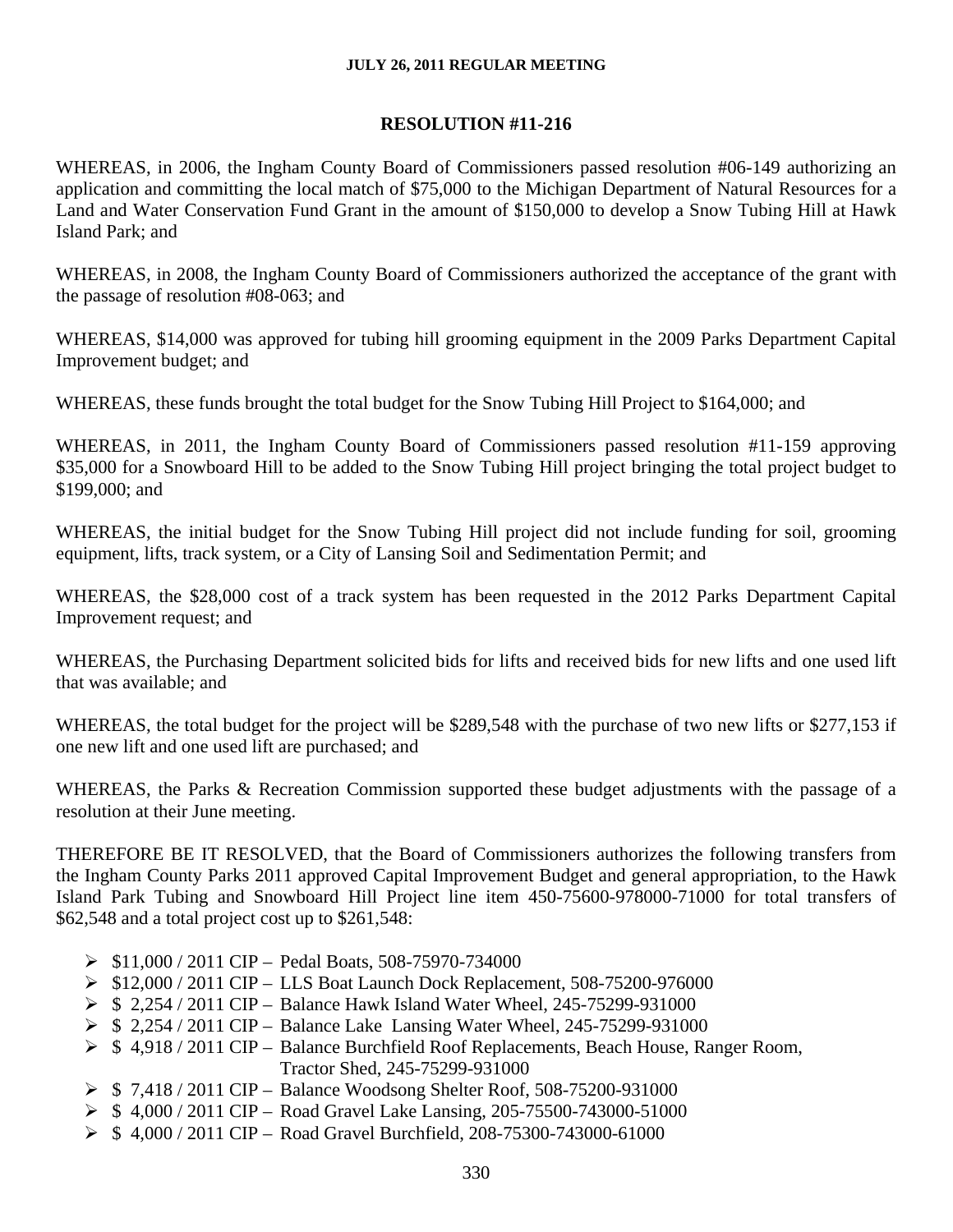- ¾ \$10,000 / 2011 CIP Parks Master Plan, 208-75200-818000-86000
- $\triangleright$  \$ 4,704 / 2011 Appropriation Other Supplies, 208-75200-743000-86000

BE IT FURTHER RESOLVED, that the \$28,000 request for a track system is a pending request in the 2012 Capital Improvement Budget and is therefore not yet included in the total project budget.

BE IT FURTHER RESOLVED, that the Controller/Administrator is authorized to make the necessary transfer of funds.

**COUNTY SERVICES: Yeas:** De Leon, Copedge, Celentino, Schor, Vickers, Dragonetti  **Nays:** None **Absent:** None **Approved 7/19/11** 

**FINANCE: Yeas:** Schor, Tsernoglou, Nolan, Bahar-Cook, Dougan  **Nays:** None **Absent:** McGrain **Approved 7/20/11**

Adopted as part of the consent agenda.

The following resolution was introduced by the County Services and Finance Committees:

## **RESOLUTION AUTHORIZING THE PURCHASE OF SNOW MAKING EQUIPMENT FOR HAWK ISLAND**

## **RESOLUTION #11-217**

WHEREAS, Board of Commissioner Resolution #08-063 authorized the acceptance of a Land and Water Conservation Fund grant to fund a snow tubing hill with snow making equipment at Hawk Island Park; and

WHEREAS, Board of Commissioner Resolution #11-159 approved the development of a snow boarding facility adjacent to the snow tubing facility; and

WHEREAS, staff has determined the snow making equipment for the snow tubing hill can also accommodate the anticipated snow making needs of the snow boarding hill; and

WHEREAS, snow making equipment bids for were solicited and evaluated by the Ingham County Purchasing Department, and it is their recommendation, with the concurrence of Parks Department staff, to purchase the snow making equipment through SMI of Midland, Michigan at a cost of \$41,445 and the purchase of the pump through Ratnik of Victor, New York at a cost of \$42,050.

THEREFORE BE IT RESOLVED, the Board of Commissioners accepts the bid, and authorizes the purchase of snow making equipment from SMI of Midland, Michigan in an amount not to exceed \$41,445.

BE IT FURTHER RESOLVED, the Board of Commissions accepts the bid, and authorizes the purchase of a pump for the snow making equipment from Ratnick of Victor, New York in an amount not to exceed \$42,050.

BE IT FURTHER RESOLVED, that the Board Chairperson and County Clerk are hereby authorized to sign the necessary contract documents on behalf of the County after approval as to form by the County Attorney.

**COUNTY SERVICES: Yeas:** De Leon, Copedge, Celentino, Schor, Vickers, Dragonetti  **Nays:** None **Absent:** None **Approved 7/19/11**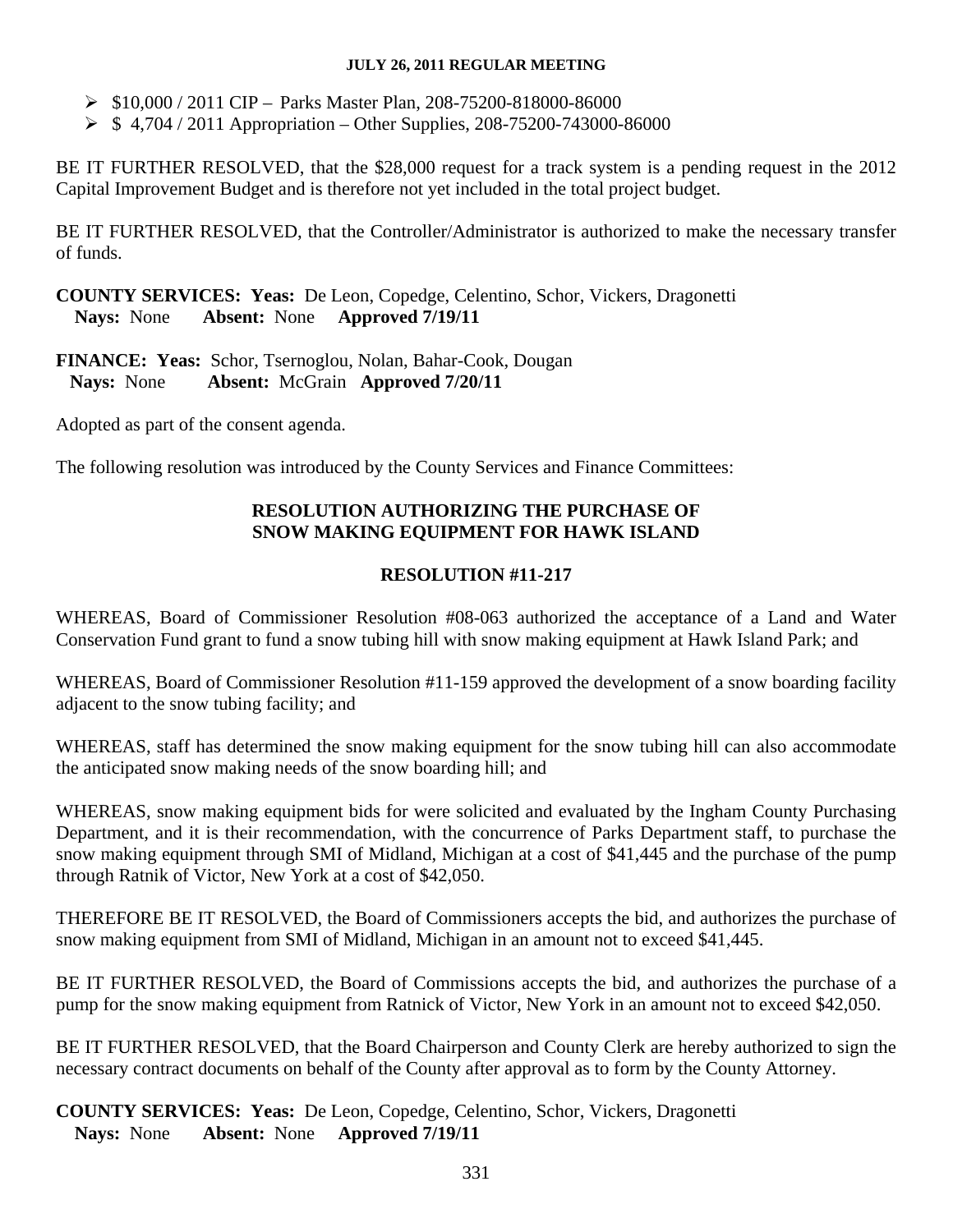### **FINANCE: Yeas:** Schor, Tsernoglou, Nolan, Bahar-Cook, Dougan  **Nays:** None **Absent:** McGrain **Approved 7/20/11**

Adopted as part of the consent agenda.

The following resolution was introduced by the County Services and Finance Committees:

### **RESOLUTION AUTHORIZING THE PURCHASE OF SNOW TUBING AND SNOW BOARDING LIFTS FOR HAWK ISLAND**

#### **RESOLUTION #11-218**

WHEREAS, Board of Commissioner Resolution #08-063 authorized the acceptance of a Land and Water Conservation Fund grant to fund a snow tubing hill with a snow tube lift at Hawk Island Park; and

WHEREAS, Board of Commissioner Resolution #11-159 approved the development of a snow boarding facility with a snow board lift adjacent to the snow tubing facility; and

WHEREAS, lift equipment bids for both venues were solicited and evaluated by the Ingham County Purchasing Department, and it is their recommendation, with the concurrence of Parks Department staff, to purchase the lifts through Geise Engineering of Northumberland, Pennsylvania in the amount of \$52,395.

THEREFORE BE IT RESOLVED, the Board of Commissioners accepts the bid, and authorizes the purchase of snow tubing and snow boarding lifts from Geise Engineering of Northumberland, Pennsylvania in an amount not to exceed \$52,395.

BE IT FURTHER RESOLVED, that the Board Chairperson and County Clerk are hereby authorized to sign the necessary contract documents on behalf of the County after approval as to form by the County Attorney.

**COUNTY SERVICES: Yeas:** De Leon, Copedge, Celentino, Schor, Vickers, Dragonetti  **Nays:** None **Absent:** None **Approved 7/19/11** 

**FINANCE: Yeas:** Schor, Tsernoglou, Nolan, Bahar-Cook, Dougan  **Nays:** None **Absent:** McGrain **Approved 7/20/11**

Adopted as part of the consent agenda.

The following resolution was introduced by the County Services and Finance Committees:

### **RESOLUTION AUTHORIZING A ONE YEAR COLLECTIVE BARGAINING AGREEMENT WITH THE MICHIGAN ASSOCIATION OF POLICE—LAW ENFORCEMENT UNIT**

### **RESOLUTION #11-219**

WHEREAS, a tentative agreement has been reached between representatives of Ingham County and the Michigan Association of Police (MAP)—Law Enforcement Unit for the period January 1, 2011 through December 31, 2011; and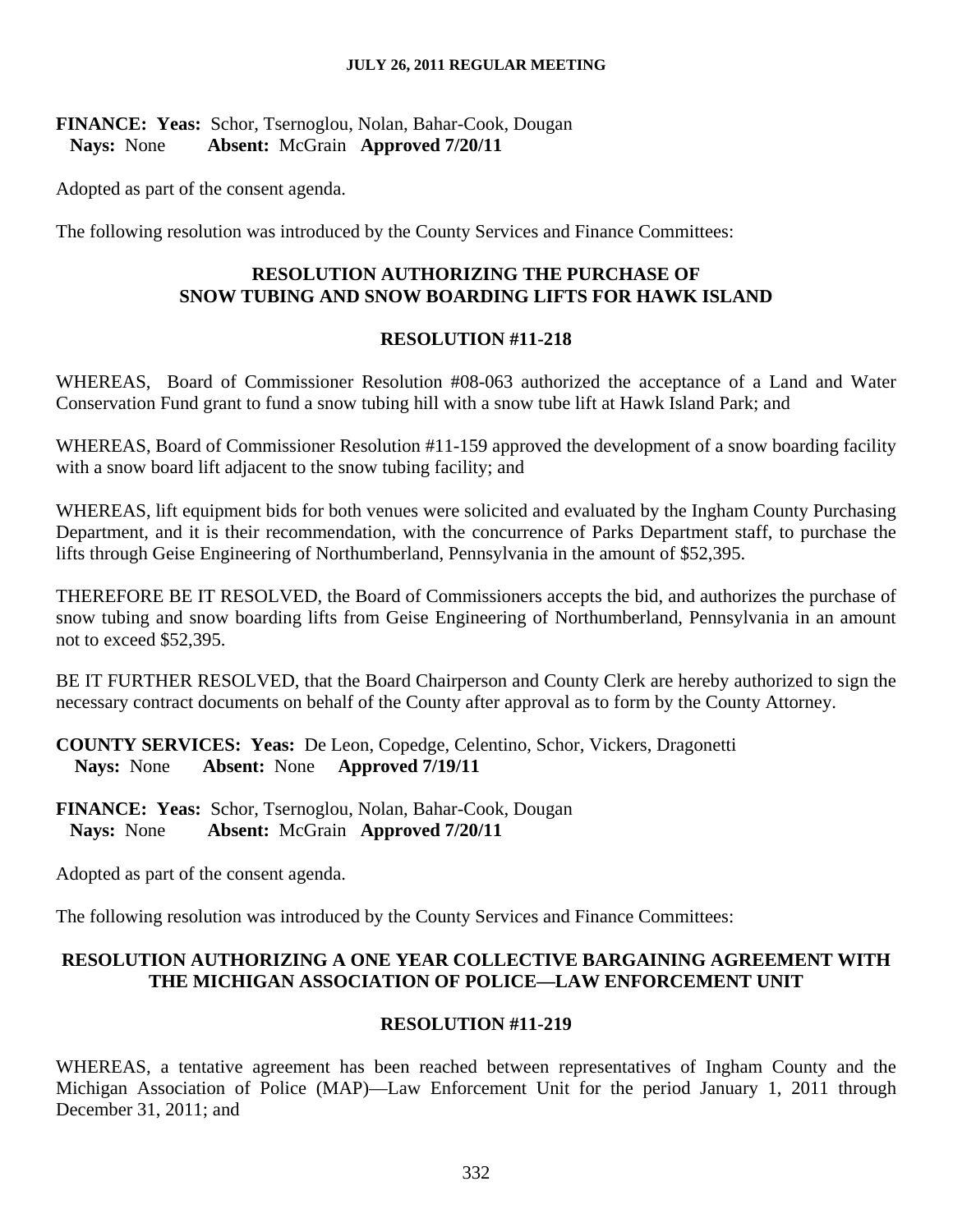WHEREAS, the Employer has received notice from the MAP that the tentative agreement has been ratified by the Union; and

WHEREAS, the provisions agreed upon have been approved by the Sheriff; and

WHEREAS, the provisions of the Agreement has been approved by the County Services and Finance Committees, and are within the guidelines established by the Board of Commissioners.

THEREFORE BE IT RESOLVED, that the Ingham County Board of Commissioners hereby approves the tentative agreements reached with Ingham County and the MAP Law Enforcement Unit.

BE IT FURTHER RESOLVED, that the Chairperson of the Board of Commissioners and the County Clerk are authorized to sign the contract on behalf of the County.

**COUNTY SERVICES: Yeas:** De Leon, Copedge, Celentino, Schor, Vickers, Dragonetti  **Nays:** None **Absent:** None **Approved 7/19/11** 

**FINANCE: Yeas:** Schor, Tsernoglou, Nolan, Bahar-Cook, Dougan  **Nays:** None **Absent:** McGrain **Approved 7/20/11**

Adopted as part of the consent agenda.

The following resolution was introduced by the County Services Committee:

## **RESOLUTION AUTHORIZING A QUIT CLAIM DEED FOR PURPOSES OF RELEASING AN EASEMENT FOR DRAINAGE PURPOSES**

### **RESOLUTION #11-220**

WHEREAS, in March, 2011 the Board of Commissioners received a communication from Lawrence P. Schweitzer, PLC on behalf of property owners John and Carolyn Willoughby; and

WHEREAS, the communication requested Board approval to release an "easement for drainage purposes" on their property located on Lake Lansing commonly known as 6347 E. Reynolds, Haslett, MI 48840; and

WHEREAS, the easement was originally dated October 5, 1965 and recorded November 2, 1965 at Liber 907, page 1162 of Ingham County Records; and

WHEREAS, the easement was granted to the County, and not the County Drain Commissioner; and

WHEREAS, the Drain Commissioner has verified that he has no drain route nor any drain district on the property; and

WHEREAS, the Drain Commissioner does not object to the release of the easement.

THEREFORE BE IT RESOLVED, that the Ingham Board of Commissioners authorizes a quit claim deed, for nominal consideration of One Dollar (\$1.00), releasing and terminating Ingham County's interest in an easement for drainage purposes conveyed to the County under a quit claim deed dated October 5, 1965, recorded at Liber 907, page 1162 of Ingham County Records.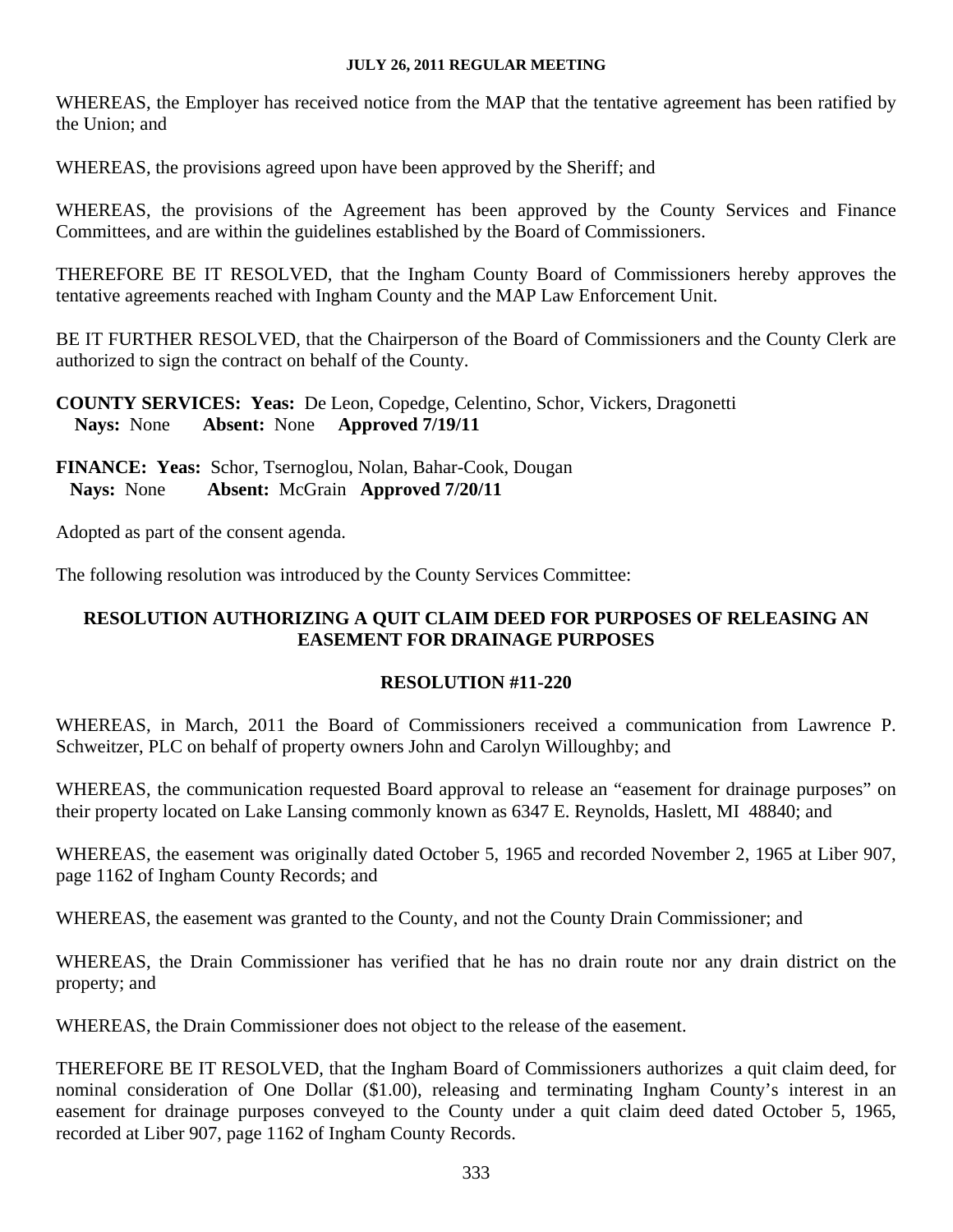BE IT FURTHER RESOLVED, that the Ingham County Board of Commissioners authorizes the Chairperson of the Board to sign the quit claim deed, subject to approval as to form by the County Attorney.

## **COUNTY SERVICES: Yeas:** De Leon, Copedge, Celentino, Schor, Vickers, Dragonetti  **Nays:** None **Absent:** None **Approved 7/19/11**

Adopted as part of the consent agenda.

The following resolution was introduced by the Finance Committee:

## **RESOLUTION TO AUTHORIZE FINANCIAL ADJUSTMENTS FOR 2011**

## **RESOLUTION #11-221**

WHEREAS, the Board of Commissioners has determined that it is in the best interests of the Ingham County government; its taxpayers, and its residents to maintain sufficient financial reserves to provide for the stable operation of the county government; to assure that the County's financial obligations will be met; and to assure continuance of a strong credit rating; and

WHEREAS, accounting standard GASB 54 which changes the manner and title of the restriction and designation of Fund Balance will be effective as of December 31, 2011; and

WHEREAS, the Board of Commissioners, through Resolution #02-17 has adopted a Financial Reserve Policy to guide decisions regarding the maintenance of sufficient financial reserves; and

WHEREAS, the Financial Reserve Policy and the status of County reserves is to be reviewed on an annual basis; and

WHEREAS, such a review has been done by the Controller, based on 2010 year end balances, and a report with recommendations has been given to the Finance Committee; and

WHEREAS, the Finance Committee is recommending that General Fund balance be formally committed for the cost associated with retiree health care, potential tax tribunal appeal liabilities, public health services, and jail medical expenses.

THEREFORE BE IT RESOLVED, that \$3.2 million of the General Fund balance is committed for unfunded retiree health insurance liabilities.

BE IT FURTHER RESOLVED, that \$700,000 of the General Fund balance is committed for potential tax tribunal liabilities.

BE IT FURTHER RESOLVED, that \$860,000 of the General Fund balance is committed for public health services.

BE IT FURTHER RESOLVED, that \$945,000 of the General Fund balance is committed for potential jail medical claims.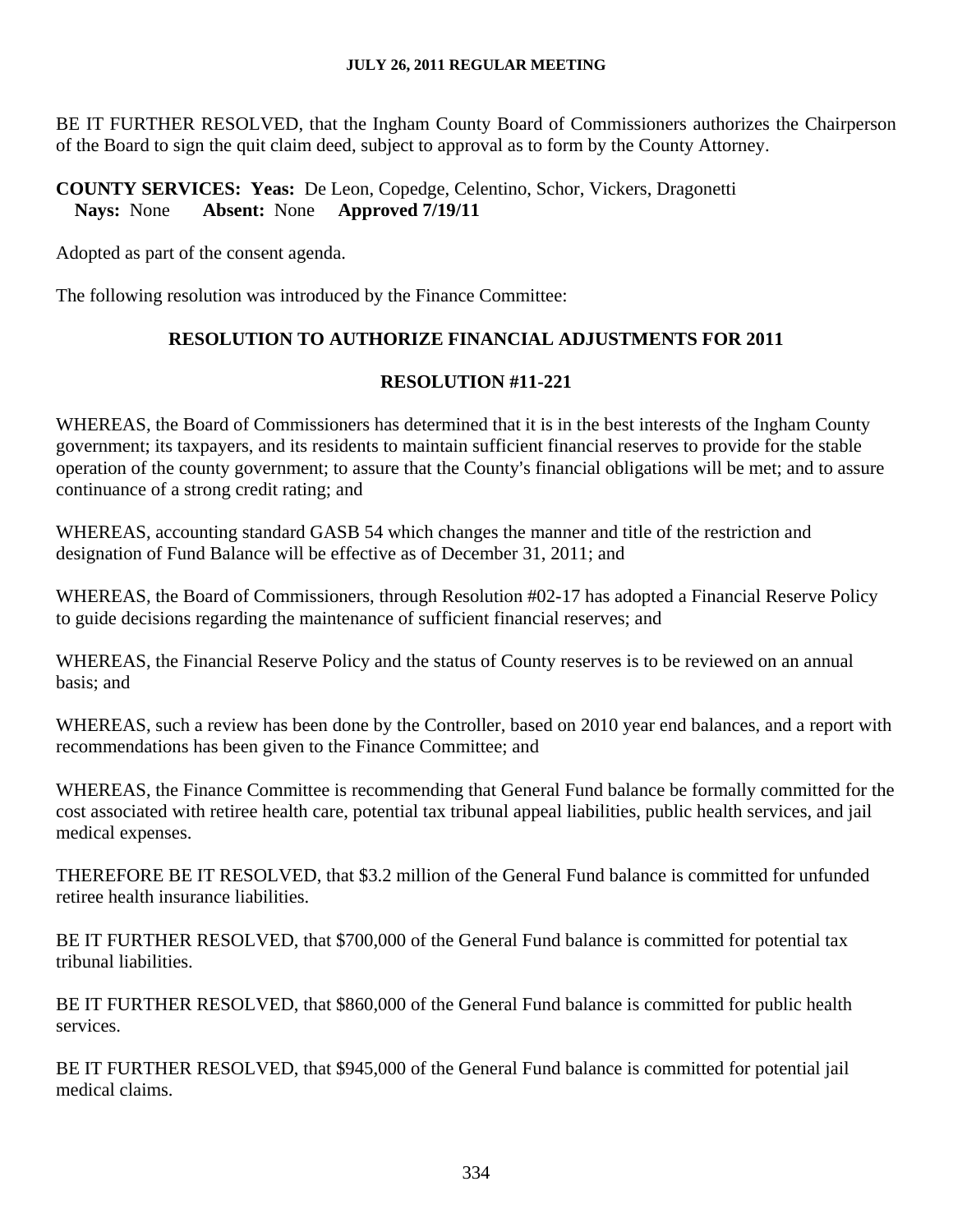BE IT FURTHER RESOLVED, that the Controller and Director of Financial Services are authorized to assign Fund Balance as needed.

BE IT FURTHER RESOLVED, that the Controller is authorized to make the necessary budget adjustments and transfers.

### **FINANCE: Yeas:** Schor, Tsernoglou, Nolan, Bahar-Cook, Dougan  **Nays:** None **Absent:** McGrain **Approved 7/20/11**

Moved by Commissioner Tsernoglou, Supported by Commissioner McGrain, to adopt the resolution. Motion carried unanimously. Absent: Commissioner Schor.

The following resolution was introduced by the Human Services Committee of the:

## **RESOLUTION APPROVING TRI-COUNTY OFFICE ON AGING'S ANNUAL IMPLEMENTATION PLAN FOR FISCAL YEAR 2012**

### **RESOLUTION #11-222**

WHEREAS, the Tri-County Aging Consortium, known as Tri-County Office on Aging, produced the Annual Implementation Plan Fiscal Year 2012 as required by the Older Americans Act and the Older Michiganians Act; and

WHEREAS, the Ingham County Board of Commissioners has reviewed the Tri-County Office on Aging's Annual Implementation Plan Fiscal Year 2012.

THEREFORE BE IT RESOLVED, the Ingham County Board of Commissioners approves the Tri-County Office on Aging's Annual Implementation Plan Fiscal Year 2012 as presented.

**HUMAN SERVICES**: Yeas: Tennis, McGrain, Koenig, Nolan, Vickers, Dougan **Nays:** None **Absent:** None **Approved 7/25/11** 

Adopted as part of the consent agenda.

The following resolution was introduced by the Human Services Committee:

## **RESOLUTION HONORING CHARLES ROSS**

### **RESOLUTION #11-223**

WHEREAS, Charles Ross began his career with Ingham County Department of Veteran Affairs on April 23, 1980; and

WHEREAS, Charles Ross served with distinction in various positions prior to beginning his career with Ingham County Department of Veteran Affairs, including service in the United States Marine Corps, United States Marine Corps Reserve, and American Veterans State of Michigan; and

WHEREAS, Charles Ross has rendered great service to Ingham County Department of Veteran Affairs for over thirty years, and on September 30, 2011 will retire from Ingham County.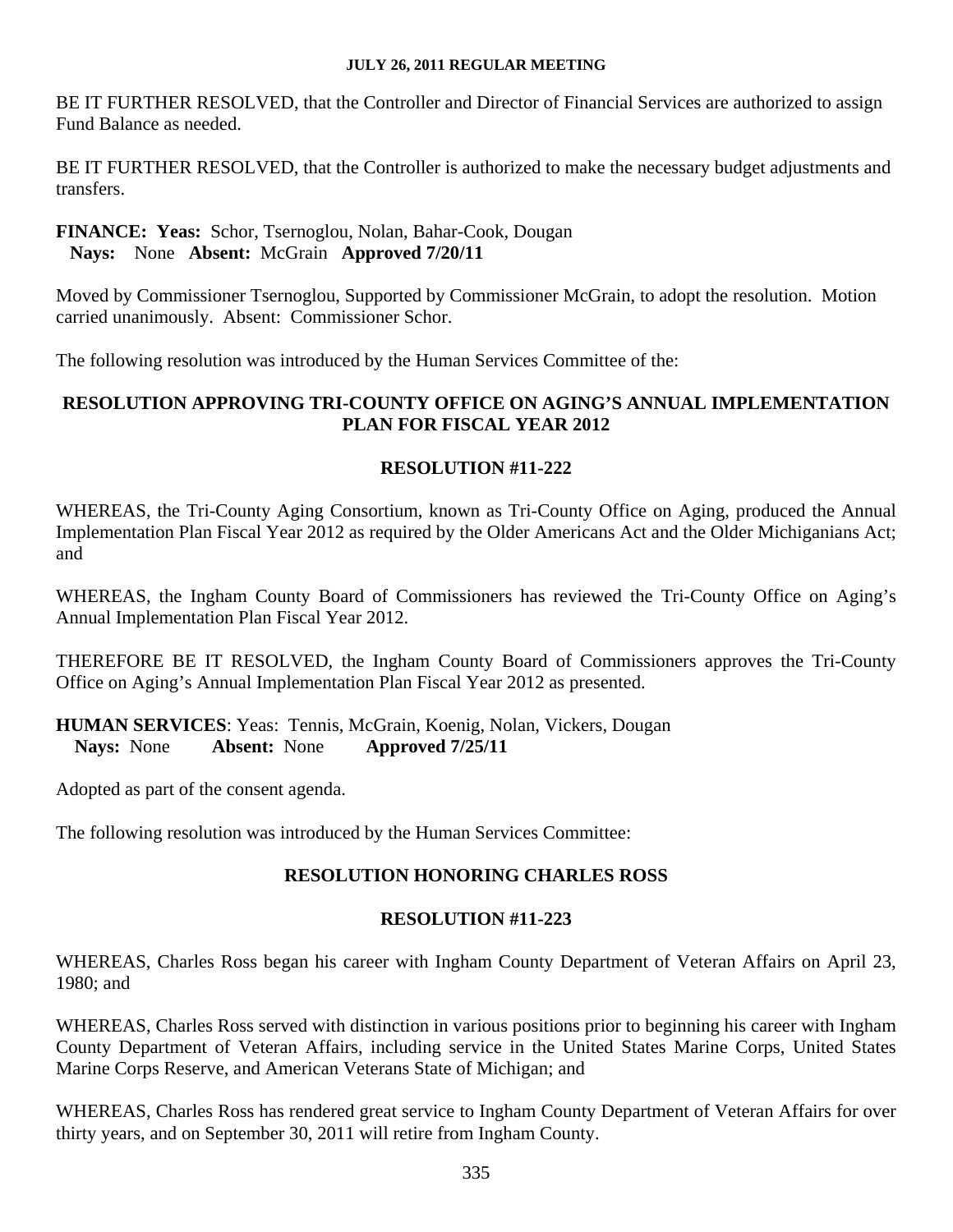THEREFORE BE IT RESOLVED, that the Ingham County Board of Commissioners hereby honors Charles Ross for his thirty years of dedicated service to the veterans in the community and for the contributions he has made to Ingham County Department of Veteran Affairs.

BE IT FURTHER RESOLVED, that the Board wishes him continued success in all of his future endeavors.

## **HUMAN SERVICES**: Yeas: Tennis, McGrain, Koenig, Nolan, Vickers, Dougan **Nays:** None **Absent:** None **Approved 7/25/11**

Adopted as part of the consent agenda.

The following resolution was introduced by the Human Services and Finance Committees:

## **RESOLUTION AUTHORIZING A LINE ITEM SHIFT IN THE DEPARTMENT OF HUMAN SERVICES CHILD CARE FUND BUDGET**

### **RESOLUTION #11-224**

WHEREAS, Ingham County DHS has experienced a significant increase in Institutional Care expenses this fiscal year; and

WHEREAS, Ingham County DHS is also anticipating a surplus in the Family Foster Care line item; and

WHEREAS, request moving \$225,000 from the Family Foster Care line item, into the Institutional Care line item to cover the anticipated shortfall; and

WHEREAS, this line item shift does not increase the overall Child Care Fund budget for FY 2011.

THEREFORE BE IT RESOLVED, the Ingham County Board of Commissioners authorizes the appropriate county officials to sign any necessary line item transfer forms.

**HUMAN SERVICES**: Yeas: Tennis, McGrain, Koenig, Nolan, Vickers, Dougan **Nays:** None **Absent:** None **Approved 7/25/11** 

**FINANCE: Yeas:** Schor, Tsernoglou, Nolan, Bahar-Cook, Dougan  **Nays:** None **Absent:** McGrain **Approved 7/20/11**

Adopted as part of the consent agenda.

The following resolution was introduced by the Human Services Committee:

## **RESOLUTION HONORING MARK BANGHART**

## **RESOLUTION #11-225**

WHEREAS, Mark Banghart began his career with Ingham County in June, 1982 as a Sanitarian I in the Environmental Health Unit of the Ingham County Health Department; and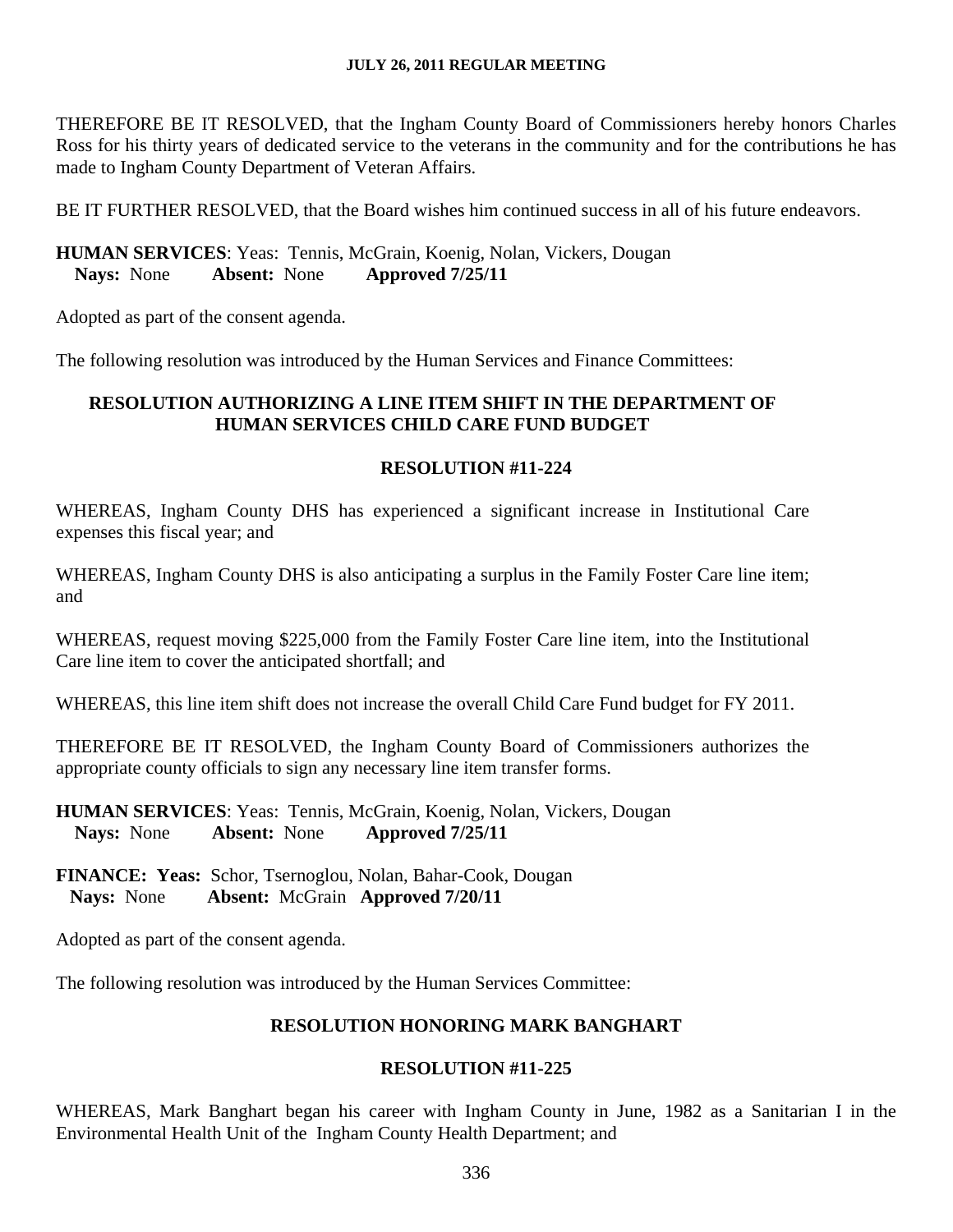WHEREAS, his duties included restaurant inspections, restaurant plan reviews, swimming pool and bathing beach inspections, mobile home park inspections, soil evaluation for septic systems, private water well installation approval, child care, adult foster care and summer camp inspections; and

WHEREAS, in December, 1984, he was promoted to a Sanitarian II; and

WHEREAS, in 1985, Mark recognized the need to identify sites of known or suspected groundwater contamination. He proposed, researched and was the primary author of the Well Advisory Group (WAG) process. This process took information from the identified sites of contamination and used it in the development of well construction practices for wells drilled in the proximity to those sites, which prevented the new wells from contamination. This process has become a State mandated requirement for all health departments as part of accreditation; and

WHEREAS, as he was the lead author in rewriting the 1978 Sanitary Code, a work still in progress, and wrote the Ingham County Mound Guidelines and developed the program for reviewing alternative onsite wastewater management system plans; and

WHEREAS, Mark Banghart remains the "go to" guy for all insect identification requests.

THEREFORE BE IT RESOLVED that the Ingham County Board of Commissioners hereby honors Mr. Banghart upon his retirement after 29 years of dedicated service to the community and for the contributions he has made to the Ingham County Health Department.

BE IT FURTHER RESOLVED, that the Board wishes him continued success in all of his future endeavors.

### **HUMAN SERVICES**: Yeas: Tennis, McGrain, Koenig, Nolan, Vickers, Dougan **Nays:** None **Absent:** None **Approved 7/25/11**

Adopted as part of the consent agenda.

The following resolution was introduced by the Human Services Committee:

### **RESOLUTION HONORING DIANE GORCH**

### **RESOLUTION #11-226**

WHEREAS, Diane Gorch began her career with Ingham County in August, 1978 as an Environmental Health Assistant in the Environmental Health Unit of the Ingham County Health Department; and

WHEREAS, in May, 1979, Ms. Gorch was promoted to Sanitarian I position; and

WHEREAS, in 1983, Ms. Gorch, was on a 12 month leave of absence, with Project HOPE/People to People Health Foundation in the Caribbean nations of Antigua and St. Lucia, teaching public health and epidemiology to Ministry of Health officials from several Eastern Caribbean nations at the Eastern Caribbean Environmental Health Training Center in Castries, St. Lucia; and

WHEREAS, in 1984, she was rehired in the Food Safety Program in the Environmental Health Unit of the Ingham County Health Department; and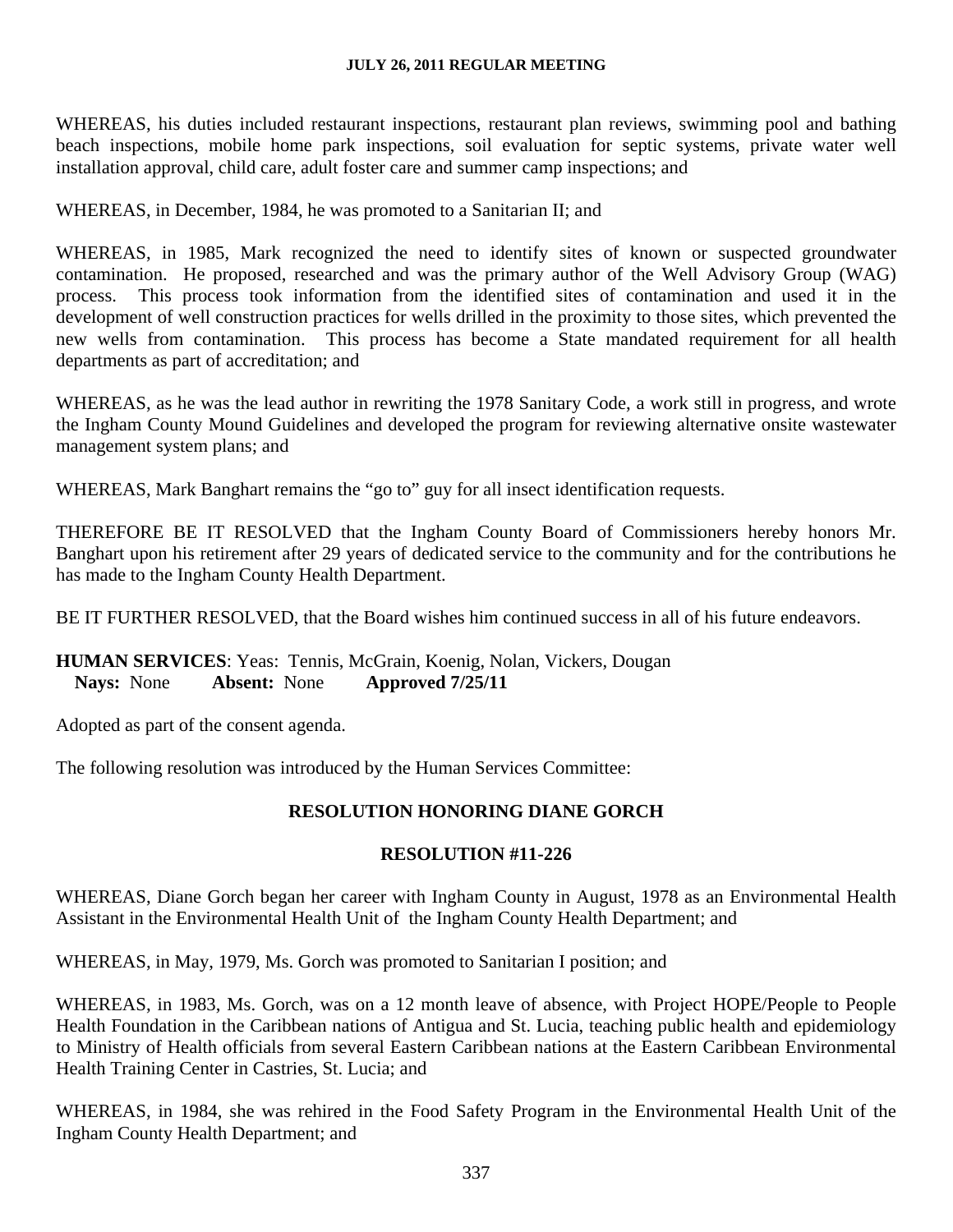WHEREAS, in 1988, she was promoted to a Sanitarian II position; and

WHEREAS, she specialized in the food safety program developing the first food safety quality assurance programs, teaching ServeSafe management certification courses for ICHD, the Michigan Restaurant Association, and Lansing Community College, and finally managing the Planned Programs division of the Bureau and overseeing the Food Safety Program contract with Michigan State University; and

WHEREAS, she authored the publication, "Environmental Health in the Caribbean" and was contributing author of the publication, "Migrating atelectasis in Werdnig-Hoffmann disease; pulmonary manifestation in two cases of spinal muscular atrophy type"; and

WHEREAS, she served as a professional food safety and sanitation consultant with three United States and foreign flag passenger cruise ship companies; and

WHEREAS, Ms. Gorch earned her Masters of Science in Epidemiology at Michigan State University in 2001; and

WHEREAS, in 1984, she was promoted to Planned Programs Supervisor in Food Service; and

WHEREAS, with the support of the EH Director and staff, built the ICHD Food Safety Program to achieve national recognition for excellence by enrolling in and meeting FDA National Voluntary Retail Food Regulatory Program Standards; and

WHEREAS, she volunteered on two tours of duty with the non-government organization, Water for Kids (UK) and Rotary Club International, working on water and sanitation projects and an epidemiological survey in Pucallpa, Peru; and

WHEREAS, she served on various steering committees and professional organizations including MDARD Minimum Program Requirement Workgroup, MDARD Food Code Adoption Committee, MALEHA Food

Committee, Michigan's Food Safety Alliance, Michigan Food & Agriculture Protection and Defense Working Group, and Michigan Environmental Health Association.

THEREFORE BE IT RESOLVED, that the Ingham County Board of Commissioners hereby honors Diane Gorch for her more than 30 years of dedicated service to the community and for the contributions she has made to the Ingham County Health Department.

BE IT FURTHER RESOLVED, that as an avid sailor who is retiring to live above a 42' Whitby ketch and will spend the next winter in the Caribbean, she will meet her ultimate goal to circumnavigate the earth with her best friend.

BE IT FURTHER RESOLVED, that the Board wishes her continued success in all of her future endeavors.

## **HUMAN SERVICES**: Yeas: Tennis, McGrain, Koenig, Nolan, Vickers, Dougan **Nays:** None **Absent:** None **Approved 7/25/11**

Adopted as part of the consent agenda.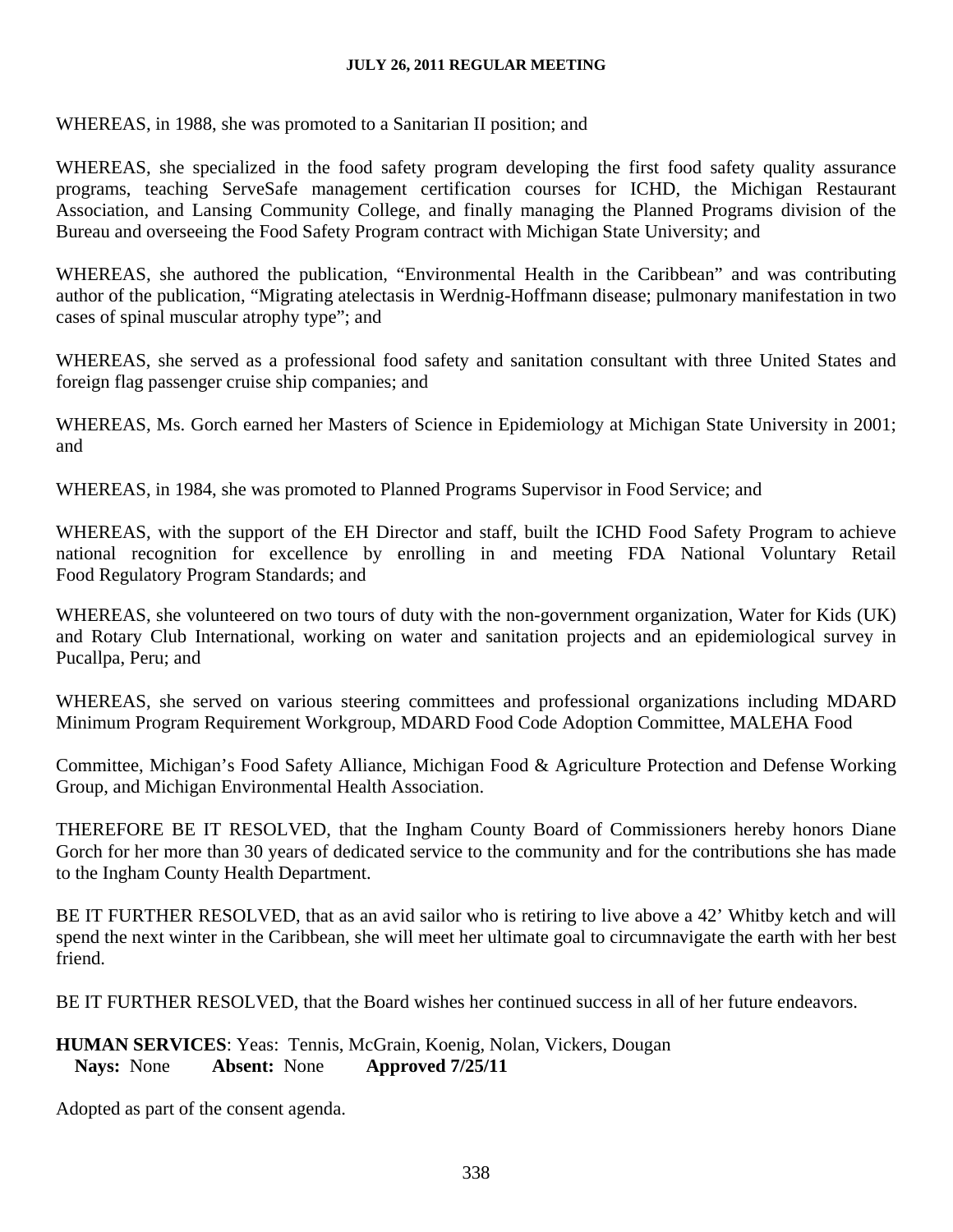The following resolution was introduced by the Human Services Committee:

# **RESOLUTION HONORING PAULA SCHULTZ**

# **RESOLUTION #11-227**

WHEREAS, Paula Schultz began her career with Ingham County in March, 1991 as a Clerk Typist in the Adult Health Center of the Ingham County Health Department; and

WHEREAS, in 1995, she was reclassified to a Adult Health Clinic Clerk; and

WHEREAS, in 1997, she was reclassified to a Community Health Representative II; and

WHEREAS, the cumulative impact of her service included over 120,000 screenings to children and youth, which is a benefit as well to their families; and

WHEREAS, that the level of care and concern that Paula demonstrated to the many clients who sought services at the Ingham County Health Department will be long remembered to those in the community.

THEREFORE BE IT RESOLVED, that the Ingham County Board of Commissioners hereby honors Paula Schultz for her 20 years of dedicated service to the community and for the contributions she has made to the Ingham County Health Department.

BE IT FURTHER RESOLVED, that the Board wishes her continued success in all of her future endeavors.

# **HUMAN SERVICES**: Yeas: Tennis, McGrain, Koenig, Nolan, Vickers, Dougan **Nays:** None **Absent:** None **Approved 7/25/11**

Adopted as part of the consent agenda.

The following resolution was introduced by the Human Services Committee:

# **RESOLUTION TO AUTHORIZE AN AMENDMENT TO THE MEMORANDUM OF UNDERSTANDING FOR THE "EARLY ON" PROGRAM**

# **RESOLUTION #11-228**

WHEREAS, the Federal Government has enacted P.L. 102-119, known as the Individuals with Disabilities Education Act, and Part H of the Act establishes the Infant and Toddler Early Intervention Program, known as "Early On" in Michigan; and

WHEREAS, the Governor has designated the Michigan Department of Education as the lead agency, with responsibility for making all administrative decisions and assignments, and has created an Early On Interagency Coordinating Council, with representation from the Departments of Education, Community Health, Family Independence Agency, and Clinton/Eaton/Ingham Community Mental Health; and

WHEREAS, the State is committed to having "Early On" implemented with interagency cooperation at the community level; and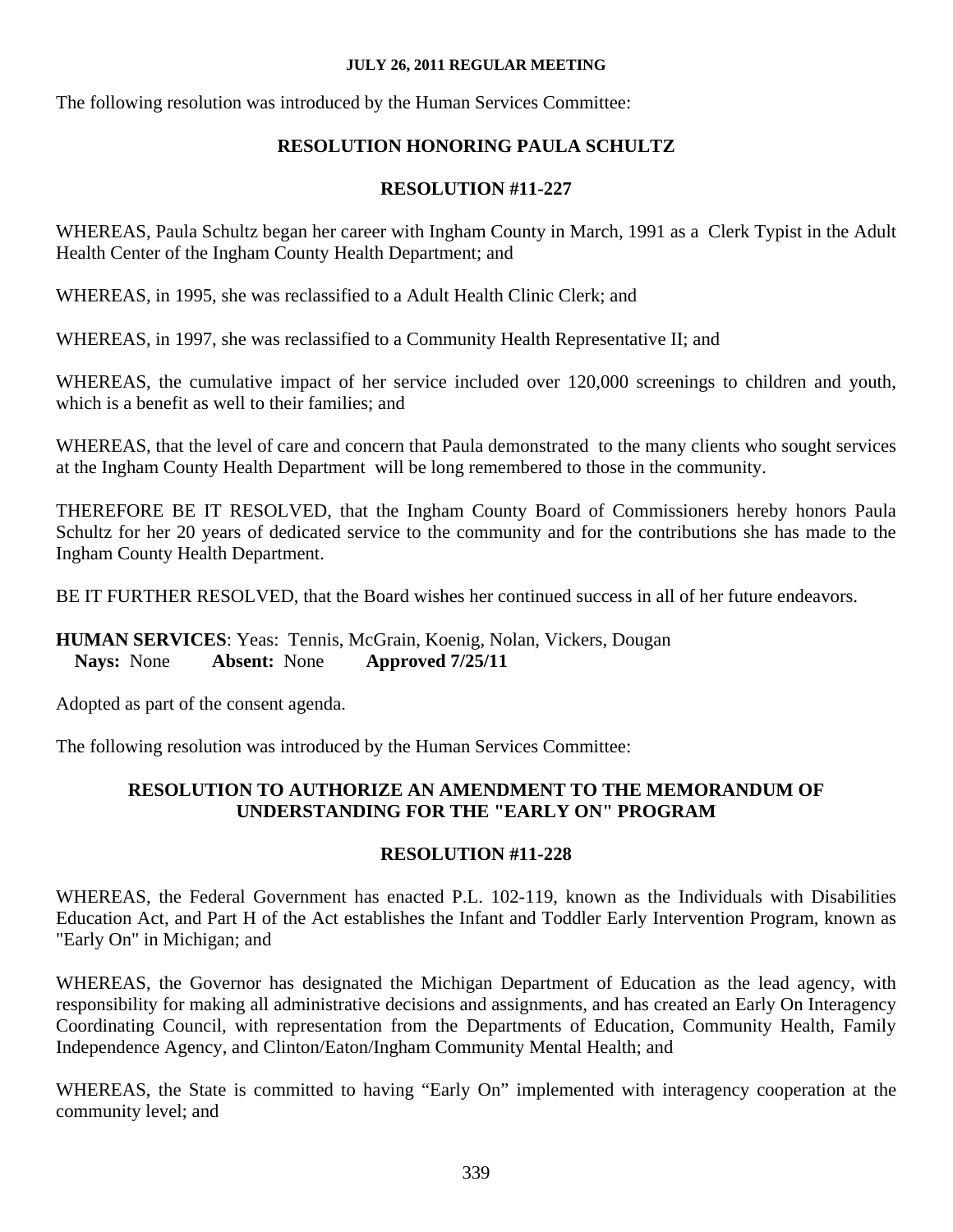WHEREAS, the State has identified the intermediate school districts as the lead agencies at the community level and requires that the community health, mental health, and social services agencies approve the local plan for implementing "Early On"; and

WHEREAS, the State also requires that the community agencies sign a Memorandum of Understanding committing to cooperating and coordinating in the identification and evaluation of children at risk of developmental delay, and in the development and implementation of a treatment plan; and

WHEREAS, the Ingham County Board of Commissioners authorized an "Early On" Memorandum of Understanding each year since 1993-94; and

WHEREAS, the Health Officer has recommended that the Board of Commissioners authorize an amendment to extend the Memorandum of Understanding from July 1, 2011 to June 30, 2012.

THEREFORE BE IT RESOLVED, that the Ingham County Board of Commissioners authorizes an amendment to the Memorandum of Understanding to facilitate the Health Department's cooperation and coordination with the Ingham Intermediate School District, the Clinton, Eaton, Ingham Community Mental Health Board and the Ingham County Department of Human Services in the identification and evaluation, and the development and implementation of a treatment plan for children at risk of developmental delay.

BE IT FURTHER RESOLVED, that the period of the amendment shall be July 1, 2011 through June 30, 2012.

BE IT FURTHER RESOLVED, that the Chairperson of the Board of Commissioners is authorized to sign the amendment to the Memorandum of Understanding after review by the County Attorney.

### **HUMAN SERVICES**: Yeas: Tennis, McGrain, Koenig, Nolan, Vickers, Dougan **Nays:** None **Absent:** None **Approved 7/25/11**

Adopted as part of the consent agenda.

The following resolution was introduced by the Human Services and Finance Committees:

## **RESOLUTION ACCEPTING A MONETARY DONATION FROM MACK PHELPS FOR EMERGENCY ASSISTANCE FOR INGHAM COUNTY VETERANS AND THEIR FAMILIES**

## **RESOLUTION #11-229**

WHEREAS, Mack Phelps, a service disabled U.S. Army WW II veteran, has offered to donate \$50.00 to Ingham County for use for Emergency Assistance to indigent veterans and their families; and

WHEREAS, Ingham County Resolution #10-130 dated April 27, 2010, acknowledges that one of the goals of Ingham County Government is to assist Ingham County residents in meeting basic needs; and

WHEREAS, Ingham County Department of Veteran Affairs administers the Veterans Relief Fund, which assists indigent veterans and their families to meet their basic needs; and

WHEREAS, Ingham County Department of Veteran Affairs provides emergency food assistance through the Veterans Relief Fund.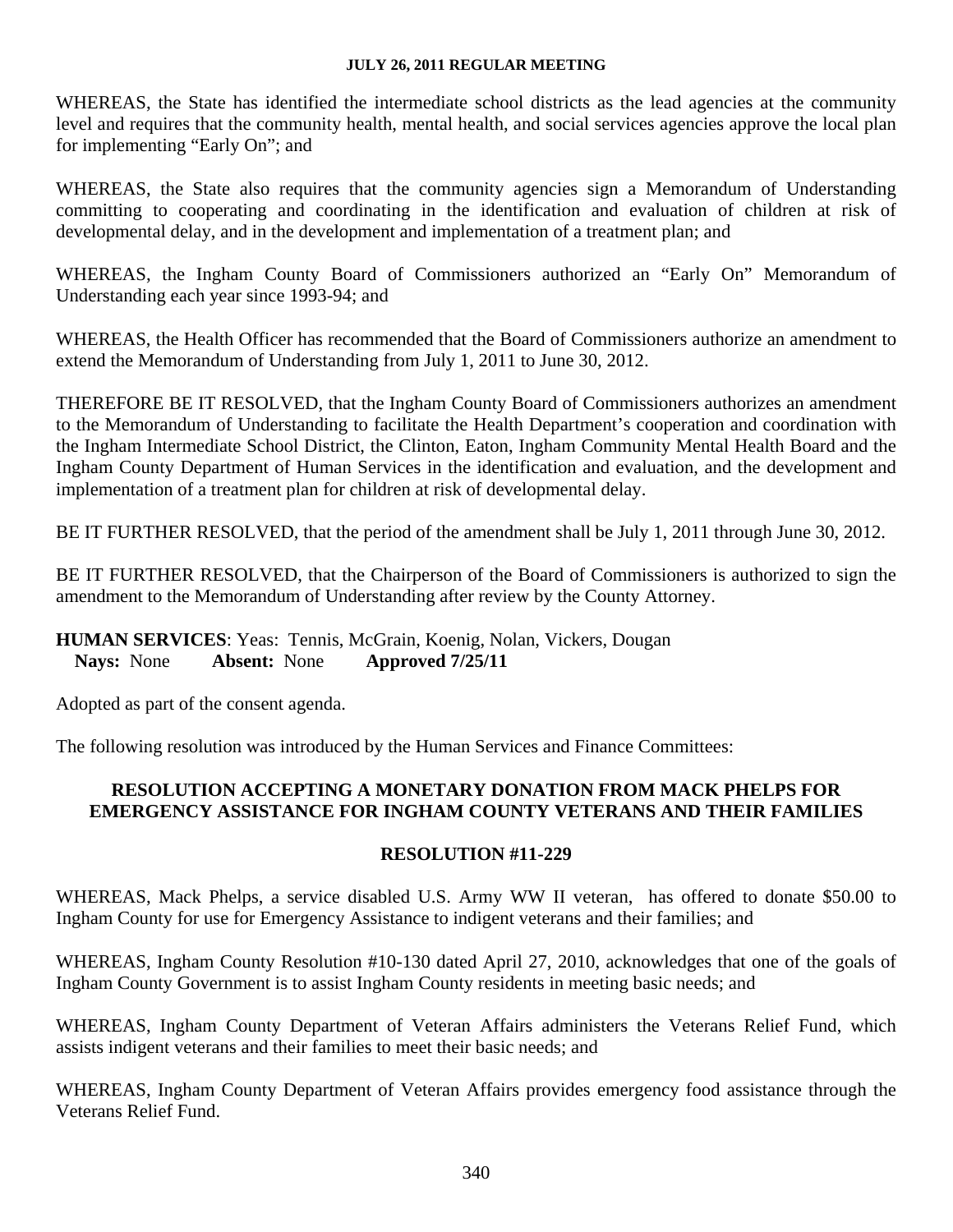THEREFORE BE IT RESOLVED, that the Ingham County Board of Commissioners accepts the donation of \$50.00 as offered by Mack Phelps.

BE IT FURTHER RESOLVED, that this donation will be used to provide emergency financial assistance in the form of food to indigent veterans and their families.

**HUMAN SERVICES**: Yeas: Tennis, McGrain, Koenig, Nolan, Vickers, Dougan **Nays:** None **Absent:** None **Approved 7/25/11** 

**FINANCE: Yeas:** Schor, Tsernoglou, Nolan, Bahar-Cook, Dougan  **Nays:** None **Absent:** McGrain **Approved 7/20/11**

Adopted as part of the consent agenda.

The following resolution was introduced by the Human Services and Finance Committee:

#### **RESOLUTION ACCEPTING A MONETARY DONATION FROM REGENCY BEAUTY SALON FOR EMERGENCY ASSISTANCE FOR INGHAM COUNTY VETERANS AND THEIR FAMILIES**

### **RESOLUTION #11-230**

WHEREAS, Regency Beauty Salon has offered to donate \$293.62 to Ingham County for use for Emergency Assistance to indigent veterans and their families; and

WHEREAS, Ingham County Resolution #10-130 dated April 27, 2010, acknowledges that one of the goals of Ingham County Government is to assist Ingham County residents in meeting basic needs; and

WHEREAS, Ingham County Department of Veteran Affairs administers the Veterans Relief Fund which assists indigent veterans and their families to meet their basic needs; and

WHEREAS, Ingham County Department of Veteran Affairs provides emergency food assistance through the Veterans Relief Fund.

THEREFORE BE IT RESOLVED, that the Ingham County Board of Commissioners accepts the donation of \$293.62 as offered by Regency Beauty Salon.

BE IT FURTHER RESOLVED, that this donation will be used to provide emergency financial assistance in the form of food to indigent veterans and their families.

**HUMAN SERVICES**: Yeas: Tennis, McGrain, Koenig, Nolan, Vickers, Dougan **Nays:** None **Absent:** None **Approved 7/25/11** 

**FINANCE: Yeas:** Schor, Tsernoglou, Nolan, Bahar-Cook, Dougan  **Nays:** None **Absent:** McGrain **Approved 7/20/11**

Adopted as part of the consent agenda.

The following resolution was introduced by the Human Services and Finance Committees: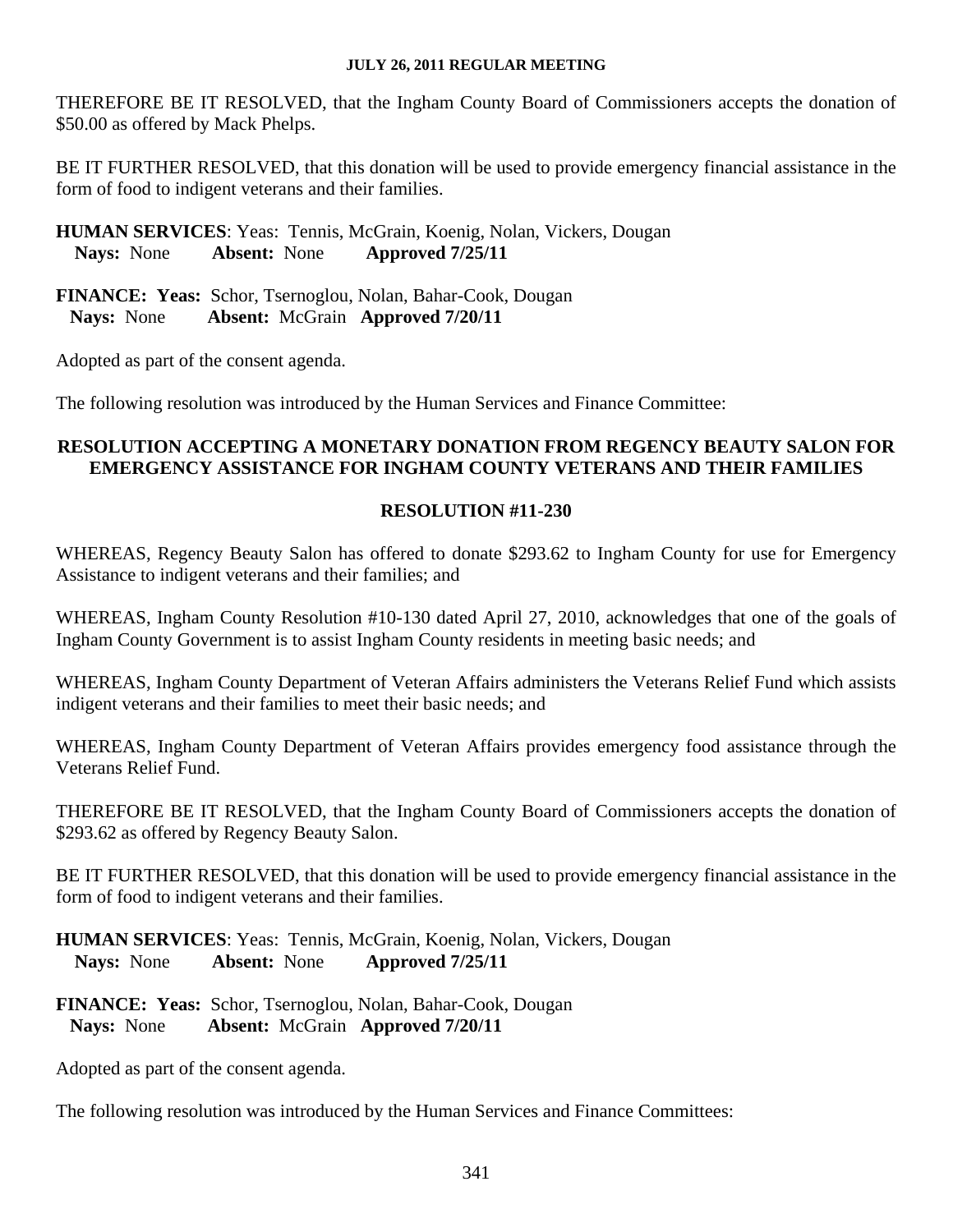### **RESOLUTION TO AUTHORIZE A CONTRACT AMENDMENT WITH THE MICHIGAN DEPARTMENT OF HUMAN SERVICES TO PROVIDE ADMINISTRATIVE SUPPORT FOR DEVELOPMENT OF THE STRONG FAMILIES/SAFE CHILDREN PROGRAM**

### **RESOLUTION #11-231**

WHEREAS, Ingham County employs the Coordinator of the Power of We Consortium; and

WHEREAS, the Department of Human Services (DHS) contracted with Ingham County for 2009-2012 to purchase services from the Power of We Consortium Coordinator to support the planning process for the Strong Families/Safe Children Program (#09-395); and

WHEREAS, due to budget cuts, the DHS proposes to decrease the maximum dollar amount of the Agreement by \$4,020 from \$18,000 to \$13,980 for the three year period October 1, 2009 to September 30, 2012, thus reducing the FY 2011-12 amount from \$6,000 to \$1,980; and

WHEREAS, the Health Officer was advised in late May of this pending reduction and made appropriate adjustments to the revenue projections of the Health Department's budget and recommends that the Board of Commissioners authorize the amended Agreement.

THEREFORE BE IT RESOLVED, that the Ingham County Board of Commissioners authorizes an amendment to the 2009-2012 Agreement with the Michigan Department of Human Services.

BE IT FURTHER RESOLVED, that the DHS shall pay Ingham County a total of \$13,980 for the period of October 1, 2009 to September 30, 2012, on a fee for service basis.

BE IT FURTHER RESOLVED, that the County shall make available the services of the Power of We Consortium Coordinator to support the development of the Strong Families/Safe Children Program plan and assist the DHS in program implementation.

BE IT FURTHER RESOLVED, that the period of the Agreement shall be October 1, 2009 to September 30, 2012.

BE IT FURTHER RESOLVED, that the Chairperson of the Board of Commissioners is authorized to sign the Agreement after review by the County Attorney.

**HUMAN SERVICES**: Yeas: Tennis, McGrain, Koenig, Nolan, Vickers, Dougan **Nays:** None **Absent:** None **Approved 7/25/11** 

**FINANCE: Yeas:** Schor, Tsernoglou, Nolan, Bahar-Cook, Dougan  **Nays:** None **Absent:** McGrain **Approved 7/20/11**

Adopted as part of the consent agenda.

The following resolution was introduced by the Human Services and Finance Committees:

### **RESOLUTION TO AUTHORIZE AN AMENDMENT TO THE LEASE AGREEMENT WITH SPARROW HEALTH SYSTEM**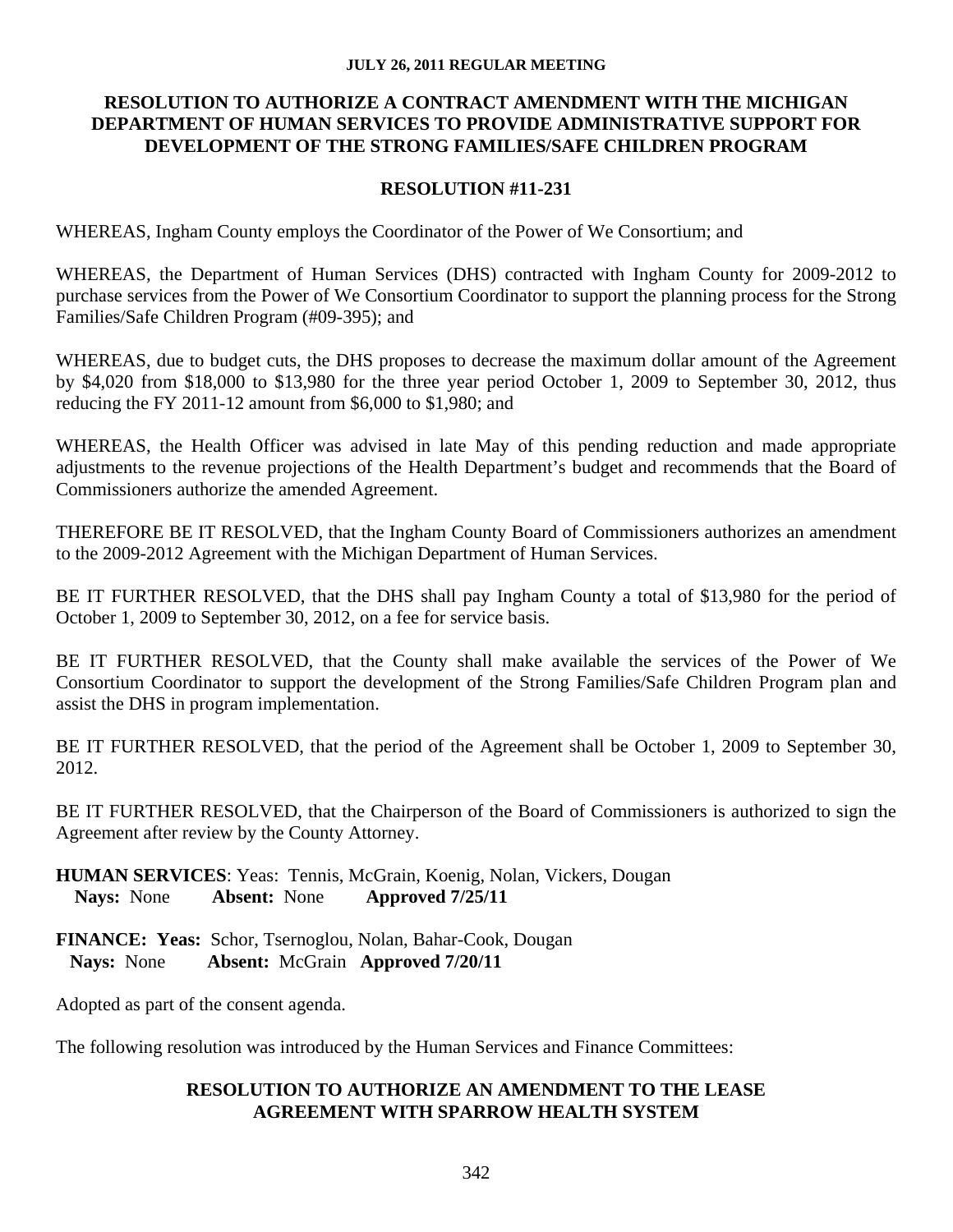### **RESOLUTION #11-323**

WHEREAS, Ingham County leases 4,115 square feet of space in a Sparrow Health System building located at 901 E. Mount Hope Avenue, Lansing, Michigan; and

WHEREAS, this space currently houses the Health Department's Well Child Health Center operations; and

WHEREAS, the Health Department has a current lease agreement, per Resolution #08-130 and that current lease agreement expires June 12, 2011; and

WHEREAS, the Health Department has requested that this lease agreement be renewed for a three year period, until June 12, 2014; and

WHEREAS, Sparrow Health System is in agreement and has proposed a lease agreement with a per rentable square foot rate of \$16.50 per year, to be paid in advance, on the first day of each month during the term of the lease; and

WHEREAS, the rentable square foot rate will increase by 2% per year for the three year term; and

WHEREAS, the Health Department has requested and Sparrow Health System agreed to add language into the lease so that if the Health Department at any time ceases to have the necessary funding available to continue operation of the services and programs provided on the premises as a result of actions taken by Physicians Health Plan or the Ingham Health Plan, it may terminate the lease upon not less than 90 days prior written notice; and

WHEREAS, the Health Department has requested and Sparrow Health System agreed to add language into the lease agreement that if the Health Department ceases to have the necessary funding available to continue operation of the services and programs provided on the premises as a result of public vote by the Ingham County Board of Commissioners, it may terminate the lease upon not less than one hundred twenty days written notice; and

WHEREAS, the Ingham County Community Health Center Board has reviewed the operations of the County's Well Child Health Center and is recommending that the Ingham County Board of Commissioners authorize a lease agreement that maintains pediatric medical services through the 901 E. Mount Hope, Lansing, Michigan delivery site; and

WHEREAS, the Health Officer has recommended that the Ingham County Board of Commissioners authorize a lease agreement for 4,115 square feet of clinical space located on the second floor of 901 E. Mount Hope, Lansing, Michigan with Sparrow Health System space through June 12, 2014.

THEREFORE BE IT RESOLVED, that the Ingham County Board of Commissioners authorizes execution of an Office Lease Agreement with Sparrow Health System for 4,115 square feet of space at 901 East Mount Hope,

Lansing, Michigan at the rate of \$16.50 per square foot for the first year and will increase by 2% per year for the three year term.

BE IT FURTHER RESOLVED, that the agreement for the lease shall be June 13, 2011 through June 12, 2014.

BE IT FURTHER RESOLVED, that the addition of language regarding the termination of the lease due to loss of funding by either certain health plans or by the Ingham County Board of Commissioners is approved.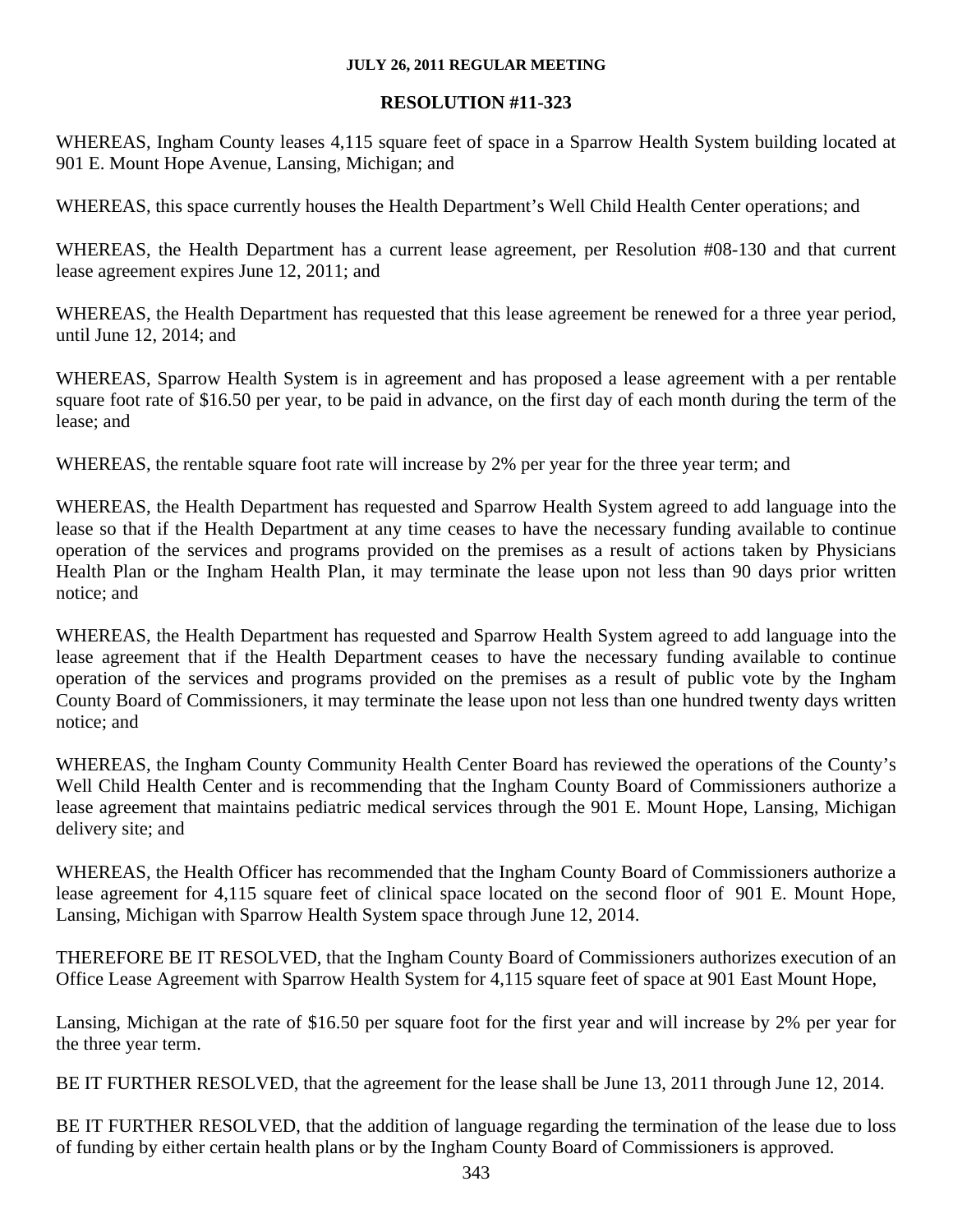BE IT FURTHER RESOLVED, that the Controller/Administrator is authorized to make the necessary budget adjustments, as needed.

BE IT FURTHER RESOLVED, that the Chairperson of the Board of Commissioners and County Clerk are hereby authorized to sign the necessary contract documents on behalf of the County after approval as to form by the County Attorney.

**HUMAN SERVICES**: Yeas: Tennis, McGrain, Koenig, Nolan, Vickers, Dougan **Nays:** None **Absent:** None **Approved 7/25/11** 

**FINANCE: Yeas:** Schor, Tsernoglou, Nolan, Bahar-Cook, Dougan  **Nays:** None **Absent:** McGrain **Approved 7/20/11**

Adopted as part of the consent agenda.

The following resolution was introduced by the Human Services and Finance Committees:

## **RESOLUTION TO EXTEND THE CONTRACT WITH TEMPLE SMITH TO SUPPORT THE SOCIAL JUSTICE PROJECT**

## **RESOLUTION #11-233**

WHEREAS, the Health Department has identified health equity, which is the elimination of the root causes of health disparity, as one of its core values; and

WHEREAS, in 2004, 2006, and 2009, the Health Department received grant support from the W. K. Kellogg Foundation (Resolutions #04-074, #06-015,and #09-198) to initiate and sustain a social justice initiative to advance health equity; and

WHEREAS, the Health Department has successfully engaged its workforce and members of the community in dialogue and workshops on health equity and social justice, resulting in recommendations for action to engage young people in these areas; and

WHEREAS, in 2009 the Health Department established a contract with Temple Smith, Ph.D., to assist in formulating, researching, and writing articles on ICHD's dialogue-based initiative to transform public health practice within a social justice framework, and Dr. Smith has successfully completed the scope of services for this contract, which will expire on August 31, 2011; and

WHEREAS, there are unexpended funds in the amount of \$25,000 in the 2009 Kellogg grant (Resolution #09- 198) targeted to publication of these materials, a portion of which may be used to retain Dr. Smith's services in preparing materials for publication; and

WHEREAS, the W.K. Kellogg Foundation has authorized a no-cost extension of its 2009 grant with a new enddate of March 31, 2013.

THEREFORE BE IT RESOLVED, that the Ingham County Board of Commissioners authorizes an extension of its subcontract with Temple Smith, Ph.D. through November 30, 2011, to assist in preparing written materials for publication, not to exceed \$6,000.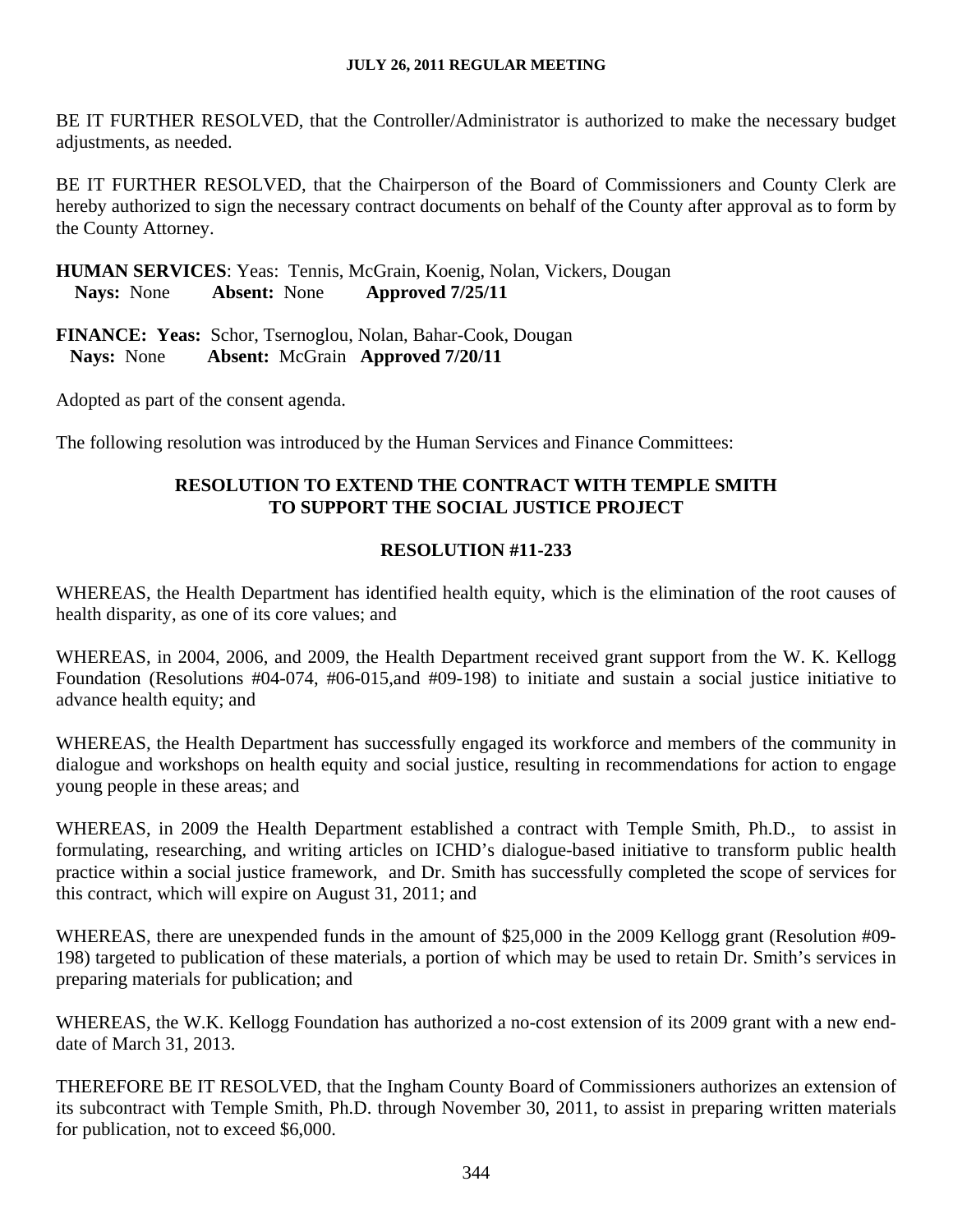BE IT FURTHER RESOLVED, that the Controller/Administrator is authorized to amend the Health Department's 2011 Budget in order to implement this resolution.

BE IT FURTHER RESOLVED, that the Chairperson of the Board of Commissioners and the County Clerk are authorized to sign any necessary documents consistent with this resolution after approval as to form by the County Attorney.

**HUMAN SERVICES**: Yeas: Tennis, McGrain, Koenig, Nolan, Vickers, Dougan **Nays:** None **Absent:** None **Approved 7/25/11** 

**FINANCE: Yeas:** Schor, Tsernoglou, Nolan, Bahar-Cook, Dougan  **Nays:** None **Absent:** McGrain **Approved 7/20/11**

Adopted as part of the consent agenda.

The following resolution was introduced by the Human Services and Finance Committees:

### **RESOLUTION TO EXTEND CONTRACTS WITH ONE LOVE GLOBAL, INC., AND THE SCHOOL HEALTH COMMUNITY ALLIANCE OF MICHIGAN TO SUPPORT THE HEALTH EQUITY YOUTH ACADEMY**

### **RESOLUTION #11-234**

WHEREAS, the Health Department has identified health equity, which is the elimination of the root causes of health disparity, as one of its core values; and

WHEREAS, in 2004, 2006, AND 2009, the Health Department received grant support from the W. K. Kellogg Foundation (Resolutions #04-074, #06-015,and #09-198) to initiate and sustain a social justice initiative to advance health equity; and

WHEREAS, the Health Department has successfully engaged its workforce and members of the community in dialogue and workshops on health equity and social justice, resulting in recommendations for action to engage young people in these areas; and

WHEREAS, the Health Department has established contracts with two organizations, One Love Global, Inc., and the School Health Community Alliance of Michigan to recruit, train, facilitate, and coordinate a cadre of Ingham County Youth as members of the original Health Equity Youth Academy (subsequently renamed the Peace and Prosperity Youth Action Movement), and each organization has successfully completed the scope of services for its respective contract, said contracts having expired on March 31, 2011; and

WHEREAS, youth interns involved in this project have planned a "Got Health?" Youth Expo as the culminating event of their year of activity, to occur in October 2011; and

WHEREAS, there are unexpended funds in the amount of \$32,000 in the 2009 Kellogg grant (Resolution #09- 198) targeted to support youth involvement in promoting health equity; and

WHEREAS, the W.K. Kellogg Foundation has authorized a no-cost extension of its 2009 grant with a new enddate of March 31, 2013.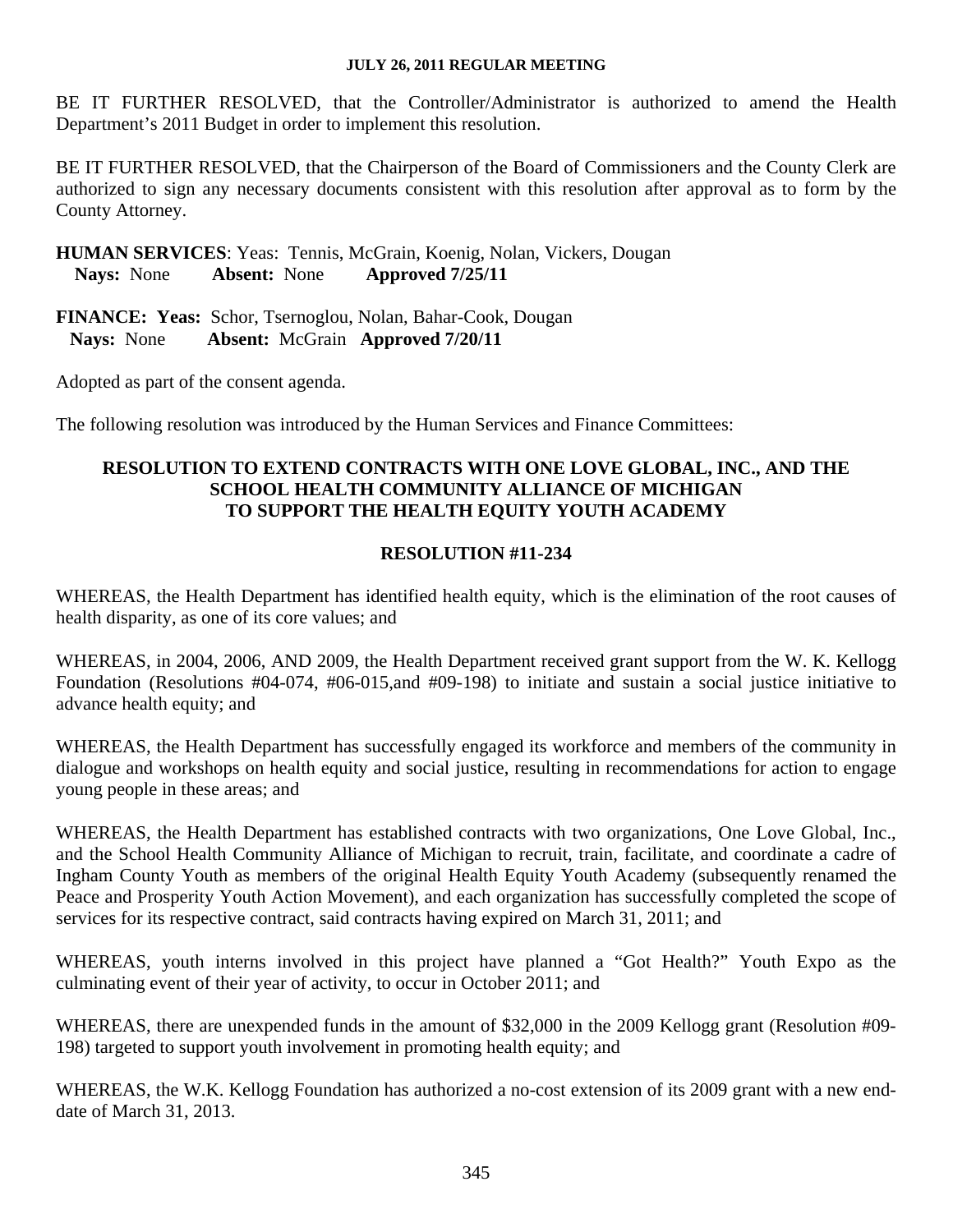THEREFORE BE IT RESOLVED, that the Ingham County Board of Commissioners authorizes an extension through March 31, 2012 of its subcontract with Angela Austin, CEO of One Love Global, Inc., an Ingham County-based firm with expertise in youth empowerment and mobilization, to continue coordination and training of youth interns, support the Youth Expo event, and plan for continuation of the project into subsequent years, subcontract extension amount not to exceed \$24,000.

BE IT FURTHER RESOLVED, that an extension through October 31, 2011 is authorized of the subcontract with the School-Community Health Alliance of Michigan (SCHA-MI), a statewide association of school/community health centers with expertise in youth engagement and policy development, to consult with youth interns on message development and advocacy, subcontract extension amount not to exceed \$8,000.

BE IT FURTHER RESOLVED, that the Controller/Administrator is authorized to amend the Health Department's 2011 Budget in order to implement this resolution.

BE IT FURTHER RESOLVED, that the Chairperson of the Board of Commissioners and County Clerk are authorized to sign any necessary documents consistent with this resolution after approval as to form by the County Attorney.

**HUMAN SERVICES**: Yeas: Tennis, McGrain, Koenig, Nolan, Vickers, Dougan **Nays:** None **Absent:** None **Approved 7/25/11** 

**FINANCE: Yeas:** Schor, Tsernoglou, Nolan, Bahar-Cook, Dougan  **Nays:** None **Absent:** McGrain **Approved 7/20/11**

Adopted as part of the consent agenda.

The following resolution was introduced by the Human Services, County Services and Finance Committees:

## **RESOLUTION TO AUTHORIZE ACCEPTANCE OF THE CHILD AND ADOLESCENT HEALTH CENTER AWARDS FROM THE MICHIGAN DEPARTMENT OF COMMUNITY HEALTH**

## **RESOLUTION #11-235**

WHEREAS, in January 2011, the Ingham County Health Department (ICHD) Community Health Center Network (CHCN) responded to a competitive grant opportunity through the Michigan Department of Community Health to continue funding Willow Health Center, Otto Health Center and the School Wellness Program at Gardner Middle School; and

WHEREAS, the ICHD CHCN also proposed the creation of a new school-based health center at a high school within the Lansing School District; and

WHEREAS, the Michigan Department of Community Health awarded the grants to the ICHD CHCN; and

WHEREAS, the Ingham County Community Health Center Board, as the Board of Commissioners FQHC Coapplicant Board, has reviewed and recommends the acceptance of Child and Adolescent Health Center awards, which continue funding the aforementioned health centers; and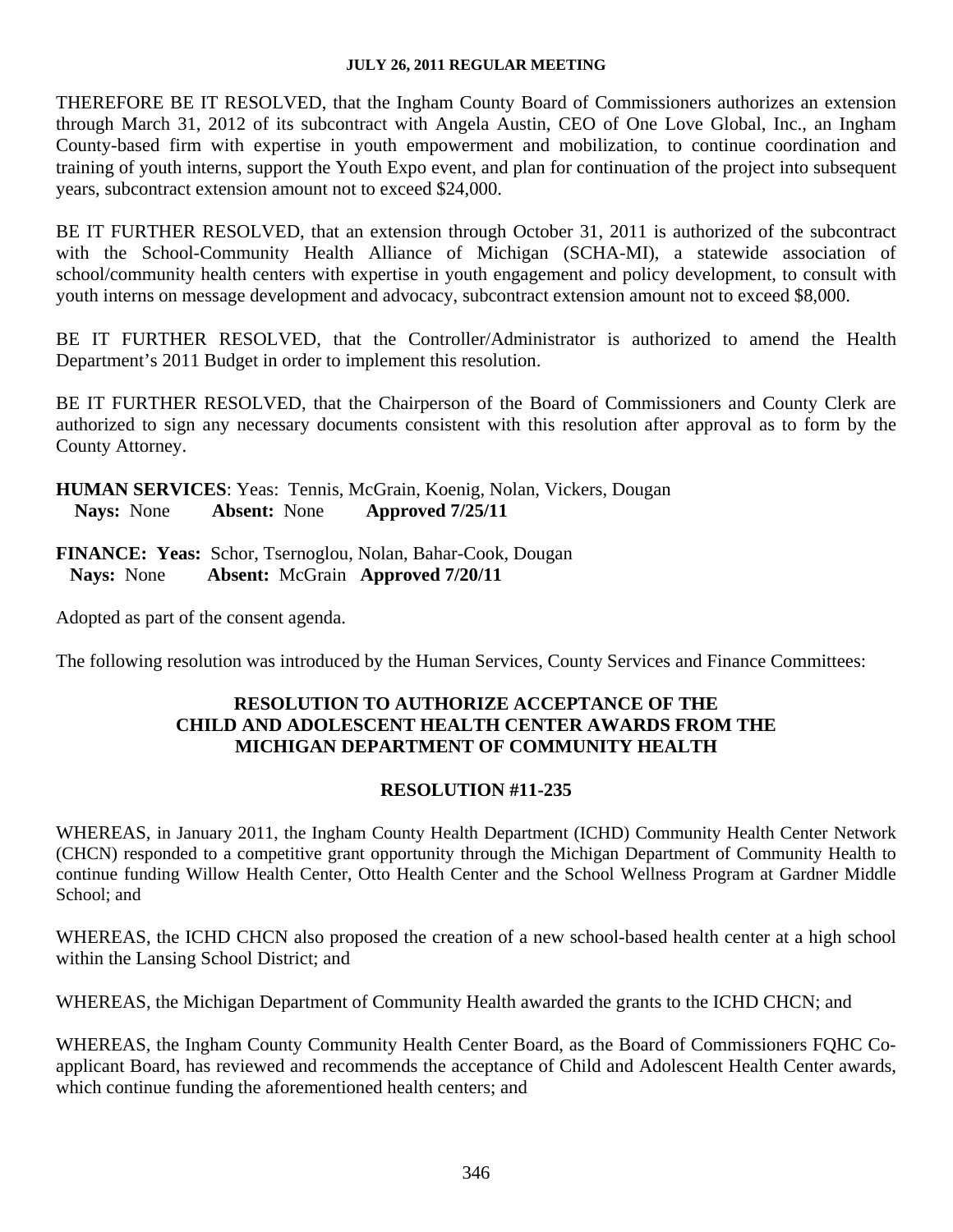WHEREAS, the Health Officer recommends that the Board of Commissioners authorizes and accepts these awards in the amounts of \$100,000 per year to support the continued operations of the School Wellness Program at Gardner Middle School; \$175,000 per year to support the continued operations at Otto Community Health Center; \$225,000 to support the continued operations at Willow Health Center, and \$175,000 to start a new school-based health center and fund its operations at a Lansing School District High School. These awards will provide a total of almost \$3.4 million over five years to the Ingham County Health Department; and

WHEREAS, the Deputy Health Officer for Community Health Care Services has indicated that the following positions must be established in order to effectively perform the requirements of these grant awards:

Community Health Representative II (UAW  $D$ ) – 1.0 FTE Health Center Nurse (MNA 1) – 1.0 FTE Clinic Assistant I (UAW D) – 1.0 FTE Nurse Practitioner (MNA 6) – 1.0 FTE Assistant Social Worker (ICEA PRO 5) – 0.5 FTE Health Educator II (ICEA PRO 9) – 0.5 FTE Lead Senior Accountant (ICEA PRO 9) – 1.0 FTE

WHEREAS, as a condition of these awards, the ICHD Community Health Center Network is required to establish a local community advisory committee. The advisory committee must be representative of the community and include a broad range of stakeholders and school staff. One-third of the committee members must be parents of school-aged youth. The committee must approve certain policies related to the health center; and

WHEREAS, the Health Officer recommends that the Board of Commissioners authorize an agreement with the School-Community Health Alliance of Michigan to provide support and assist in parent and youth engagement to the committee as required; and

WHEREAS, the amount for this agreement will not exceed \$25,000.

THEREFORE BE IT RESOLVED, that the Board of Commissioners accepts the \$100,000 per year to support the continued operations of the School Wellness Program at Gardner Middle School; \$175,000 per year to support the continued operations at Otto Community Health Center; \$225,000 to support the continued operations at Willow Health Center, and \$175,000 to start a new school-based health center and fund its operations at a Lansing School District High School.

BE IT FURTHER RESOLVED, the grant agreements will be for the time period of October 1, 2011 through September 30, 2016.

BE IT FURTHER RESOLVED, that the Board of Commissioners authorizes the establishment of the following positions:

Community Health Representative II (UAW D) – 1.0 FTE Health Center Nurse (MNA 1) – 1.0 FTE Clinic Assistant I (UAW D) – 1.0 FTE Nurse Practitioner (MNA 6) – 1.0 FTE Assistant Social Worker (ICEA PRO 5) – 0.5 FTE Health Educator II (ICEA PRO 9) – 0.5 FTE Lead Senior Accountant (ICEA PRO 9) – 1.0 FTE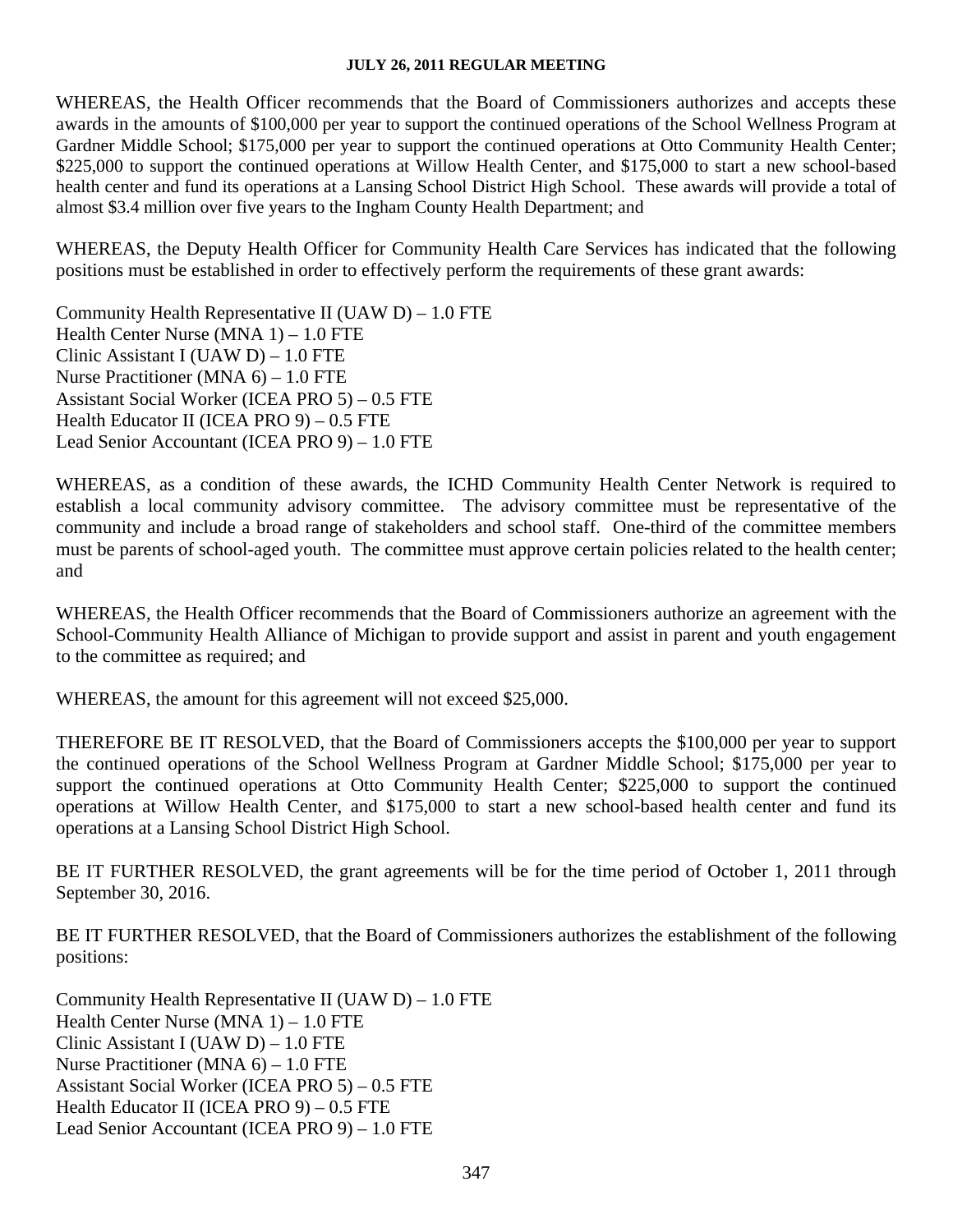BE IT FURTHER RESOLVED, that the Board of Commissioners authorizes the establishment of an agreement with the School-Community Health Alliance of Michigan from October 1, 2011 through October 31, 2016 to establish and maintain the required local community advisory committee and that this agreement will not exceed \$25,000.

BE IT FURTHER RESOLVED, that the Controller/Administrator is authorized to make the necessary budget adjustments, and the Purchasing Department is authorized to issue any necessary purchase orders or purchase items needed, including a NextGen license for the Nurse Practitioner position.

BE IT FURTHER RESOLVED, that the Chairperson of the Board of Commissioners and County Clerk are hereby authorized to sign the necessary contract documents on behalf of the County after approval as to form by the County Attorney.

**HUMAN SERVICES**: Yeas: Tennis, McGrain, Koenig, Nolan, Vickers, Dougan **Nays:** None **Absent:** None **Approved 7/25/11** 

**COUNTY SERVICES: Yeas:** De Leon, Copedge, Celentino, Schor, Vickers, Dragonetti  **Nays:** None **Absent:** None **Approved 7/19/11** 

**FINANCE: Yeas:** Schor, Tsernoglou, Nolan, Bahar-Cook, Dougan Nays: None Absent: McGrain Approved 7/20/11  **Absent:** McGrain **Approved** 7/20/11

Moved by Commissioner Tennis, Supported by Commissioner Koenig to adopt the resolution. Motion carried unanimously. Absent: Commissioner Schor.

The following resolution was introduced by the Human Services, County Services and Finance Committees:

### **RESOLUTION TO RE-ESTABLISH THE POSITION OF HEALTH OFFICER WITHIN THE HEALTH DEPARTMENT**

### **RESOLUTION #11-236**

WHEREAS, Dean Sienko will be retiring from his position as Health Officer/Medical Director; and

WHEREAS, it is necessary for the Ingham County Health Department to have a Health Officer, to act as the administrative head of the Health Department, and to carry out the Health Department's delegated functions to protect the public health and prevent disease; and

WHEREAS, Resolution 07-079 eliminated the position of Health Officer and it is the desire of the Board of Commissioners to re-establish this position.

THEREFORE BE IT RESOLVED, that the Board of Commissioners hereby re-establishes the position of Health Officer, MCF 18 (\$105,267 - \$126,351).

BE IT FURTHER RESOLVED, that the hiring freeze and hiring delay are hereby waived for this position.

**HUMAN SERVICES**: Yeas: Tennis, McGrain, Koenig, Nolan, Vickers, Dougan **Nays:** None **Absent:** None **Approved 7/25/11** 

**COUNTY SERVICES: Yeas:** De Leon, Copedge, Celentino, Schor, Vickers, Dragonetti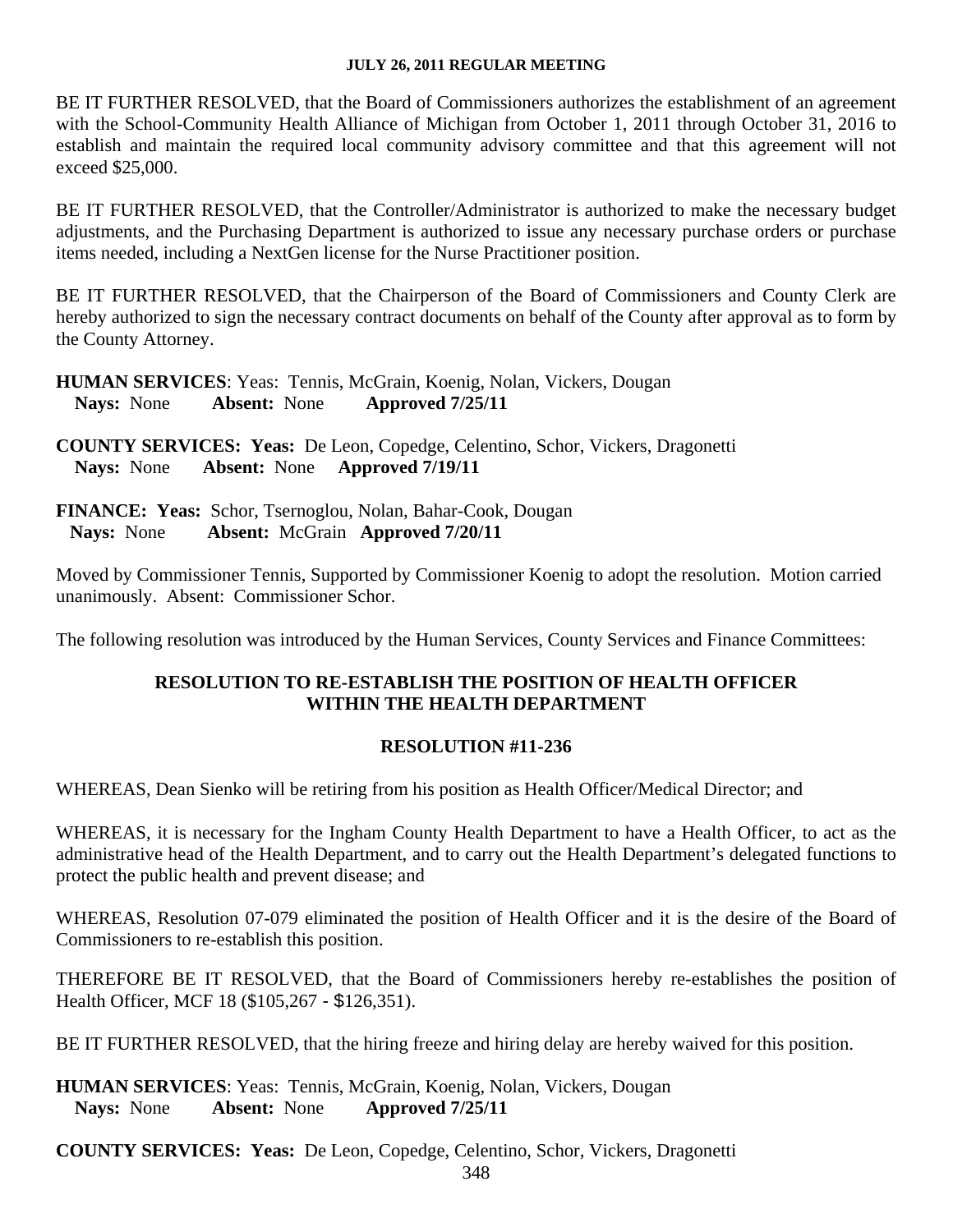**Nays:** None **Absent:** None **Approved 7/19/11** 

**FINANCE: Yeas:** Schor, Tsernoglou, Nolan, Bahar-Cook, Dougan  **Nays:** None **Absent:** McGrain **Approved 7/20/11**

Adopted as part of the consent agenda.

The following resolution was introduced by the Judiciary and Finance Committees:

### **RESOLUTION TO RENEW AGREEMENT WITH CREDIT BUREAU COLLECTION SERVICES, INC. (CBCS) FOR COLLECTION OF DELINQUENT DEBT HELD BY THE CIRCUIT COURT**

#### **RESOLUTION #11-237**

WHEREAS, the County of Ingham entered into a contract with Credit Bureau Collection Service, Inc. (CBCS) for collection of delinquent debt services for an initial Pilot Project period of twelve (12) months beginning on September 19, 2010; and

WHEREAS, the Term of Agreement is set to expire on September 19, 2011; and

WHEREAS, CBCS has been successful in collecting delinquent debt for the General Trial Division of the Circuit Court; and

WHEREAS, the Circuit Court has determined that CBCS is performing satisfactorily and therefore wishes to continue utilizing the services of CBCS beyond September 19, 2011; and

WHEREAS, Sections 1.1 and 4.1 of the Request for Proposal (RFP) #21-10 outlines a court cost neutral fee structure for the pilot project period and a renegotiated higher fixed percentage fee if the Agreement is renewed; and

WHEREAS, the Circuit Court proposes to increase the current fee of 20% of non-mandated costs to 25% of non-mandated costs assessed on General Trial Division cases (non-mandated costs being attorney fees and court costs); and

WHEREAS, this proposed increase in the fee structure has been accounted for in the Circuit Court – General Trial Division's 2012 budget under Contractual Services.

THEREFORE BE IT RESOLVED, that the Ingham County Board of Commissioners accepts the request of the Circuit Court to renew the Agreement held with CBCS for an additional 12-month term at a fix percentage fee structure of 25% of non-mandated costs on General Trial Division cases from September 20, 2011 – September 20, 2012.

BE IT FURTHER RESOLVED, that the Board Chairperson and County Clerk are authorized to sign any necessary contracts\subcontracts consistent with this resolution subject to approval as to form by the County Attorney.

**JUDICIARY: Yeas:** Bahar-Cook, Koenig, Holman, Schafer  **Nays:** None **Absent:** Tennis, Tsernoglou **Approved 7/14/11**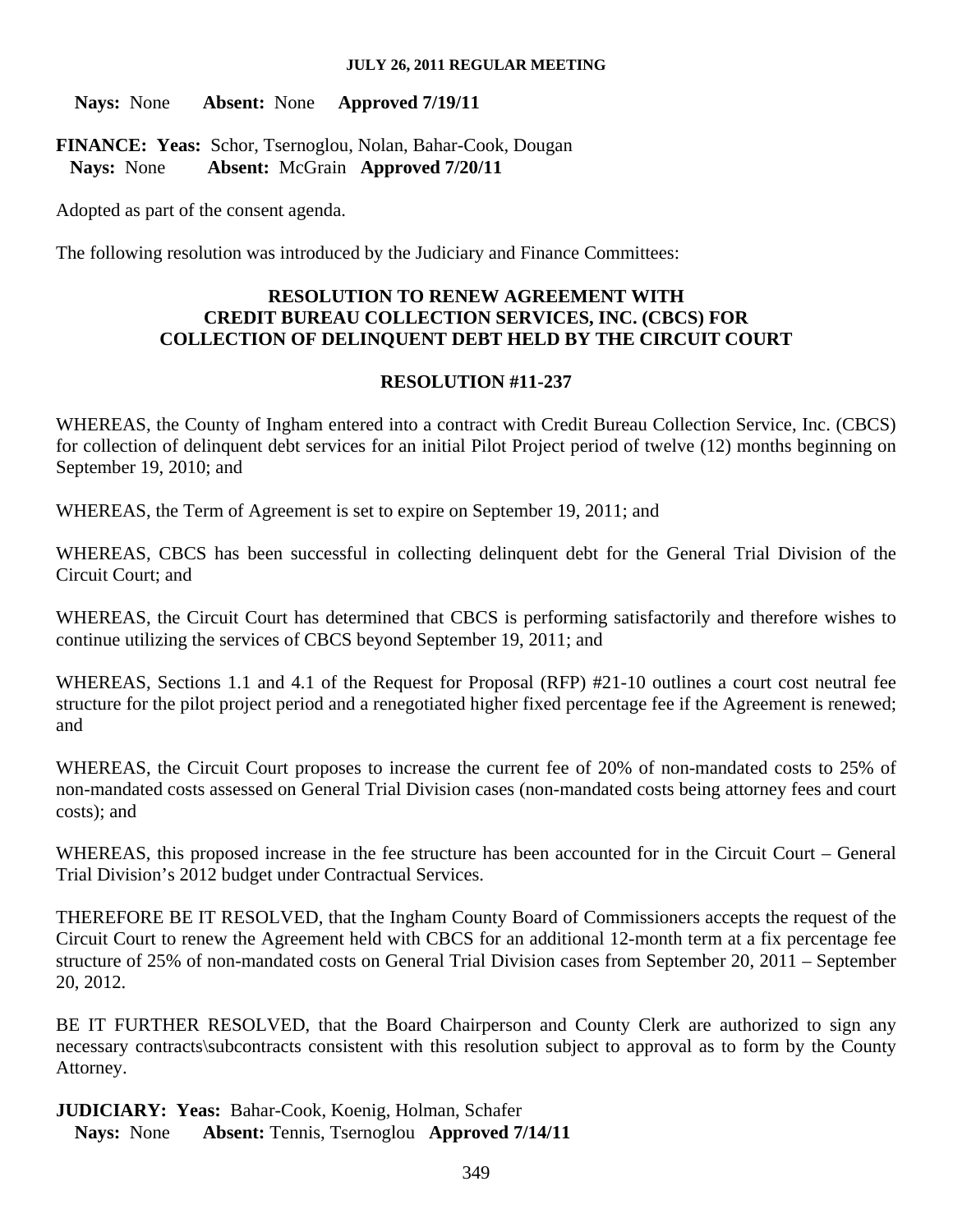## **FINANCE: Yeas:** Schor, Tsernoglou, Nolan, Bahar-Cook, Dougan  **Nays:** None **Absent:** McGrain **Approved 7/20/11**

Adopted as part of the consent agenda.

The following resolution was introduced by Judiciary and Finance Committees:

## **RESOLUTION TO APPROVE THE PURCHASE OF THE DESIGN AND IMPLEMENTATION OF CISCO PHONES AND CONTACT CENTER EXPRESS FOR THE INGHAM COUNTY DISTRICT COURT FROM NETARX, INC.**

# **RESOLUTION #11-238**

WHEREAS, the Ingham County District Court is in need of replacing their current Avaya phones; and

WHEREAS, Ingham County is transitioning from an Avaya phone system to a Cisco IP-based phone system; and

WHEREAS, a migration from the Avaya configuration to the Cisco platform is required due to the call queuing requirements and future needs of the District Court; and

WHEREAS, the MIS department in conjunction with Purchasing and District Court is seeking approval for the design, implementation, and Cisco Contact Center Express licensing required to complete this project at a total cost not to exceed \$39,703.00.

THEREFORE BE IT RESOLVED, the Board of Commissioners authorizes the purchase of a design, implementation, and Cisco Contact Center Express licensing from Netarx, Inc., in the amount not to exceed \$39,703.00 to be paid from Telephone Communications Fund (675-26600921050).

BE IT FURTHER RESOLVED, that the Controller/Administrator is authorized to make any necessary budget adjustments.

BE IT FURTHER RESOLVED, that the Chairperson of the Ingham County Board of Commissioners and the County Clerk are authorized to sign any contract documents consistent with this resolution and approved as to form by the County Attorney.

**JUDICIARY: Yeas:** Bahar-Cook, Koenig, Holman, Schafer  **Nays:** None **Absent:** Tennis, Tsernoglou **Approved 7/14/11** 

**FINANCE: Yeas:** Schor, Tsernoglou, Nolan, Bahar-Cook, Dougan  **Nays:** None **Absent:** McGrain **Approved 7/20/11**

Adopted as part of the consent agenda.

The following resolution was introduced by the Law Enforcement, County Services and Finance Committees:

# **RESOLUTION AUTHORIZING A REVISED PROJECT DESIGN FOR THE CONSOLIDATED 911 DISPATCH CENTER**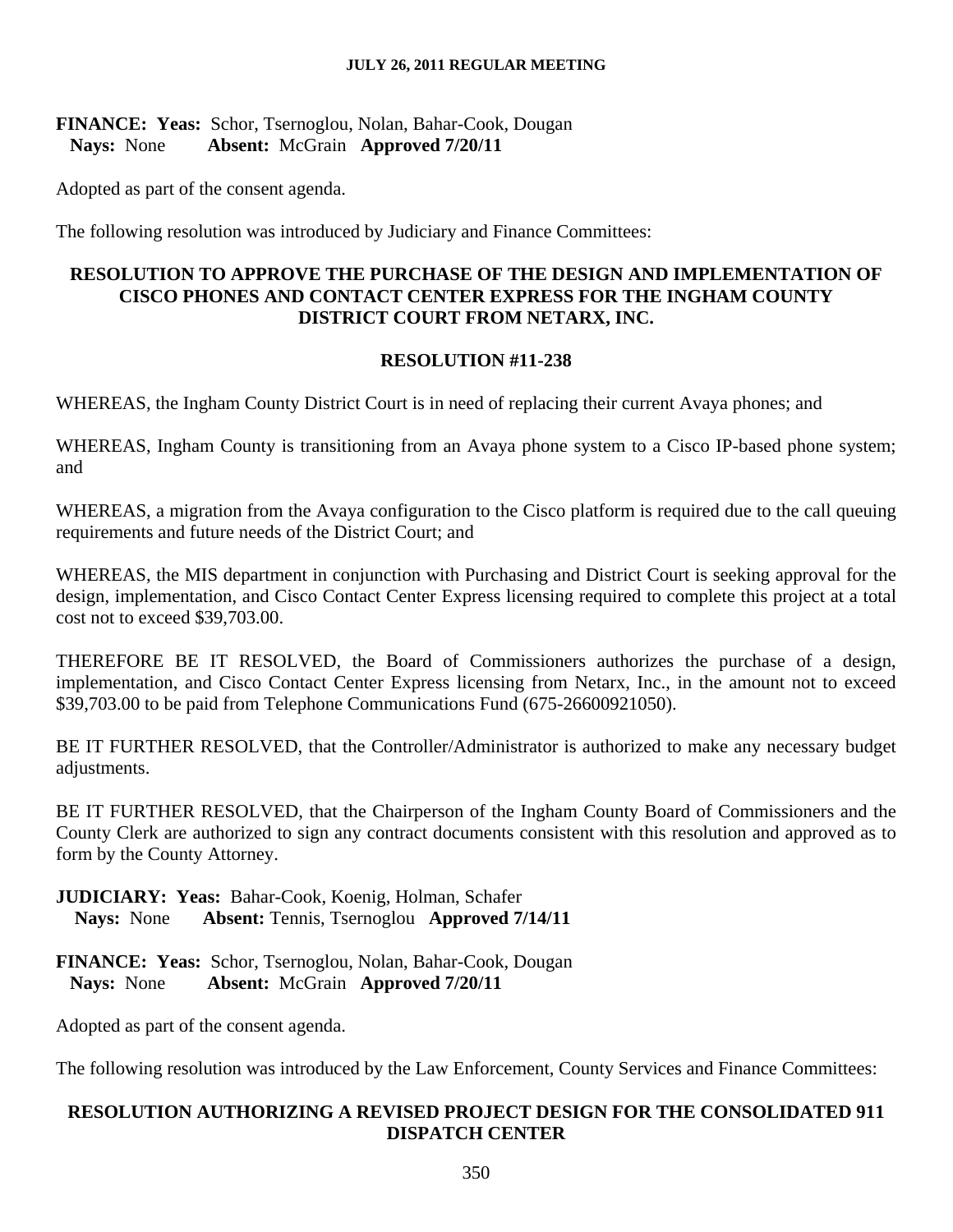### **RESOLUTION #11-239**

WHEREAS, the Ingham County Board of Commissioners previously authorized the Ingham County Building Authority to proceed with the Ingham County Consolidated 911 Dispatch Center Project through Resolution #10-315 to construct a single emergency dispatch center serving all of Ingham County; and

WHEREAS, the Ingham County Board of Commissioners approved the projected cost of construction, plus fees, and furnishings, at a cost not to exceed \$5.2 million; and

WHEREAS, the Building Authority working with Tower Pinkster as the Architect/ Engineering (A/E) firm and Clark Construction Company as the Construction Manager developed final plans for the facility and issued construction bid documents for the project; and

WHEREAS, the Ingham County Board of Commissioners approved borrowing \$3,000,000 in Recovery Zone Development Bonds for the Ingham County 911 Center Project**;** and

WHEREAS, final design plans were presented to the Board of Commissioners for its approval prior to authorizing the architect to proceed to bid documents; and

WHEREAS, the bids were received and were over budget by a estimated \$960,000; and

WHEREAS, the Building Authority directed Tower Pinkster and Clark Construction Company to engage in a value engineering process to revise the project design for the electrical and mechanical portion of the project to reduce the deficit as much as possible without compromising the integrity of the facility; and

WHEREAS, that process has been completed and the project is still estimated to be over budget by approximately \$200,000; and

WHEREAS, the Building Authority is now recommending that the Ingham County Board of Commissioners approve the revised project design and increase the project budget by an amount not to exceed \$400,000.

THEREFORE BE IT RESOLVED, that the Ingham County Board of Commissioners approves the recommendation of the Ingham County Building Authority and authorizes the Ingham County Consolidated 911 Dispatch Center Project to proceed with the revised project design.

BE IT FURTHER RESOLVED, that the Ingham County Board of Commissioners authorizes an additional appropriation of up to \$400,000 from the 911 Emergency Telephone Services Fund, thereby increasing the project budget from \$ 5.2 million to up to \$ 5.6 million**,** with the second \$200,000 contingent upon approval of the Board Chairperson and the County Controller with notification to each Board member.

BE IT FURTHER RESOLVED, the County Controller/Administrator is authorized to make any necessary budget adjustments.

BE IT FURTHER RESOLVED, the Ingham County Board of Commissioners authorizes the Board Chairperson and the County Clerk to sign any necessary contract documents that are consistent with this resolution and approved as to form by the County Attorney.

**LAW ENFORCEMENT: Yeas:** Celentino, Holman, Copedge, Schafer, Dragonetti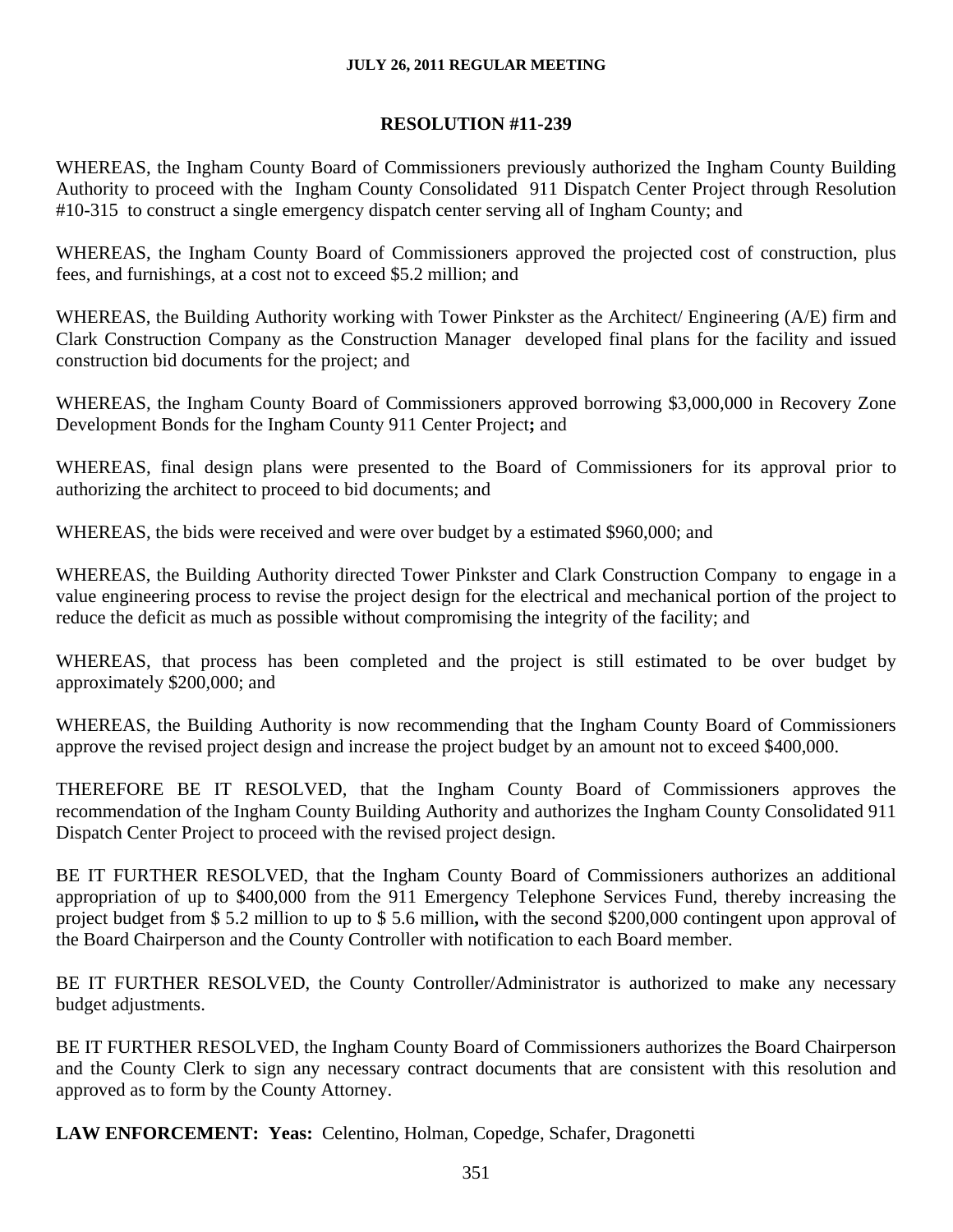**Nays:** None **Absent:** De Leon **Approved 7/14/11** 

**COUNTY SERVICES: Yeas:** De Leon, Copedge, Celentino, Schor, Vickers, Dragonetti  **Nays:** None **Absent:** None **Approved 7/19/11** 

**FINANCE: Yeas:** Schor, Tsernoglou, Nolan, Bahar-Cook, Dougan  **Nays:** None **Absent:** McGrain **Approved 7/20/11**

Adopted as part of the consent agenda.

The following resolution was introduced by the Law Enforcement and Finance Committees:

# **RESOLUTION TO ENTER INTO AN AGREEMENT WITH THE CITY OF LANSING TO ACCEPT THE 2011 LOCAL JAG GRANT FROM THE DEPARTMENT OF JUSTICE**

# **RESOLUTION #11-240**

WHEREAS, the City of Lansing Police Department and the Ingham County Sheriff's Office were allocated \$128,947.00 from the 2011 Local JAG grant from the Department of Justice; and

WHEREAS, the City of Lansing is the fiduciary of this grant; and

WHEREAS, the Ingham County Sheriff's Office portion allocated from this grant is \$10,871.00; and

WHEREAS, part of the application process to receive this funding from the 2011 Local JAG grant, Ingham County must enter into a Interlocal agreement with the City of Lansing allowing for disbursement of allocated funds to both government police agencies; and

WHEREAS, the portion allocated for the Ingham County Sheriff's Office will be spent on technology upgrades.

THEREFORE BE IT RESOLVED, that the Ingham County Board of Commissioners authorizes Ingham County to enter into a Interlocal agreement between Ingham County and the City of Lansing to accept the \$10,871.00 allocated portion of the 2011 Local JAG grant.

BE IT FURTHER RESOLVED, that the Ingham County Board of Commissioners directs the Controller/Administrator to make the necessary budget adjustments in the Ingham County Sheriff's Office 2011 budget.

BE IT FURTHER RESOLVED, that the Ingham County Board of Commissioners authorizes the Board Chair and Sheriff to sign any necessary contract documents that are consistent with this resolution and approved as to form by the County Attorney.

**LAW ENFORCEMENT: Yeas:** Celentino, Holman, Copedge, Schafer, Dragonetti  **Nays:** None **Absent:** De Leon **Approved 7/14/11** 

**FINANCE: Yeas:** Schor, Tsernoglou, Nolan, Bahar-Cook, Dougan  **Nays:** None **Absent:** McGrain **Approved 7/20/11**

Adopted as part of the consent agenda.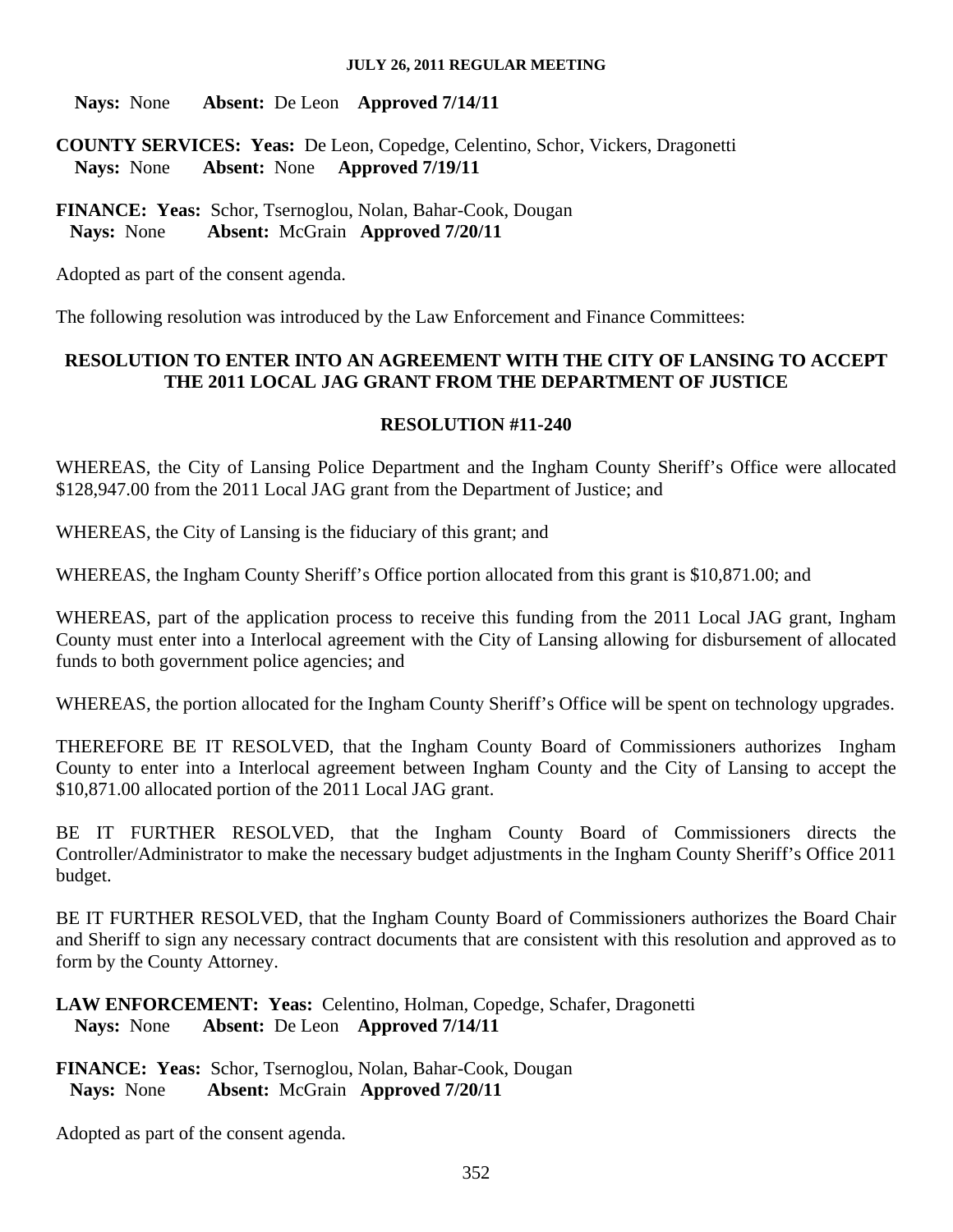The following resolution was introduced by the Law Enforcement and Finance Committees:

# **RESOLUTION TO AMEND THE DELHI TOWNSHIP POLICE SERVICES CONTRACT BY ADDING A SCHOOL RESOURCE OFFICER**

# **RESOLUTION #11-241**

WHEREAS, the Charter Township of Delhi and the Holt Public Schools have collaborated to fund a Deputy Sheriff; and

WHEREAS, both entities have agreed this Deputy Sheriff will be titled School Resource Officer; and

WHEREAS, the primary duties of the School Resource Officer will be at the Holt Public Schools and School related activities; and

WHEREAS, the Deputy Sheriff/School Resource Officer will begin this assignment on August 1, 2011; and

WHEREAS, the Ingham County Sheriff's Office and Budget office have determined the cost to be \$108,648 for 2011/12 school year, \$110,869 for the 2012/13 school year; and \$113,520 for the 2013/14 school year.

THEREFORE BE IT RESOLVED, the Ingham County Board of Commissioners approves amending the current Police Service Contract for the Charter Township of Delhi effective August 1, 2011 through December 31, 2014 by increasing the contract by \$108,648 for the 2011/12 school year, \$110,869 for the 2012/13 school year, and \$113,520 for the 2013/14 school year.

BE IT FURTHER RESOLVED, the Ingham County Board of Commissioners approves adding one contract Deputy Sheriff Position to the Sherriff's Office roster for the duration of this contract subject to the availability of contract funds.

BE IT FURTHER RESOLVED, the Ingham County Board of Commissioners directs the Controller/Administrator and Budget Office to make the necessary adjustments to the Ingham Sheriff's Office Budgets and Position Allocation list.

BE IT FURTHER RESOLVED, the Ingham County Board of Commissioners authorizes the Board Chairperson, the County Clerk and the Sheriff to sign all necessary contract documents consistent with this Resolution upon review and approval as to form by the County Attorney.

**LAW ENFORCEMENT: Yeas:** Celentino, Holman, Copedge, Schafer, Dragonetti  **Nays:** None **Absent:** De Leon **Approved 7/14/11** 

## **FINANCE: Yeas:** Schor, Tsernoglou, Nolan, Bahar-Cook, Dougan  **Nays:** None **Absent:** McGrain **Approved 7/20/11**

Adopted as part of the consent agenda.

The following resolution was introduced by Law Enforcement and Finance Committees: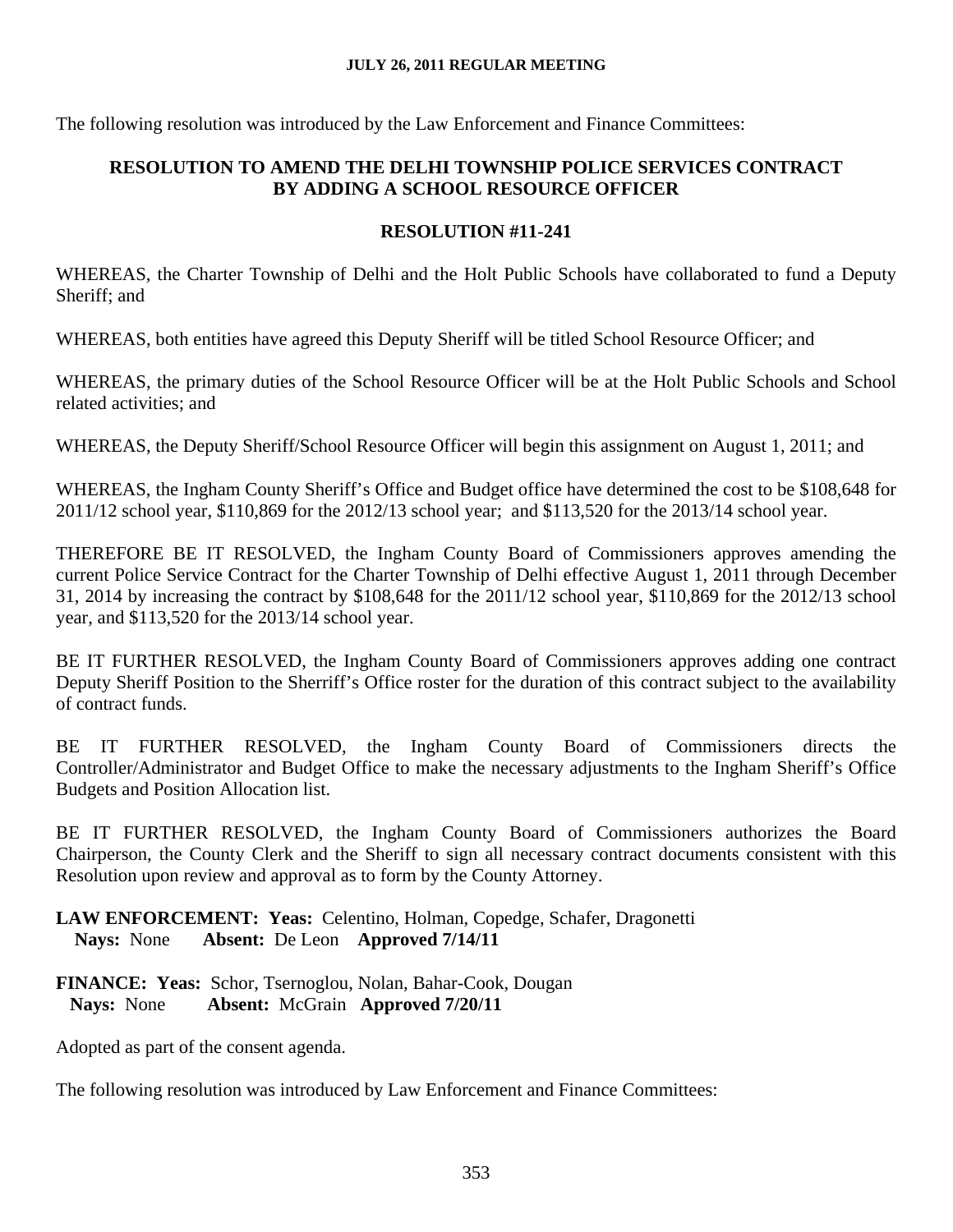#### **JULY 26, 2011 REGULAR MEETING**

#### **RESOLUTION AUTHORIZING ENTERING INTO A CONTRACT WITH THE CITY OF LANSING FOR AN ALLOCATION OF FUNDS TO INGHAM COUNTY/CITY OF LANSING COMMUNITY CORRECTIONS FOR THE CITY 2011-2012 FISCAL YEAR**

### **RESOLUTION #11-242**

WHEREAS, the Michigan Community Corrections Act of 1988 (PA511) authorizes the establishment of a Community Corrections Advisory Board (CCAB) and Community Corrections programming; and

WHEREAS, Ingham County and the City of Lansing formed a joint CCAB in 1990; and

WHEREAS, a Comprehensive Community Corrections Plan was approved by the Ingham County Board of Commissioners and the Lansing City Council; and

WHEREAS, an annual submission of an application that identifies planned priorities and strategies to be implemented for the upcoming State fiscal year (FY 2011- 2012) was approved by the Ingham County Board of Commissioners and is pending approval by the Lansing City Council; and

WHEREAS, the City of Lansing approved an allocation of \$12,500 to be used to assist with CCAB administration and to support collaborative efforts with the City of Lansing, 54-A District Court and 54-A District Court Probation Department.

THEREFORE BE IT RESOLVED, that the Ingham County Board of Commissioners approves entering into a contract with the City of Lansing for \$12,500 for the time period of July 1, 2011 through June 30, 2012.

BE IT FURTHER RESOLVED, that the Chairperson of the Board of Commissioners and the County Clerk are authorized to sign any necessary contracts and/or subcontracts consistent with this resolution subject to approval as to form by the County Attorney.

**LAW ENFORCEMENT: Yeas:** Celentino, Holman, Copedge, Schafer, Dragonetti  **Nays:** None **Absent:** De Leon **Approved 7/14/11** 

**FINANCE: Yeas:** Schor, Tsernoglou, Nolan, Bahar-Cook, Dougan  **Nays:** None **Absent:** McGrain **Approved 7/20/11**

Adopted as part of the consent agenda.

# **SPECIAL ORDERS OF THE DAY:**

Moved by Commissioner McGrain, Supported by Commissioner De Leon, to approve the following appointments: waiving the term limit and reappoint Shirley Carter to the Mid-South Substance Abuse Commission. Motion carried unanimously. Reappoint Monica Jahner to Community Corrections Advisory Board, Bruce Moore to EDC Board of Directors, Stefan Fletcher to Equal Opportunity Committee, Maria Enriquez to the Fair Board, Molly Polverento and Nancy Hayward to the Board of Health, Bruce Bragg to the Department of Human Services Board, Darling Garcia to the Housing Commission, D. Craig Finger to the Mid-South Substance Abuse Commission, Richard Snider to the Potter Park Zoo Board, Kristine Byron to the Women's Commission. Motion carried unanimously.

# **PUBLIC COMMENT:**

None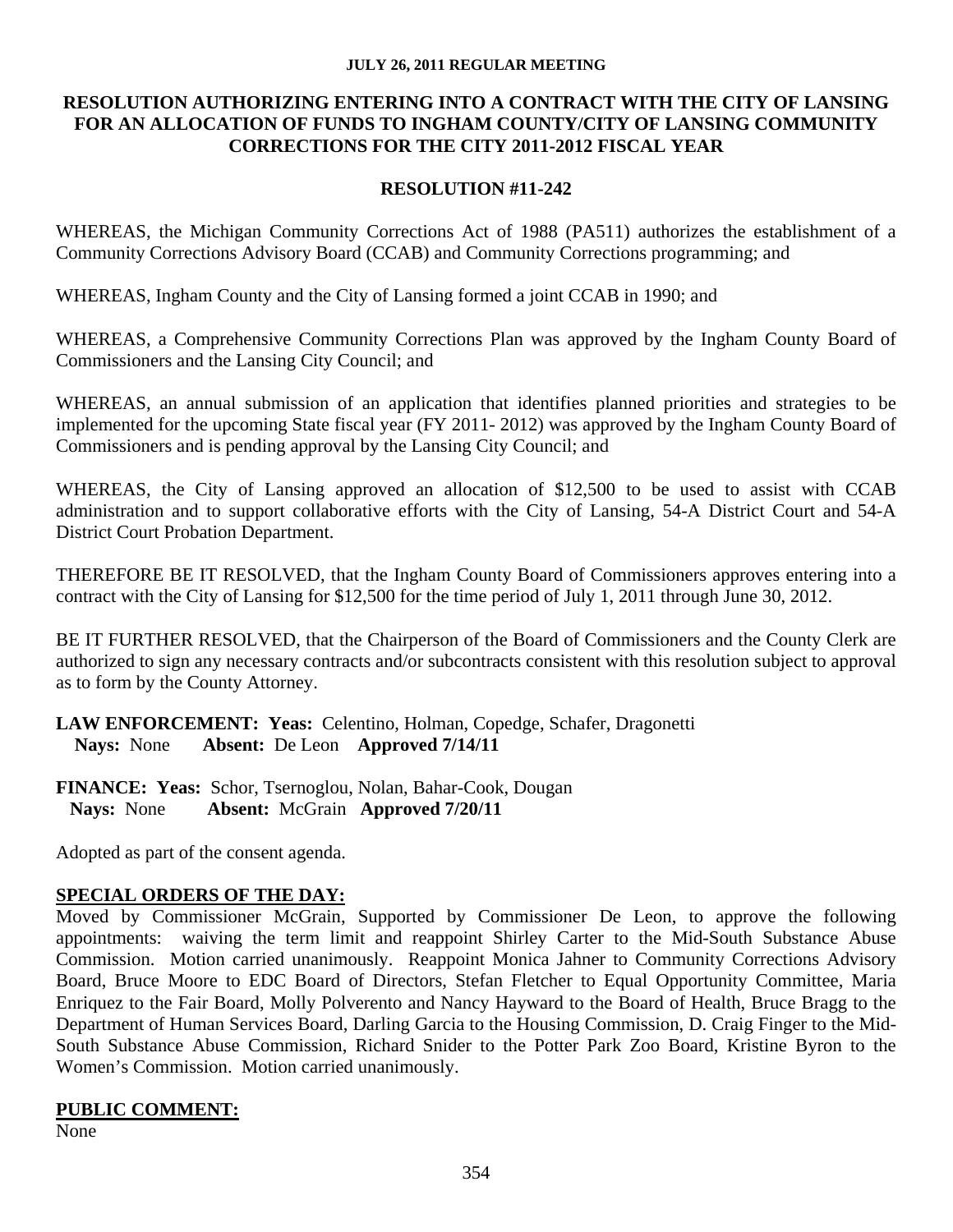#### **JULY 26, 2011 REGULAR MEETING**

#### **COMMISSIONER ANNOUNCEMENTS:**

Commissioner Celentino announced Friday, July 29, 2011, the Moores Park Neighborhood Organizations annual Carnival at Moores Park from 5:30-8:00 p.m. Tuesday, August 2, 2011, Colonial Village Neighborhood Associations annual Picnic at Elmhurst Elementary School from 6:00-8:00 p.m. Tuesday, August 9, 2011, Lewton-Rich Neighborhood Associations annual Picnic at the corner of Hampton Drive and Colonial across from Dwight-Rich Middle School. Good food and fun come out and enjoy.

Commissioner Nolan announced July 27, 2011, Ingham Academies 3<sup>rd</sup> graduating class at 2:00 p.m. Wednesday July 27, 2011, the Land Bank will be having a public auction at the Lansing Center, at 10:00 a.m. Thursday July 28, 2011, Shakespeare at the Zoo; Merchant of Venus, runs July 28-July 31, admission is free. Ingham Academy Garden Gala will also be on July 28, 2011, at 6:00 p.m.

Commissioner Shafer announced that Betty Honey, political activist for the Democratic Party passed away at the age of 88.

Commissioner De Leon announced to the Commissioners to watch their emails for information on the annual dinner at the Fair. Ingham County Fair starts August 1 thru August 6, with two main events; performances by bands Steel Magnolia and Sick Puppies.

Commissioner Bahar-Cook announced to the Board Judiciary meeting has changed to August 18, 2011, at 7:30p.m.

Commissioner Koenig announced that there is Board Leadership meeting July 27, 2011, at 6:00 p.m.

Commissioner Celentino announced that Law Enforcement meeting has been changed to August 18, 2011, at 6:30 p.m.

Commissioner Copedge announced the Freedom Readers over at Black Child & Family Institute will be holding the final program on Thursday, July 28, 2011, from 5:00-7:00 p.m. at Willow.

Commissioner Dougan announced "Nation Night Out", Tuesday, August 3, 2011. Check your local calendar for times and locations in your area.

# **CONSIDERATION AND ALLOWANCE OF CLAIMS:**

Moved by Commissioner Tsernoglou, supported by Commissioner Schafer, to approve payment of the claims submitted by the County Clerk and Financial Services Department in the amount of \$32,381,711.65. Motion carried unanimously. Absent: Commissioner Schor.

# **ADJOURNMENT:**

 $\overline{a}$ 

The meeting was adjourned at 7:04 p.m.

# **MARK GREBNER, CHAIRPERSON MIKE BRYANTON, INGHAM COUNTY CLERK**

Cathy Haskins, Clerical Services Supervisor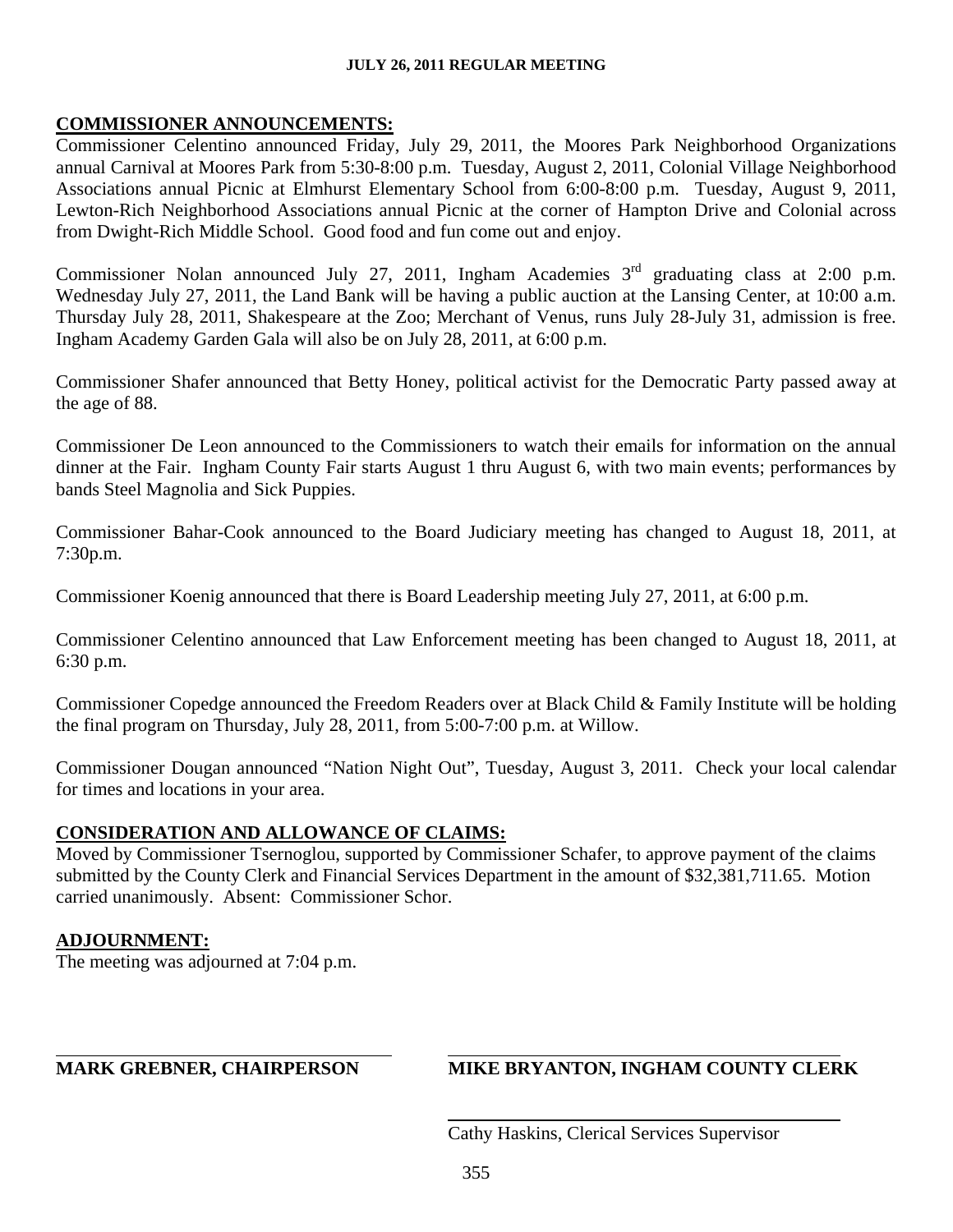

Health Department **Example 2.1 The Struth Dean G. Sienko, M.D., M.S., Health Officer and Medical Director** 

# RECEIVED **AUG 11 2011**

July 29, 2011

Mark Grebner Todd Tennis Chairperson Chairperson Ingham County Board of Commissioners Human Services Committee Ingham County Courthouse Ingham County Courthouse Mason, MI 48854 Mason, MI 48854

Dear Commissioners Grebner and Tennis:

This is to confirm my retirement from employment with Ingham County. My last day of work will be October 31,2011. It has been an honor and pleasure to work for the Ingham County Health Department and the people of Ingham County for the past nearly 23 years.

Thank you and best wishes to all.

Sincerely,

Dean G. Sienko, M.D. Health Officer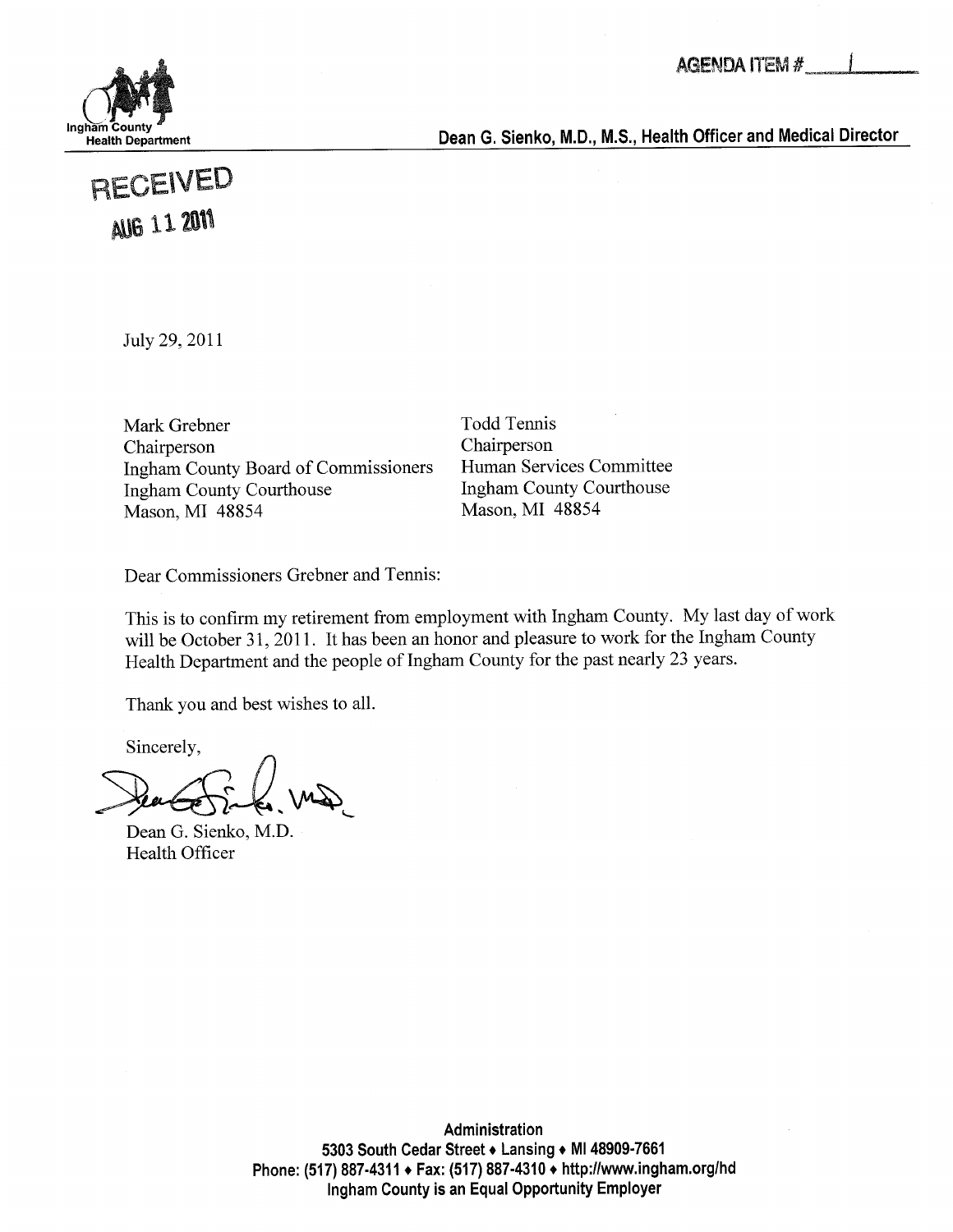

# STATE OF MICHIGAN DEPARTMENT OF ENVIRONMENTAL QUALITY Lansing



August 9, 2011

Dear Interested Party:

Pursuant to Act 451, Section 5511, the Michigan Department of Environmental Quality, Air Quality Division's Pending New Source Review Application Report is enclosed. This report lists all of the pending applications submitted for sources within your county.

The Pending New Source Review Applications Report includes the following information: county, city, date received, applicant's name, site address, application permit number, and a brief description of the nature of the source or process.

This report will be sent to you on a monthly basis unless you request that your name be deleted from our mailing list. Please note that this information is updated weekly and is also available on the Internet. A query is accessible on the Permits page at the following address: http://www.deq.state.mi.us/aps. Click on "NSR Pending Application Query," select the county name from the drop down list, then click the "Submit Query" button. You may obtain information on sources located in neighboring counties by accessing the above query or by contacting me.

Thank you for your interest in this matter.

Sincerely,

Sue Thelen Permit Section Air Quality Division 517-373-7068

**Enclosure** 

RECEIVED **AUG 12 2011**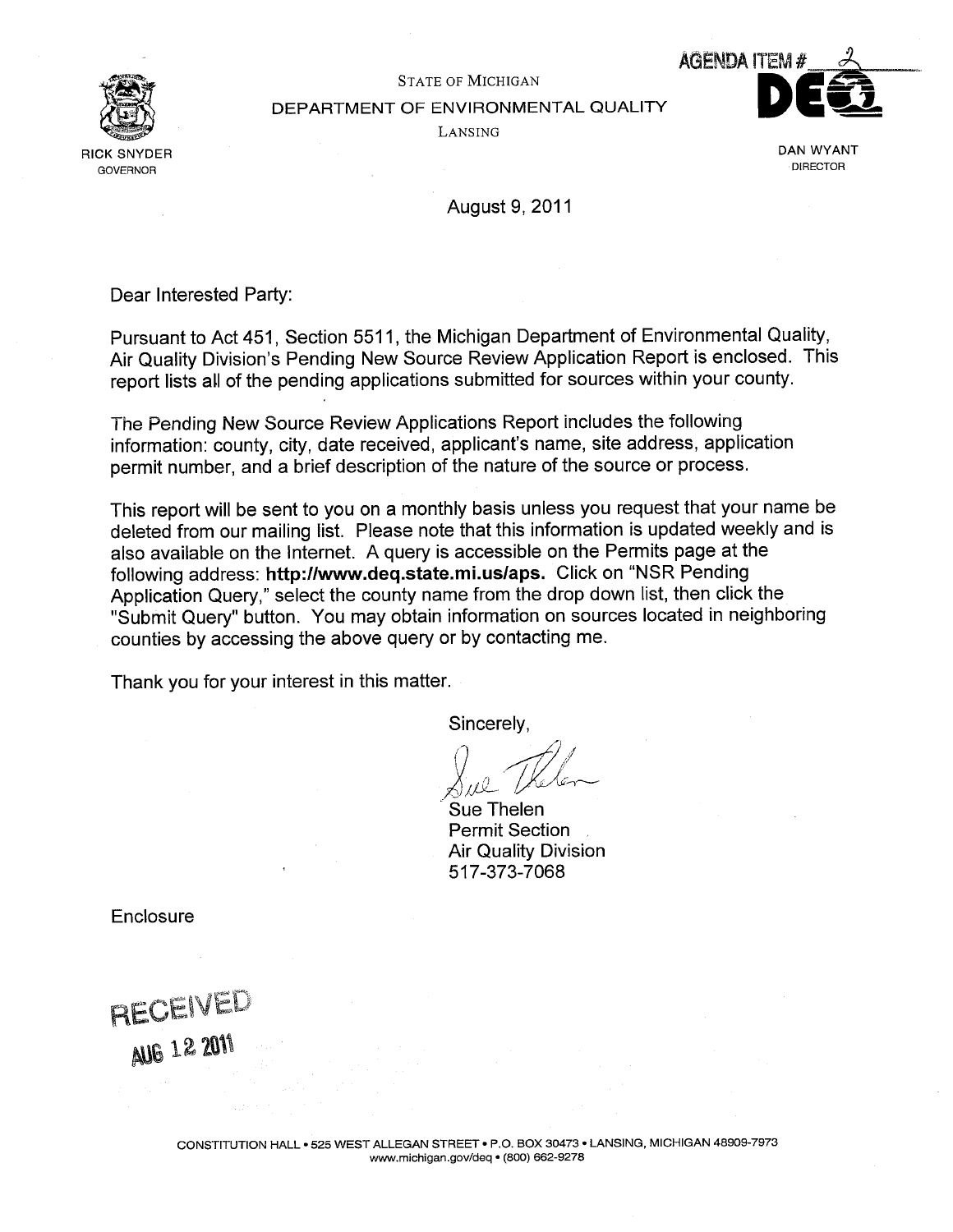**MDEQ Air Quality Pending Permit to Install Applications** 

| USE OF BIOFUEL<br>EMISSION UNITS<br>GHG OPT OUT<br>TRIAL BURN<br>CRUSHER<br>HEIGHT<br>ı<br>149-10A<br>136-10A<br>138-05B<br>265-06B<br>248-09<br>48-80F<br>48-80F<br>$118 - 11$<br>88-09A<br>1300 N DORT HIGHWAY 132-09<br>$120 - 11$<br>220-09<br>$25 - 11$<br>$74 - 11$<br>64-11<br>G-3100 VAN SLYKE RD<br>601 ISLAND AVENUE<br>G-5310 NORTH DORT<br>G-5340 N DORT HWY<br>3725 S CANAL ROAD<br>2499 GRIMES ROAD<br>431 W WILLIAMS ST<br>5/17/2011 GENERAL MOTORS, LLC 920 TOWNSEND ST<br>7266 KENSINGTON<br>65 SERVICE ROAD<br>1232 HACO DRIVE<br>4057 S OAK ST<br>4057 S OAK ST<br>902 LEITH ST<br><b>HIGHWAY</b><br><b>ROAD</b><br>1/1/1980 METAMORA PRODUCTS<br>BIERLEIN COMPANIES,<br>6/29/2011 BUCKEYE TERMINALS,<br>7/15/2011 MARATHON PIPE LINE,<br>LLC<br>ERY SOLUTIONS<br>5/13/2009 DELPHI AUTOMOTIVE<br>LANSING BOARD OF<br>WATER<br>4/21/2011 GENERAL MOTORS<br>PRODUCTS CORP<br>11/19/2009 GENESEE POWER<br>2/11/2011 MICHIGAN STATE<br>WATER & LIGHT<br><b>MATER &amp; LIGHT</b><br>8/1/2011 LANSING BD OF<br>8/3/2011 LANSING BD OF<br>MICHIGAN MILK<br>PRODUCERS<br><b>UNIVERSITY</b><br>1/1/1980 METAMORA<br>SYSTEMS<br><b>Received Applicant</b><br>STATION<br>CORP<br>8/28/2009 LANSII<br>10/20/2009 BATT<br>)<br>그<br>$rac{c}{\leq}$<br>$rac{c}{\leq}$<br>7/27/2011<br>7/27/2011<br>EAST LANSING<br>METAMORA<br>METAMORA<br>DANSVILLE<br>BRIGHTON<br><b>LANSING</b><br><b>LANSING</b><br><b>LANSING</b><br><b>LANSING</b><br>FLINT<br>FLINT<br>FLINT<br>FLINT<br>FLINT<br>OVID<br>쥌<br><b>LIVINGSTON</b><br>GENESEE<br>GENESEE<br>GENESEE<br>GENESEE<br>GENESEE<br>CLINTON<br>LAPEER<br>LAPEER<br><b>INGHAM</b><br>INGHAM<br><b>INGHAM</b><br><b>INGHAM</b><br>MAHOMI<br>EATON<br>County | District: Lansing |  |              |            |                                                  |
|---------------------------------------------------------------------------------------------------------------------------------------------------------------------------------------------------------------------------------------------------------------------------------------------------------------------------------------------------------------------------------------------------------------------------------------------------------------------------------------------------------------------------------------------------------------------------------------------------------------------------------------------------------------------------------------------------------------------------------------------------------------------------------------------------------------------------------------------------------------------------------------------------------------------------------------------------------------------------------------------------------------------------------------------------------------------------------------------------------------------------------------------------------------------------------------------------------------------------------------------------------------------------------------------------------------------------------------------------------------------------------------------------------------------------------------------------------------------------------------------------------------------------------------------------------------------------------------------------------------------------------------------------------------------------------------------------------------|-------------------|--|--------------|------------|--------------------------------------------------|
|                                                                                                                                                                                                                                                                                                                                                                                                                                                                                                                                                                                                                                                                                                                                                                                                                                                                                                                                                                                                                                                                                                                                                                                                                                                                                                                                                                                                                                                                                                                                                                                                                                                                                                               |                   |  | Site Address | Permit No. | Equipment                                        |
|                                                                                                                                                                                                                                                                                                                                                                                                                                                                                                                                                                                                                                                                                                                                                                                                                                                                                                                                                                                                                                                                                                                                                                                                                                                                                                                                                                                                                                                                                                                                                                                                                                                                                                               |                   |  |              |            | COAL FIRED BOILER                                |
|                                                                                                                                                                                                                                                                                                                                                                                                                                                                                                                                                                                                                                                                                                                                                                                                                                                                                                                                                                                                                                                                                                                                                                                                                                                                                                                                                                                                                                                                                                                                                                                                                                                                                                               |                   |  |              |            |                                                  |
|                                                                                                                                                                                                                                                                                                                                                                                                                                                                                                                                                                                                                                                                                                                                                                                                                                                                                                                                                                                                                                                                                                                                                                                                                                                                                                                                                                                                                                                                                                                                                                                                                                                                                                               |                   |  |              |            | EXTENSION OF TRIAL BURN                          |
|                                                                                                                                                                                                                                                                                                                                                                                                                                                                                                                                                                                                                                                                                                                                                                                                                                                                                                                                                                                                                                                                                                                                                                                                                                                                                                                                                                                                                                                                                                                                                                                                                                                                                                               |                   |  |              |            | PRETREATMENT, ELECTRODEPOSITION<br>TANK AND OVEN |
|                                                                                                                                                                                                                                                                                                                                                                                                                                                                                                                                                                                                                                                                                                                                                                                                                                                                                                                                                                                                                                                                                                                                                                                                                                                                                                                                                                                                                                                                                                                                                                                                                                                                                                               |                   |  |              |            | VAPOR RECOVERY UNIT                              |
|                                                                                                                                                                                                                                                                                                                                                                                                                                                                                                                                                                                                                                                                                                                                                                                                                                                                                                                                                                                                                                                                                                                                                                                                                                                                                                                                                                                                                                                                                                                                                                                                                                                                                                               |                   |  |              |            | GENERAL PTI - NON-METALLIC MINERAL               |
|                                                                                                                                                                                                                                                                                                                                                                                                                                                                                                                                                                                                                                                                                                                                                                                                                                                                                                                                                                                                                                                                                                                                                                                                                                                                                                                                                                                                                                                                                                                                                                                                                                                                                                               |                   |  |              |            | DUAL PHASE EXTRACTION SYSTEM                     |
|                                                                                                                                                                                                                                                                                                                                                                                                                                                                                                                                                                                                                                                                                                                                                                                                                                                                                                                                                                                                                                                                                                                                                                                                                                                                                                                                                                                                                                                                                                                                                                                                                                                                                                               |                   |  |              |            |                                                  |
|                                                                                                                                                                                                                                                                                                                                                                                                                                                                                                                                                                                                                                                                                                                                                                                                                                                                                                                                                                                                                                                                                                                                                                                                                                                                                                                                                                                                                                                                                                                                                                                                                                                                                                               |                   |  |              |            | CONDITION LANGUAGE CHANGE                        |
|                                                                                                                                                                                                                                                                                                                                                                                                                                                                                                                                                                                                                                                                                                                                                                                                                                                                                                                                                                                                                                                                                                                                                                                                                                                                                                                                                                                                                                                                                                                                                                                                                                                                                                               |                   |  |              |            | REVISE THE COOLING TOWER EXHAUST                 |
|                                                                                                                                                                                                                                                                                                                                                                                                                                                                                                                                                                                                                                                                                                                                                                                                                                                                                                                                                                                                                                                                                                                                                                                                                                                                                                                                                                                                                                                                                                                                                                                                                                                                                                               |                   |  |              |            |                                                  |
|                                                                                                                                                                                                                                                                                                                                                                                                                                                                                                                                                                                                                                                                                                                                                                                                                                                                                                                                                                                                                                                                                                                                                                                                                                                                                                                                                                                                                                                                                                                                                                                                                                                                                                               |                   |  |              |            |                                                  |
|                                                                                                                                                                                                                                                                                                                                                                                                                                                                                                                                                                                                                                                                                                                                                                                                                                                                                                                                                                                                                                                                                                                                                                                                                                                                                                                                                                                                                                                                                                                                                                                                                                                                                                               |                   |  |              |            |                                                  |
|                                                                                                                                                                                                                                                                                                                                                                                                                                                                                                                                                                                                                                                                                                                                                                                                                                                                                                                                                                                                                                                                                                                                                                                                                                                                                                                                                                                                                                                                                                                                                                                                                                                                                                               |                   |  |              |            | GRIND DRY CELL BATTERIES                         |

Printed Tuesday, August 09, 2011

Ŷ,

 $\frac{1}{2}$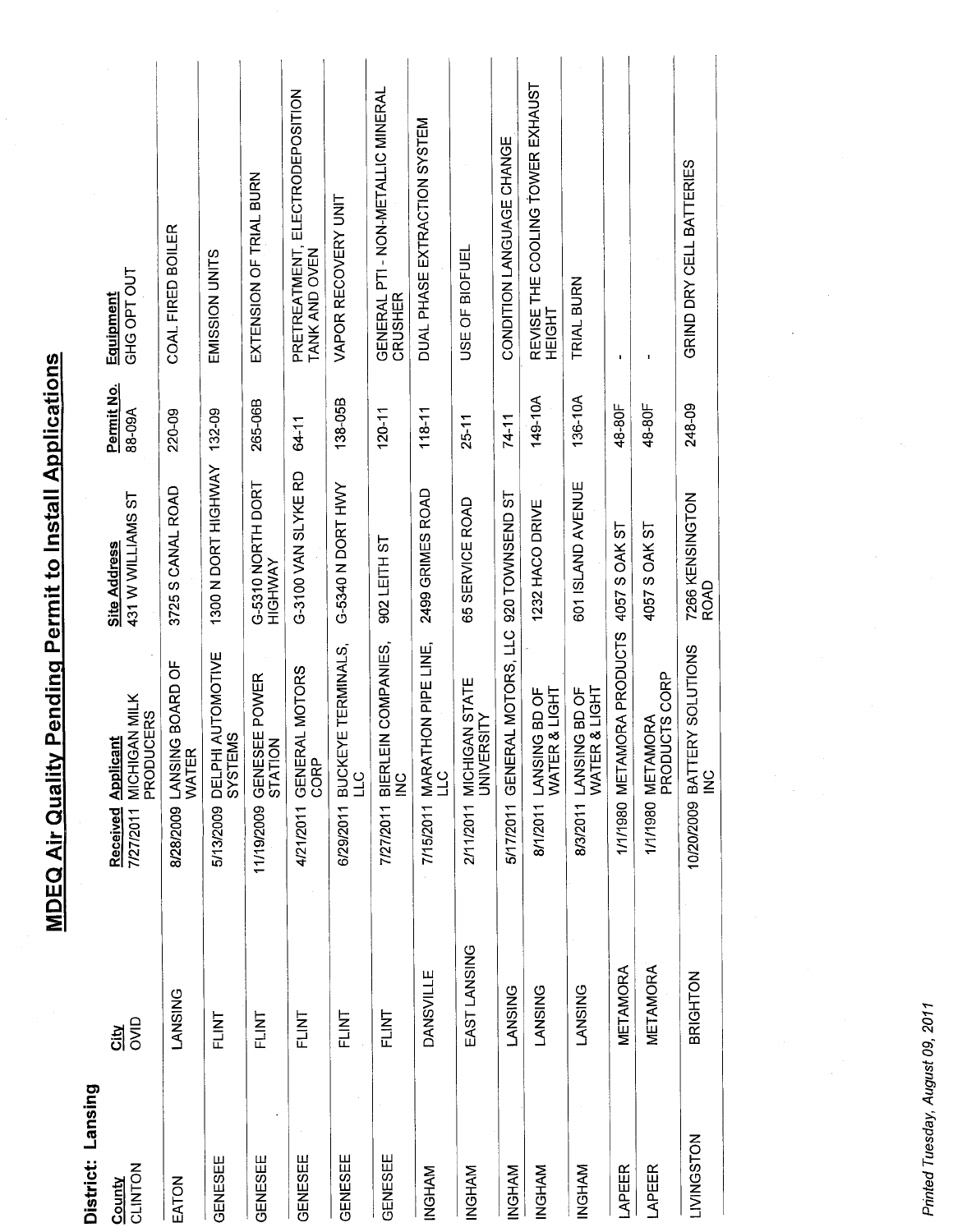#### INGHAM COUNTY BOARD OF COMMISSIONERS

### **RESOLUTION DESIGNATING SEPTEMBER 26, 2011 "FAMILY DAY – A DAY TO EAT DINNER WITH YOUR CHILDREN" IN INGHAM COUNTY**

#### **RESOLUTION #11-**

WHEREAS, the use of illegal drugs and the abuse of alcohol and nicotine constitute the greatest threats to the well-being of America's children; and

WHEREAS, surveys conducted by The National Center on Addiction and Substance Abuse (CASA) at Columbia University have consistently found that the more often children and teenagers eat dinner with their families the less likely they are to smoke, drink and use illegal drugs; and

WHEREAS, teenagers who virtually never eat dinner with their families are 72 percent more likely than the average teenager to use illegal drugs, alcohol and cigarettes; and

WHEREAS, teenagers who almost always eat dinner with their families are 31 percent less likely than the average teenager to use illegal drugs, alcohol and cigarettes; and

WHEREAS, the correlation between family dinners and reduced risk for teen substance abuse are well documented; and

WHEREAS, parental influence is known to be one of the most crucial factors in determining the likelihood of substance abuse by teenagers; and

WHEREAS, family dinners have long constituted a substantial pillar of family life in America.

THEREFORE BE IT RESOLVED, that the Ingham County Board of Commissioners hereby designates September 26, 2011 as "Family Day – a Day to Eat Dinner with Your Children" in Ingham County.

BE IT FURTHER RESOLVED, that the Board urges all citizens to recognize and participate in its observance.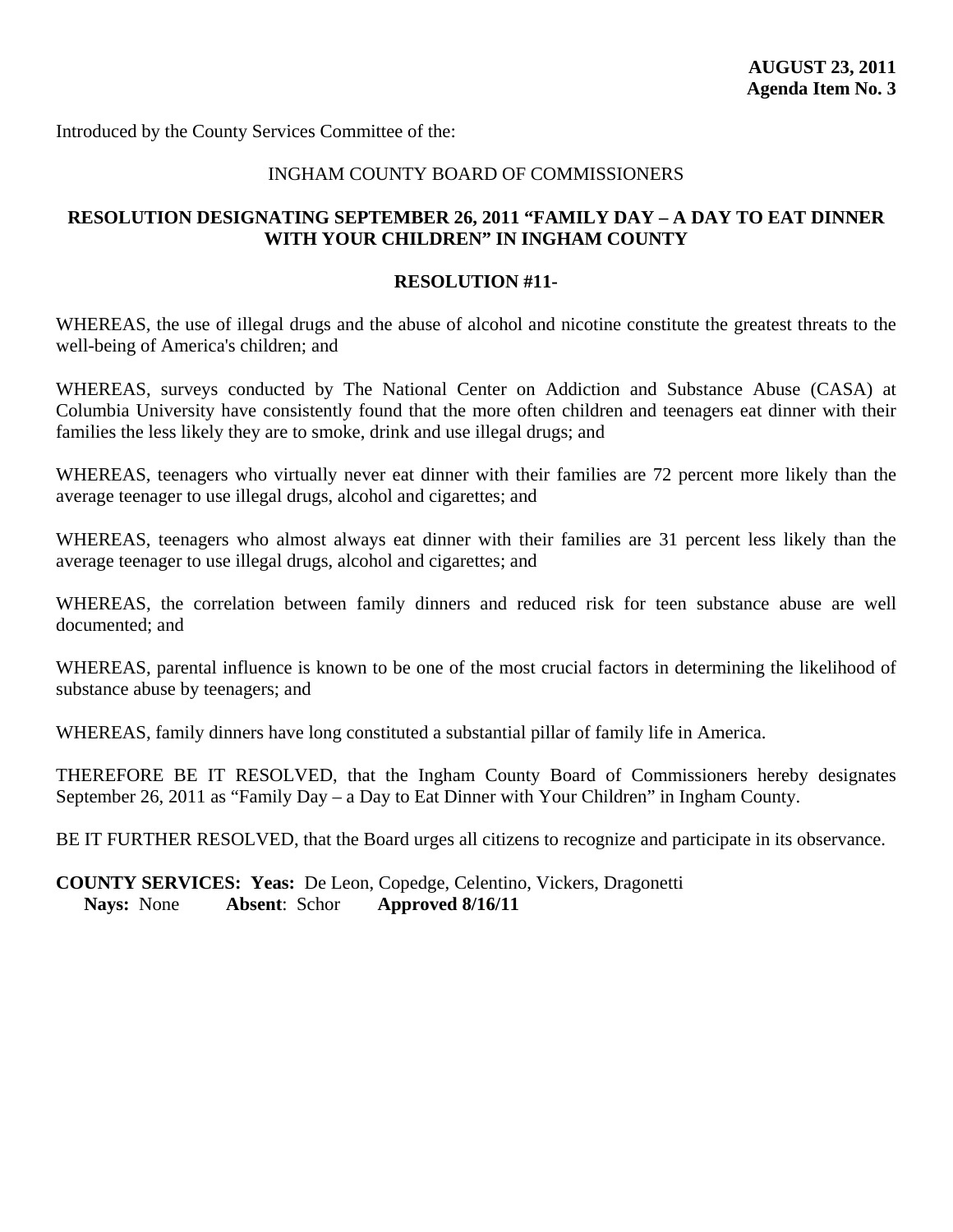# INGHAM COUNTY BOARD OF COMMISSIONERS

#### **RESOLUTION HONORING ASHLEY HARDING**

#### **RESOLUTION #11-**

WHEREAS, Ashley Harding began her career with the Ingham County Health Department in January 2008, as the Coordinator/Advocate with the Native American Outreach Program (NAOP), working with Native American families and individuals to help them access important services for health and well-being; and

WHEREAS, Ms. Harding has done this by impressively building strong one-on-one relationships in the community, and earning the trust of both those she serves and other providers whose job is also to serve the community; and

WHEREAS, Ms. Harding has earned a sterling reputation as an advocate for social equity and as a powerful communicator of the specific historical and cultural roots of injustice Native Americans continue to experience today; and

WHEREAS, the outreach efforts of Ms. Harding, included leading the Michigan Indian Day 2010, which hosted over 200 participants from Michigan and beyond; and serving on the 2010 Census committee to ensure that Native American families participated in the survey and were counted; and

WHEREAS, locally Ms. Harding developed effective programs to meet the needs of the Native American community, including the Indigenous Youth Empowerment Program; a school based program for Native youth; and Personal Action Towards Health (PATH) classes for Native American Elders, focusing on chronic disease self-management; and

WHEREAS, the annual holiday celebration which she coordinated ensured that almost 250 families and their children had access to gifts and food; and

WHEREAS, Ms. Harding has made the difficult decision to relocate her family to Oregon and will be leaving the Ingham County area; and

WHEREAS, Ms. Harding's service to Ingham County, the NAOP, and the Native American community have been invaluable and her passion and commitment will be long remembered, and her kind nature will be greatly missed.

THEREFORE BE IT RESOLVED, that the Ingham County Board of Commissioners hereby expresses its sincere appreciation and honors Ms. Harding for her dedicated service to the community and for the contributions she has made to the Ingham County Health Department.

BE IT FURTHER RESOLVED, that the Board wishes her continued success in all of her future endeavors.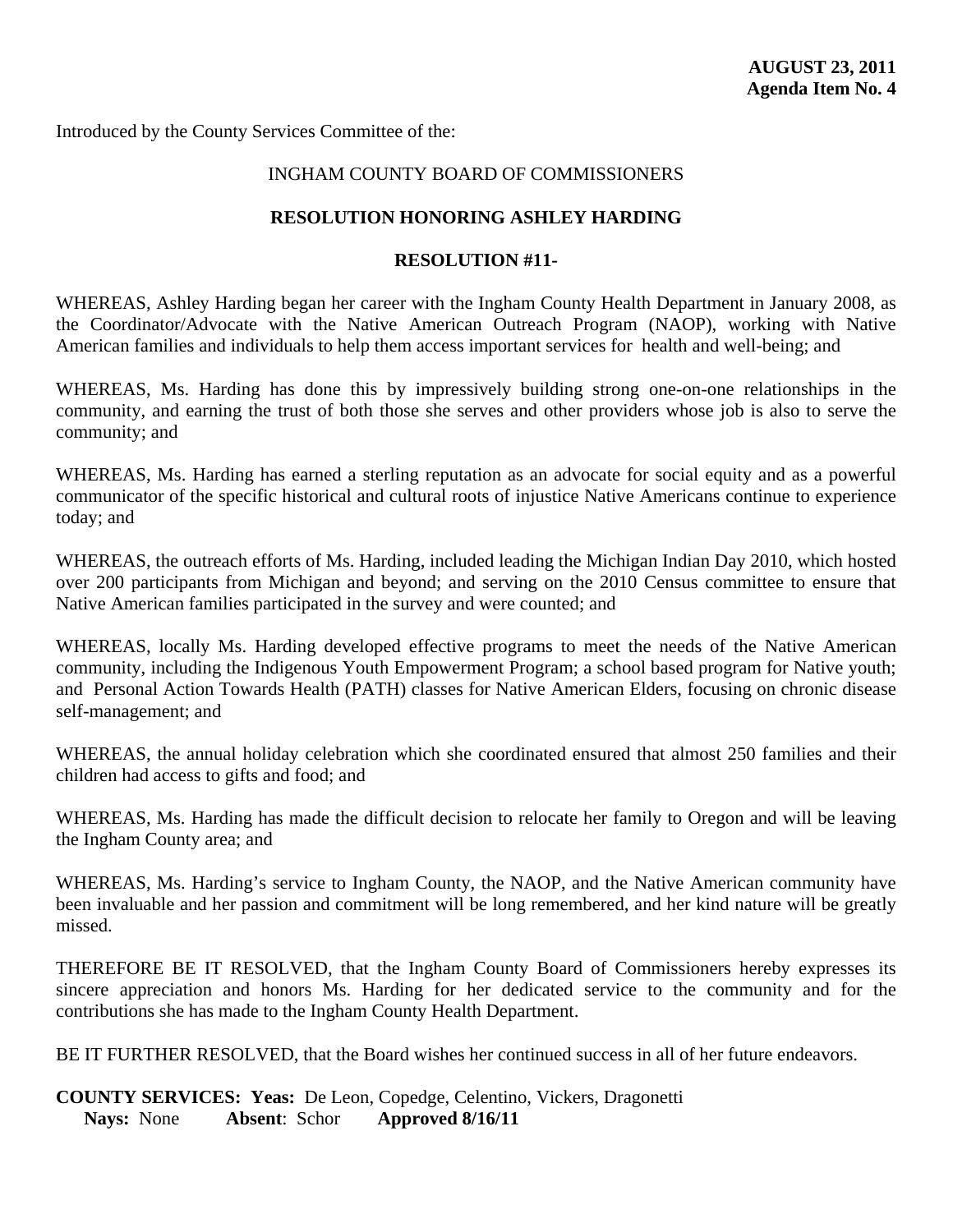#### INGHAM COUNTY BOARD OF COMMISSIONERS

#### **RESOLUTION TO AMEND RESOLUTION #05-295 WHICH DELEGATES CERTAIN AUTHORITY TO THE INGHAM COUNTY PARKS AND RECREATION COMMISSION**

#### **RESOLUTION #11-**

WHEREAS, Resolution #05-93 Established the Ingham County Parks and Recreation Commission under Public Act 261 of 1965; and

WHEREAS, Resolution #05-295 delegated certain authority to the Ingham County Parks and Recreation Commission, one of which is to appoint a Parks Director, and authorize such employees as necessary to assist the Parks and Recreation Commission in the maintenance and operation of the Parks system, subject to budgetary limitations. Such persons shall be County employees and overseen by the Parks and Recreation Commission; and

WHEREAS, for reasons of efficiency and effectiveness, the Parks and Recreation Commission desires to transfer day to day supervisory responsibilities over the Parks Director to the Controller/Administrator.

THEREFORE BE IT RESOLVED, that the Ingham County Board of Commissioners hereby amends resolution #05-295 as follows:

4. The Parks and Recreation Commission shall appoint a Parks Director, and authorize such employees as necessary to assist the Parks and Recreation Commission in the maintenance and operation of the Parks system, subject to budgetary limitations. Such persons shall be County employees and overseen by the Parks and Recreation Commission excepting, however, the Parks Director shall report to the County Controller/Administrator who shall have day to day supervisory authority over the Parks Director.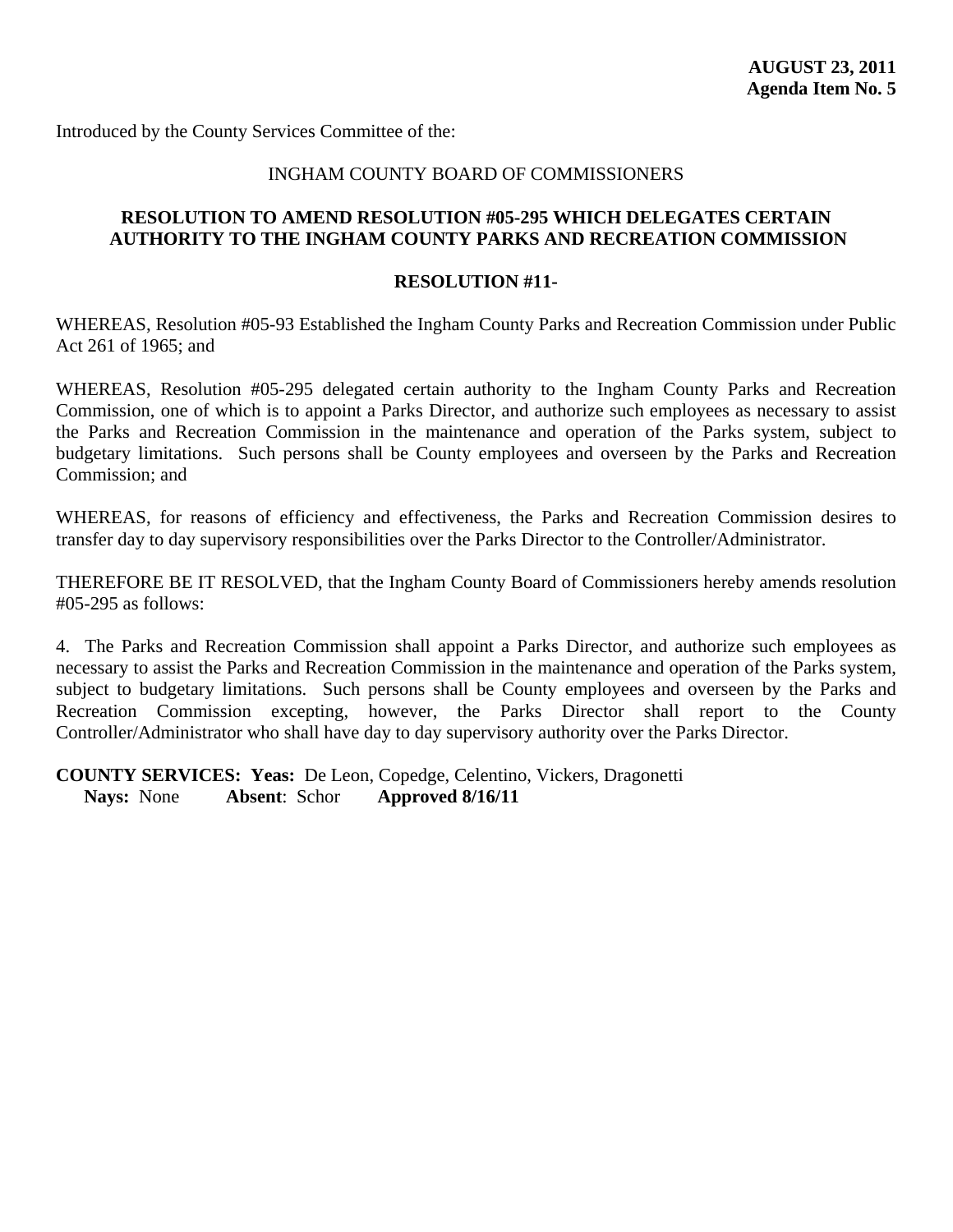#### INGHAM COUNTY BOARD OF COMMISSIONERS

#### **RESOLUTION OPPOSING EFFORTS OF THE MICHIGAN LEGISLATURE TO MAKE MICHIGAN A "RIGHT TO WORK" STATE**

#### **RESOLUTION #11-**

WHEREAS, the State Legislature is considering legislation that would alter collective bargaining rights in Michigan by allowing so-called "Right to Work" zones; and

WHEREAS, Michigan workers already have the right to choose whether to affiliate with a union through democratic elections; and

WHEREAS, the National Labor Relations Act already allows workers for unionized employers to opt out of paying for union activities that are not directly related to their wages and working conditions; and

WHEREAS, workers in so-called "Right to Work" states earn, on average, over \$5,000 per year less than workers in states that allow full collective bargaining rights; and

WHEREAS, so-called "Right to Work" laws allow some workers to unfairly benefit from the fruits of collective bargaining without having to pay for it; and

WHEREAS, so-called "Right to Work" legislation is a thinly veiled attempt to undermine the ability of labor unions to strongly represent their members; and

WHEREAS, the right to collectively bargain is essential to promote a strong middle class and ensure safe and fair workplaces.

THEREFORE BE IT RESOLVED, that the Ingham County Board of Commissioners opposes efforts of the Michigan Legislature to make Michigan a "Right to Work" State, or to allow "Right to Work Zones" within the State.

BE IT FURTHER RESOLVED, that the County Clerk forward copies of this resolution to the Ingham County State Legislative Delegation and the Michigan Association of Counties.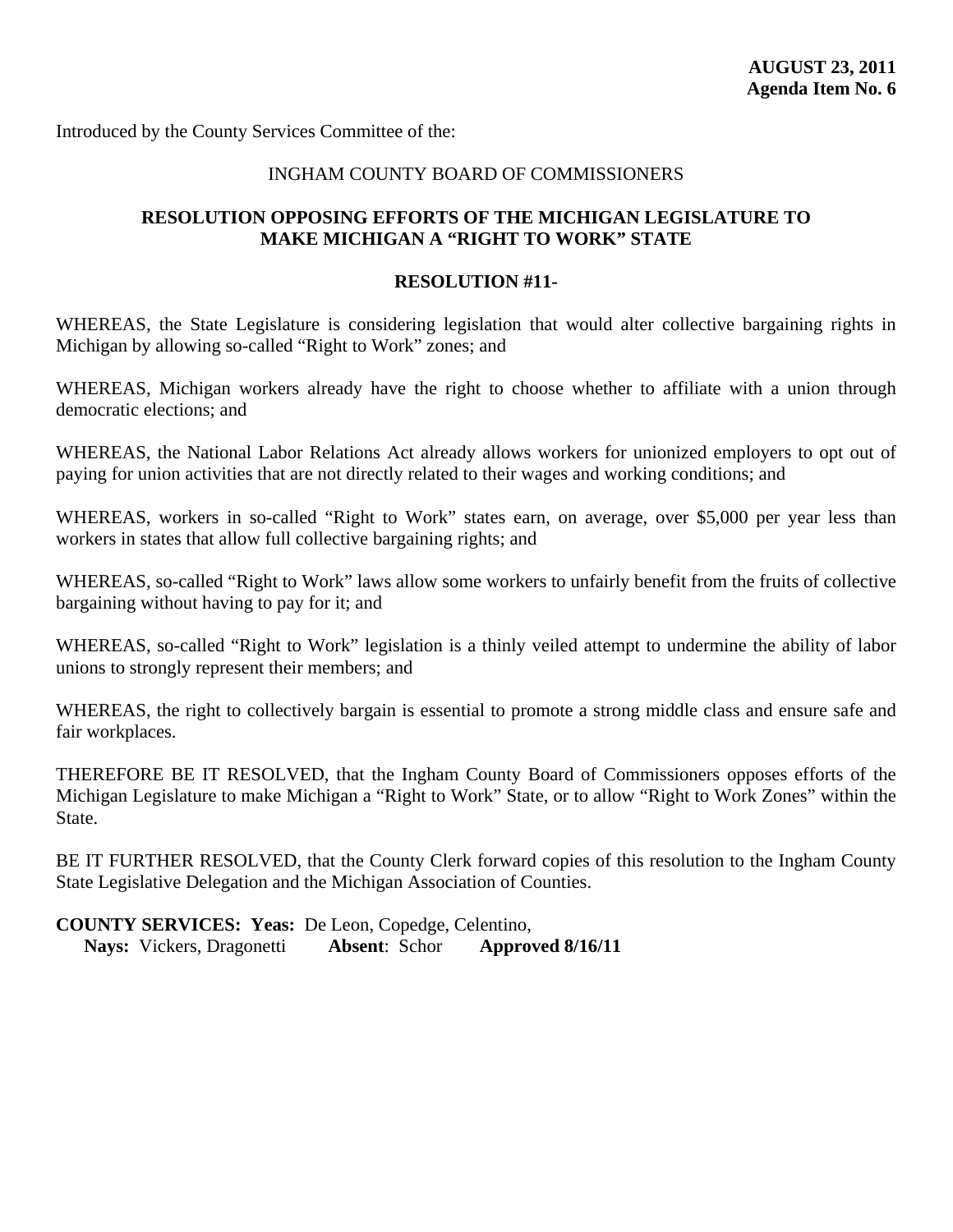#### INGHAM COUNTY BOARD OF COMMISSIONERS

#### **RESOLUTION HONORING DR. JOAN JACKSON JOHNSON**

#### **RESOLUTION #11-**

WHEREAS, Dr. Joan Jackson Johnson is the Director of the City of Lansing Human Relations and Community Services Department, a psychologist and owner of the East Lansing Center for the Family; and

WHEREAS, Dr. Johnson obtained her Ph. D. from Michigan State University in 1975 and has been making an incredible impact in the community ever since; and

WHEREAS, she currently serves on the Board of Directors for Community Coalition for Youth, Capital Area Health Alliance, Tri-County Office on Aging, Capital Area Community Services, Ingham County Child Death Review, Ingham County FIRM, Ingham County Investors Steering Committee, Capital Area Community Foundation, Michigan Prisoner Re-entry Steering Committee, Ingham County Change Initiative and One Church One Family; and

WHEREAS, her contributions to the community are endless, serving as a volunteer for the Advent House preparing meals for men, women and children that are homeless and in transition; and

WHEREAS, she is also a former member of the Board of Directors of the Black Child and Family Institute; Child Abuse Prevention; community, parish, and business groups, including: the Greater Lansing African American Health Institute, (chair); Catholic Services/St. Vincent Home (chair); CEI Community Mental Health (past secretary, chair, and vice chair); African American Family Reunion/Parade; Advent House Ministries; Capital Area Transportation Authority; Loaves and Fishes Core Community (co-chair); and the Michigan Association for Children with Emotional Disorders; and

WHEREAS, the Eastside Community Action Center will be hosting its Annual Community Champion Banquet – an event that honors local leaders for their dedication and service – this year Dr. Joan Jackson Johnson is the honoree.

THEREFORE BE IT RESOLVED, that the Ingham County Board of Commissioners hereby congratulates Dr. Joan Jackson Johnson as she is honored by the Eastside Community Action Center.

BE IT FURTHER RESOLVED, that the Board sincerely appreciates the countless hours she has devoted and her commitment to improving the quality of life of the citizens of the County of Ingham.

BE IT FURTHER RESOLVED, the Board extends its best wishes and hopes for continued success in all of her future endeavors.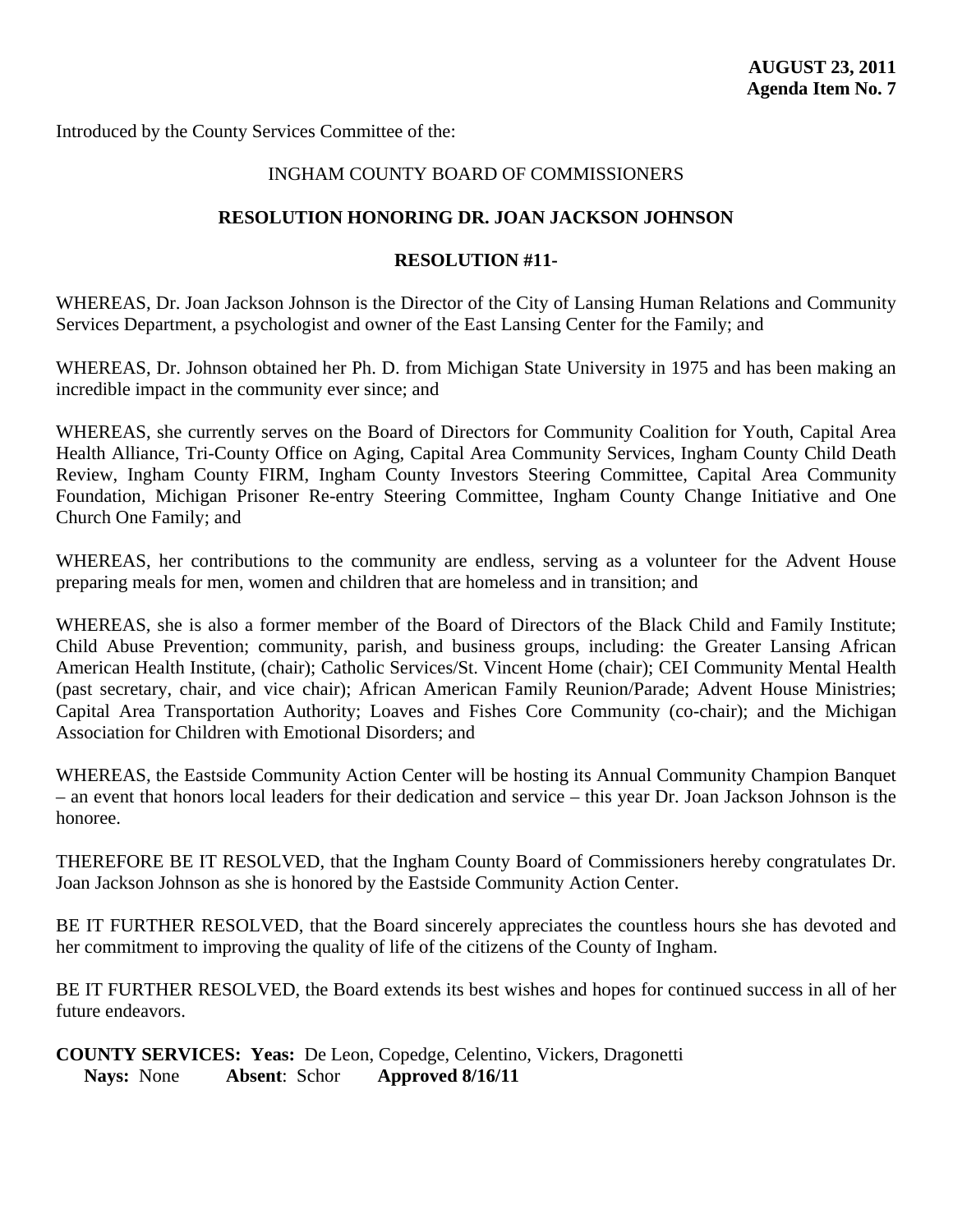#### INGHAM COUNTY BOARD OF COMMISSIONERS

### **RESOLUTION TO AUTHORIZE REHMANN ROBSON TO CONDUCT AN AUDIT OF INGHAM COUNTY FOR 2011, 2012 AND 2013**

#### **RESOLUTION #11-**

WHEREAS, Ingham County currently uses Rehmann Robson Certified Public Accountants to conduct its annual audit and

WHEREAS, Rehmann Robson has agreed to conduct this audit for the years ended December 31, 2011, 2012 and 2013 at the same cost as 2010 which totals \$71,375and

WHEREAS, the Financial Service Director and the County Controller recommend that the County continue with Rehmann Robson,

THEREFORE BE IT RESOLVED, that the Ingham County Board of Commissioners authorizes the contract with Rehmann Robson to conduct the audit of Ingham County, the Ingham County Drain Commission and the Single Audit for the years ended December 31, 2011, 2012 and 2013.

BE IT FURTHER RESOLVED, that the Controller/Administrator is authorized to make any necessary budget adjustments.

BE IT FURTHER RESOLVED, that the Chairperson of the Ingham County Board of Commissioners and the County Clerk are authorized to sign any contract documents consistent with this resolution and approved as to form by the County Attorney.

**COUNTY SERVICES: Yeas:** De Leon, Copedge, Celentino, Vickers, Dragonetti **Nays:** None **Absent**: Schor **Approved 8/16/11**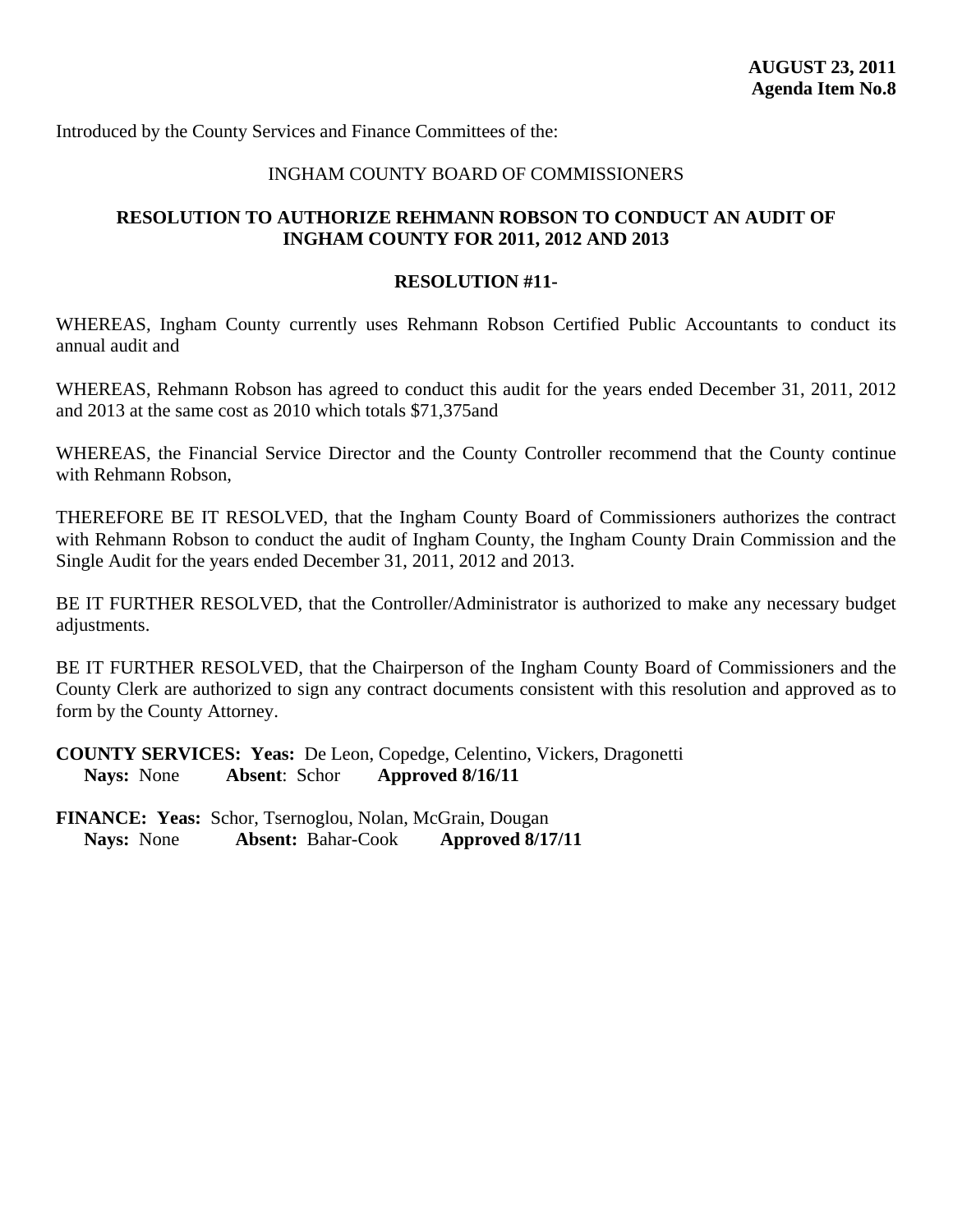#### INGHAM COUNTY BOARD OF COMMISSIONERS

#### **RESOLUTION AUTHORIZING ENTERING INTO A CONTRACT WITH VIDCOM SOLUTIONS FOR INSTALLATION OF NEW SOFTWARE FOR THE GALAXY SYSTEM UPGRADE AT THE VETERANS MEMORIAL COURTHOUSE AND GRADY PORTER BUILDING**

#### **RESOLUTION #11-**

WHEREAS, the current software used for the Galaxy System at the Veterans Memorial Courthouse (VMC) and Grady Porter Building (GPB) is in need of upgrading, the Galaxy System is the primary system for security and access control at the Veterans Memorial Courthouse and Grady Porter Building, unlocking doors and preventing unauthorized access; and

WHEREAS, the current software is approximately 12 years old and is out dated resulting in a slow response time, replacement parts are no longer available; and

WHEREAS, corporate level software for the 120 card readers, 2 elevator control modules, data based programming, 16 cpu replacements and integrated badging at the VMC/GPB will be updated during this project; and

WHEREAS, upon this upgrade, the Facilities Department will be able to view the security system for multiple work stations and not just the Grady Porter Building as well as benefit from the enhanced security options; and

WHEREAS, the Facilities Department has determined that other security systems evaluated were to be cost prohibited; and

WHEREAS, the funds for this upgrade were approved in the 2011 CIP line item 664-23399-979000-1FC05 for Galaxy System Upgrade, we would purchase the new security system utilizing the General Services Administration Contract number GS-07F-0092M.

THEREFORE BE IT RESOLVED, that the Ingham County Board of Commissioners authorizes the Purchasing Department to issue a Purchase Order in the amount of \$28,392.50 for the purchase of the upgraded security system from VidCom Solutions, 15559 South US-27 NE, Lansing, Michigan, 48906, for Galaxy System upgrade at the Veterans Memorial Courthouse and Grady Porter Building.

BE IT FURTHER RESOLVED, the Board Chairperson and the County Clerk are authorized to sign any necessary documents that are consistent with this resolution and approved as to form by the County Attorney.

**COUNTY SERVICES: Yeas:** De Leon, Copedge, Celentino, Vickers, Dragonetti **Nays:** None **Absent**: Schor **Approved 8/16/11**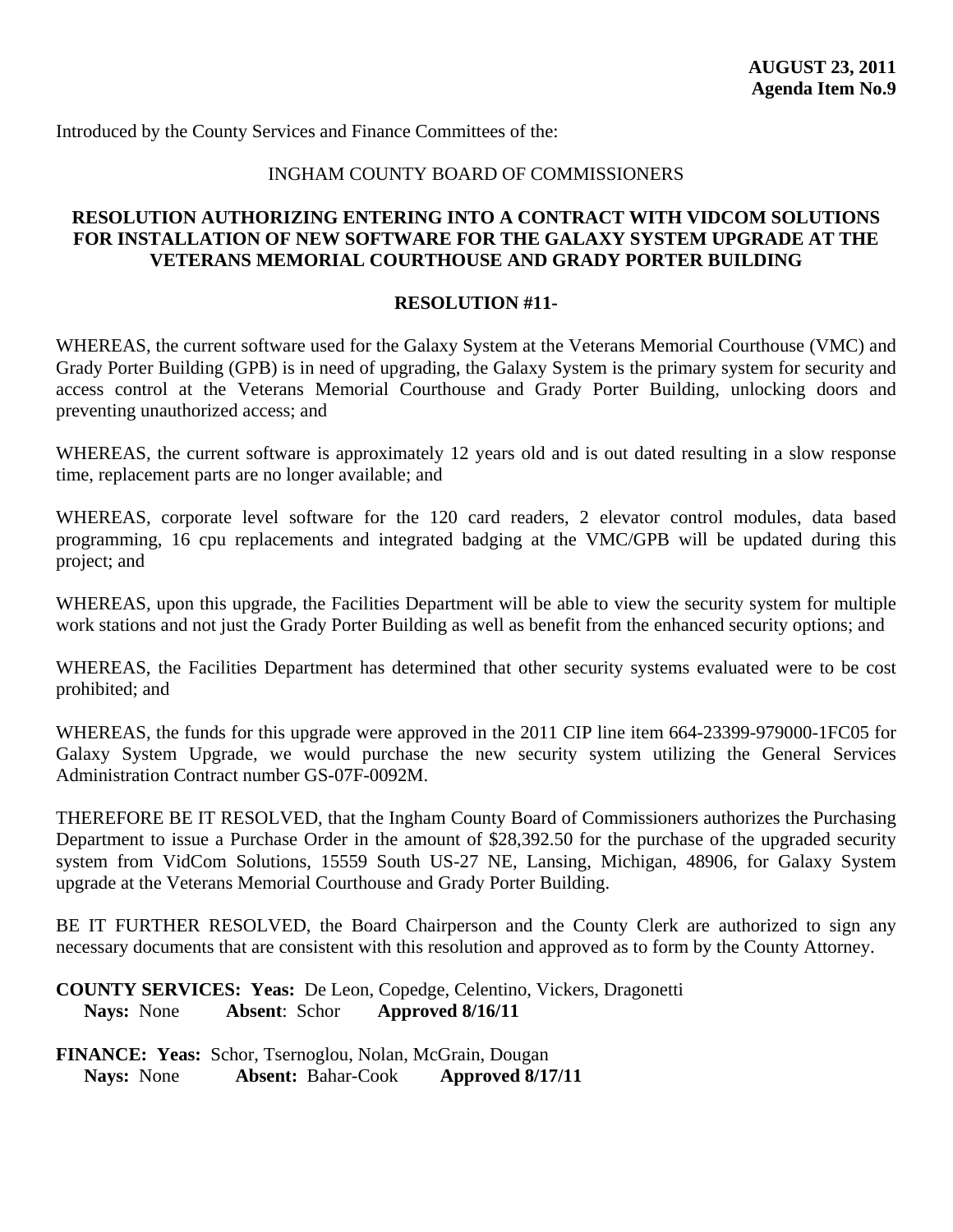#### INGHAM COUNTY BOARD OF COMMISSIONERS

#### **RESOLUTION AUTHORIZING THE APPROVAL OF AMENDMENT #1 WITH THE DEPARTMENT OF NATURAL RESOURCES TO IMPROVE THE FISHING DOCK AT BURCHFIELD PARK**

#### **RESOLUTION #11-**

WHEREAS, Board of Commissioner Resolution #09-295 authorized the acceptance of a Michigan Natural Resources Trust Fund grant to fund improvements to the fishing dock at Burchfield Park; and

WHEREAS, the Parks Department petitioned the Department of Natural Resources for an extension due to weather delays affecting staff's ability to remove existing deteriorated boardwalk and begin replacing it with new boardwalk and attached fish habitat extensions; and

WHEREAS, the Department of Natural Resources granted the Parks Department extension request on July 11, 2011; and

WHEREAS, the Ingham County Parks & Recreation Commission desires to complete the project as proposed in order to continue to provide recreational opportunities to the residents of Ingham County.

THEREFORE BE IT RESOLVED, that Amendment #1 of the Agreement with the Department of Natural Resources extending the project period completion deadline from June 30, 2011 to December 31, 2011 be approved.

BE IT FURTHER RESOLVED, the Ingham County Board of Commissioners authorizes the Board Chairperson and the County Clerk to sign any necessary contract/placement documents that are consistent with this resolution and approved as to form by the County Attorney.

**COUNTY SERVICES: Yeas:** De Leon, Copedge, Celentino, Vickers, Dragonetti **Nays:** None **Absent**: Schor **Approved 8/16/11**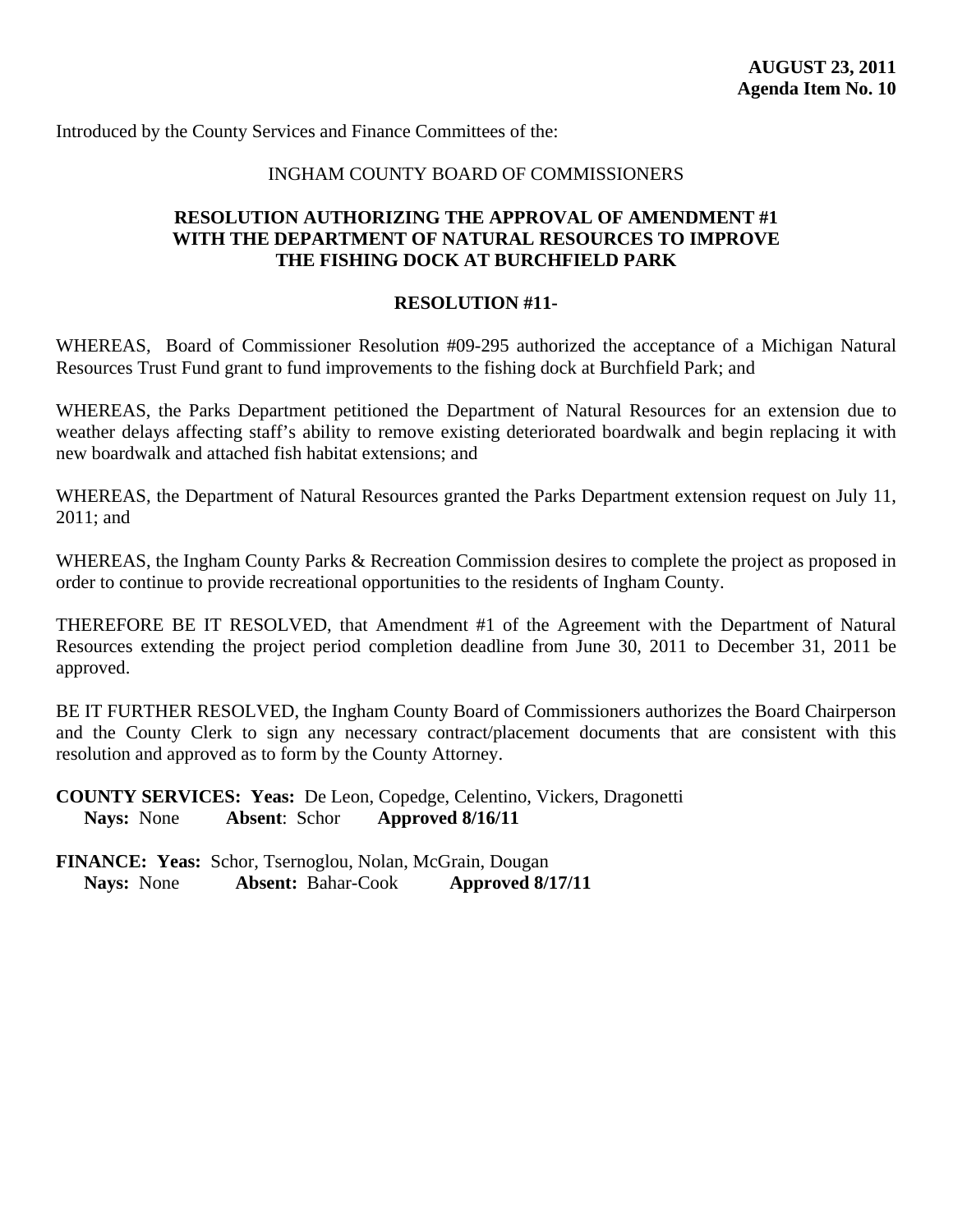#### INGHAM COUNTY BOARD OF COMMISSIONERS

#### **RESOLUTION AUTHORIZING THE ESTABLISHMENT OF INGHAM COUNTY EMPLOYEE DISCOUNT ACTIVITY USER FEES**

#### **RESOLUTION #11-**

WHEREAS, since 1998, in an effort to contain health insurance costs, the Ingham County Wellness Committee's goal has been to promote overall good health practices for Ingham County Employees; and

WHEREAS, the Wellness Committee has asked to partner with the Parks Department in an effort to promote county employee physical activity; and

WHEREAS, the Ingham County Parks & Recreation Commission supported this proposal at their August 2011 Commission meeting.

THEREFORE BE IT RESOLVED, that the Ingham County Board of Commissioners authorizes the following activities be made available to Ingham County Employees at a discounted rate of \$1.00 off the standard rate for each activity:

 Rowboat Rental at Hawk Island and Lake Lansing Pedal Boat Rental at Hawk Island, Lake Lansing Park-South, and Burchfield Park Canoeing and Kayaking at Burchfield Park Disc Golf at Burchfield Park Cross Country Skiing at Burchfield Park and Lake Lansing Park-North Snow Tubes at Burchfield Park Snow Tube Hill at Hawk Island Snow Boarding Hill at Hawk Island

BE IT FURTHER RESOLVED, this employee discount does not apply to vehicle entrance fees.

BE IT FURTHER RESOLVED, this employee discount applies only to the employee.

**COUNTY SERVICES: Yeas:** De Leon, Copedge, Celentino, Vickers, Dragonetti **Nays:** None **Absent**: Schor **Approved 8/16/11**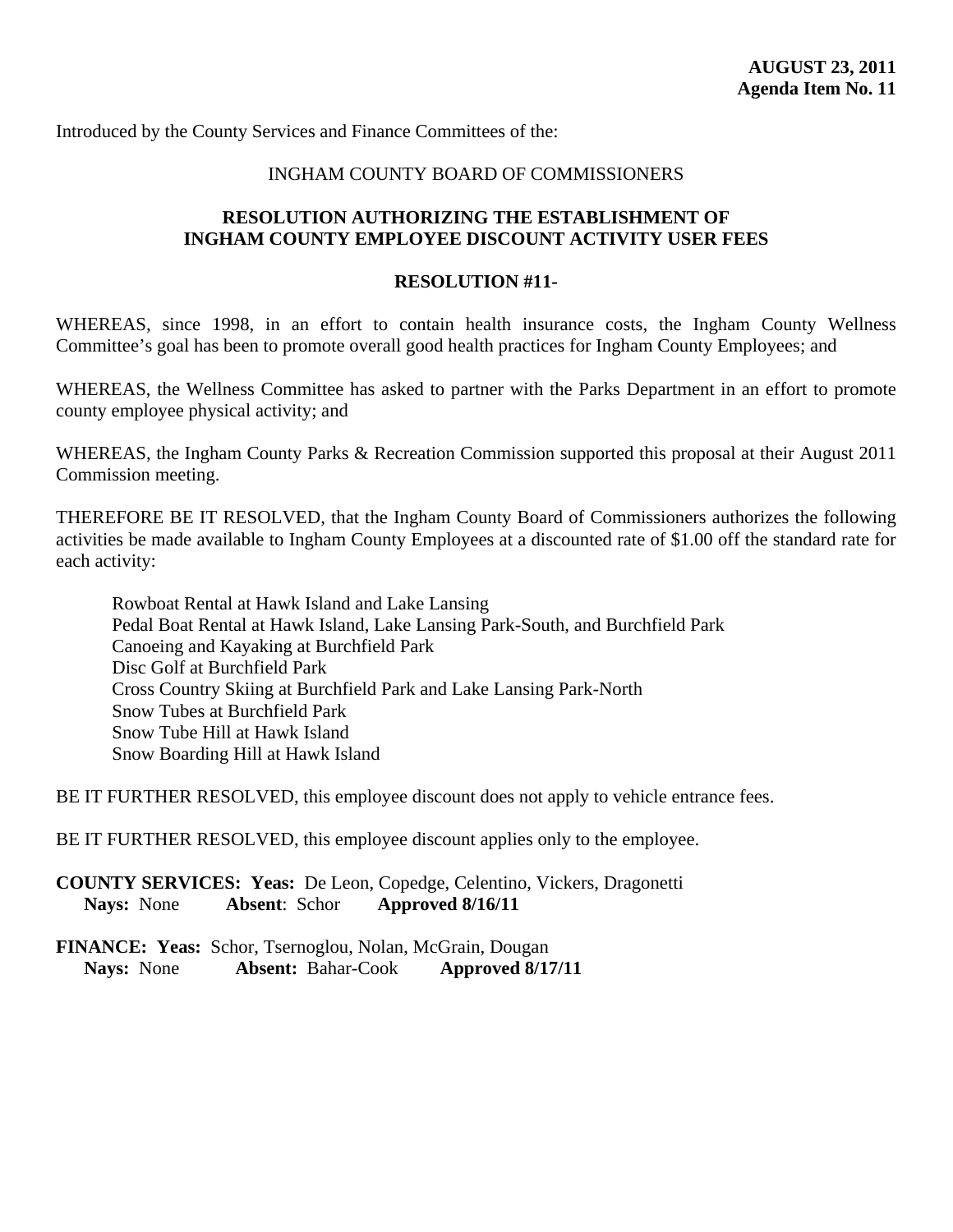#### INGHAM COUNTY BOARD OF COMMISSIONERS

# **RESOLUTION PLEDGING FULL FAITH AND CREDIT TO DEER CREEK DRAIN DRAINAGE DISTRICT 2011 NOTES AND/OR BONDS**

#### **RESOLUTION #11-**

ARTICLE 1Minutes of a regular meeting of the Board of Commissioners of Ingham County, Michigan, held in the Ingham

County Courthouse, Mason, Michigan, on August 23, 2011, at 6:30 p.m. local time.

\_\_\_\_\_\_\_\_\_\_\_\_\_\_\_\_\_\_\_\_\_\_\_\_\_\_:

|                | PRESENT: Commissioners                               |                               |
|----------------|------------------------------------------------------|-------------------------------|
|                |                                                      |                               |
|                |                                                      |                               |
| <b>ABSENT:</b> | Commissioners                                        |                               |
|                | The following resolution was offered by Commissioner | and supported by Commissioner |

WHEREAS, pursuant to a petition filed with the Drain Commissioner of the County of Ingham, State of Michigan (the "Drain Commissioner"), proceedings have been taken under the provisions of Act 40, Public Acts of Michigan, 1956, as amended (the "Act"), for the making of certain intra-county drain improvements referred to as the Deer Creek, Holt Road Branch Drain Petition Project (the "Project") which is being undertaken by the Deer Creek Drain Drainage District (the "Drainage District") in the Deer Creek, Holt Road Branch Drain Special Assessment District (the "Special Assessment District"); and

WHEREAS, the Project is necessary for the protection of the public health, and in order to provide funds to pay the costs of the Project, the Drain Commissioner intends to issue the Drainage District's Note, Notes (the "Notes") or Bonds (the "Bonds") in an amount not-to-exceed \$400,000 pursuant to the Act; and

WHEREAS, the principal of and interest on the Bonds or Notes will be payable from assessments to be made upon benefited properties in the Special Assessment District; and

WHEREAS, the Ingham County Board of Commissioners (the "Board") may, by resolution adopted by a majority vote of two-thirds of the members of the Board, pledge the full faith and credit of Ingham County (the "County") for the prompt payment of the principal of and interest on the Notes pursuant to Section 434 of the Act; and

WHEREAS, the Board may, by resolution adopted by a majority of the members of the Board, pledge the full faith and credit of the County for the prompt payment of the principal of and interest on the Bonds pursuant to Section 276; and

WHEREAS, the pledge of the full faith and credit of the County to the Notes or Bonds will reduce the cost of financing the Project and will be a benefit to the people of the County.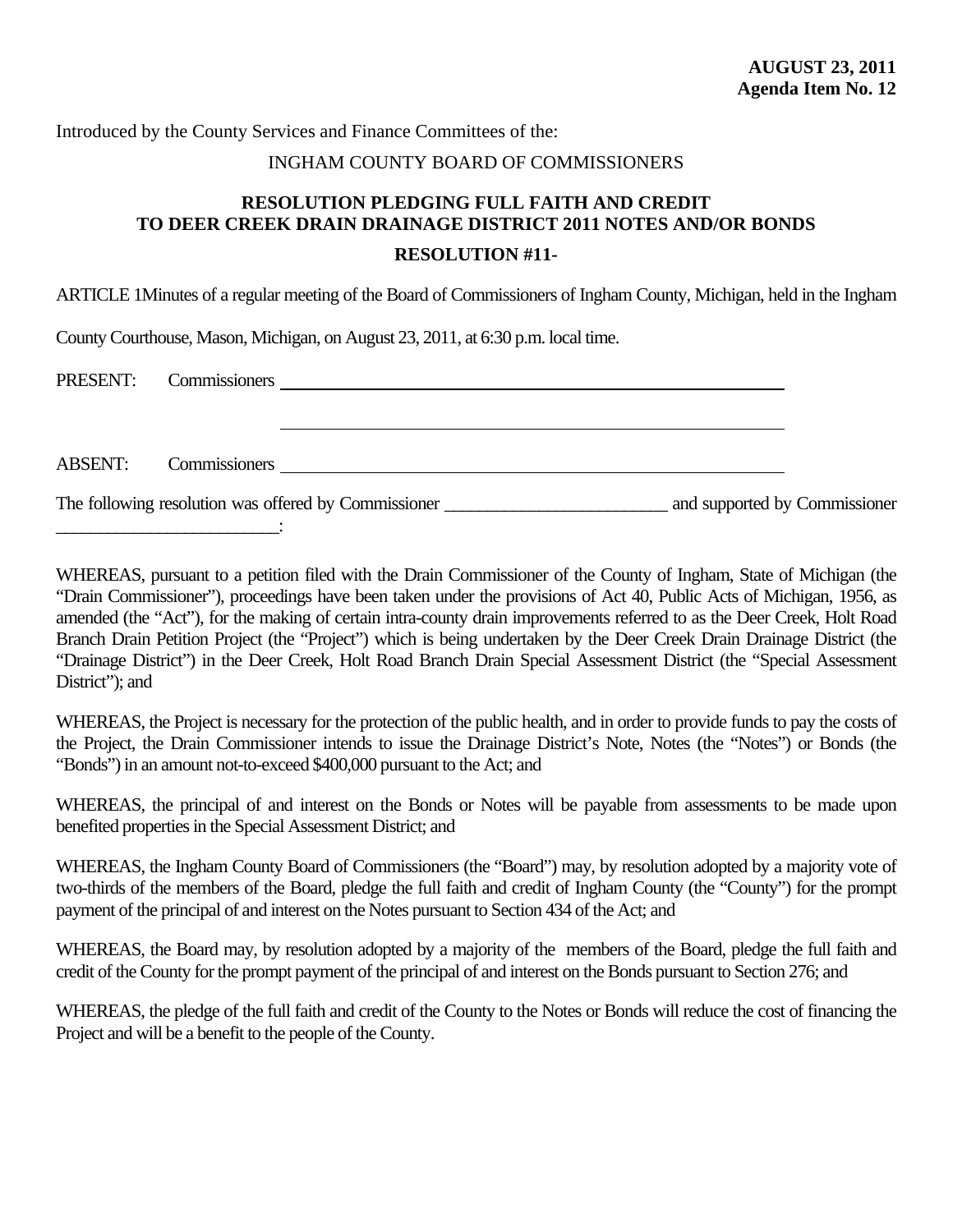#### NOW, THEREFORE, IT IS RESOLVED as follows:

1. The County pledges its full faith and credit for the prompt payment of the principal of and interest on the Notes and/or the Bonds in an amount not to exceed \$400,000. The County shall immediately advance sufficient moneys from County funds, as a first budget obligation, to pay the principal of and interest on any of the Notes and/or Bonds should the Drainage District fail to pay such amounts when due. The County shall, if necessary, levy a tax on all taxable property in the County, to the extent other available funds are insufficient to pay the principal of and interest on the Notes and/or Bonds when due.

2. Should the County advance County funds pursuant to the pledge made in this Resolution, the amounts shall be repaid to the County from assessments or reassessments made upon benefited properties in the Special Assessment District as provided in the Act.

3. The Chairperson of the Board, the County Clerk, the County Treasurer and any other official of the County, or any one or more of them, are authorized and directed to take all actions necessary or desirable for the issuance of the Notes and/or Bonds, and to execute any documents or certificates necessary to complete the issuance of the Notes and/or Bonds, including, but not limited to, any applications including applications to the Michigan Department of Treasury, any waivers, certificates, receipts, orders, agreements, instruments, and any certificates relating to federal or state securities laws, rules or regulations.

4. All resolutions and parts of resolutions are, to the extent of any conflict with this resolution, rescinded.

| YEAS:                   |                              |                                                     |
|-------------------------|------------------------------|-----------------------------------------------------|
| NAYS:                   |                              |                                                     |
|                         |                              |                                                     |
| <b>COUNTY SERVICES:</b> | Yeas: $\qquad \qquad$        |                                                     |
|                         |                              | Absent: <u>__________________</u> Approved: _______ |
| <b>FINANCE:</b>         |                              |                                                     |
|                         | Nays: $\qquad \qquad$        | Absent: <b>Approved:</b>                            |
|                         | RESOLUTION DECLARED ADOPTED. |                                                     |

 $\overline{a}$ 

Mike Bryanton, County Clerk, Ingham County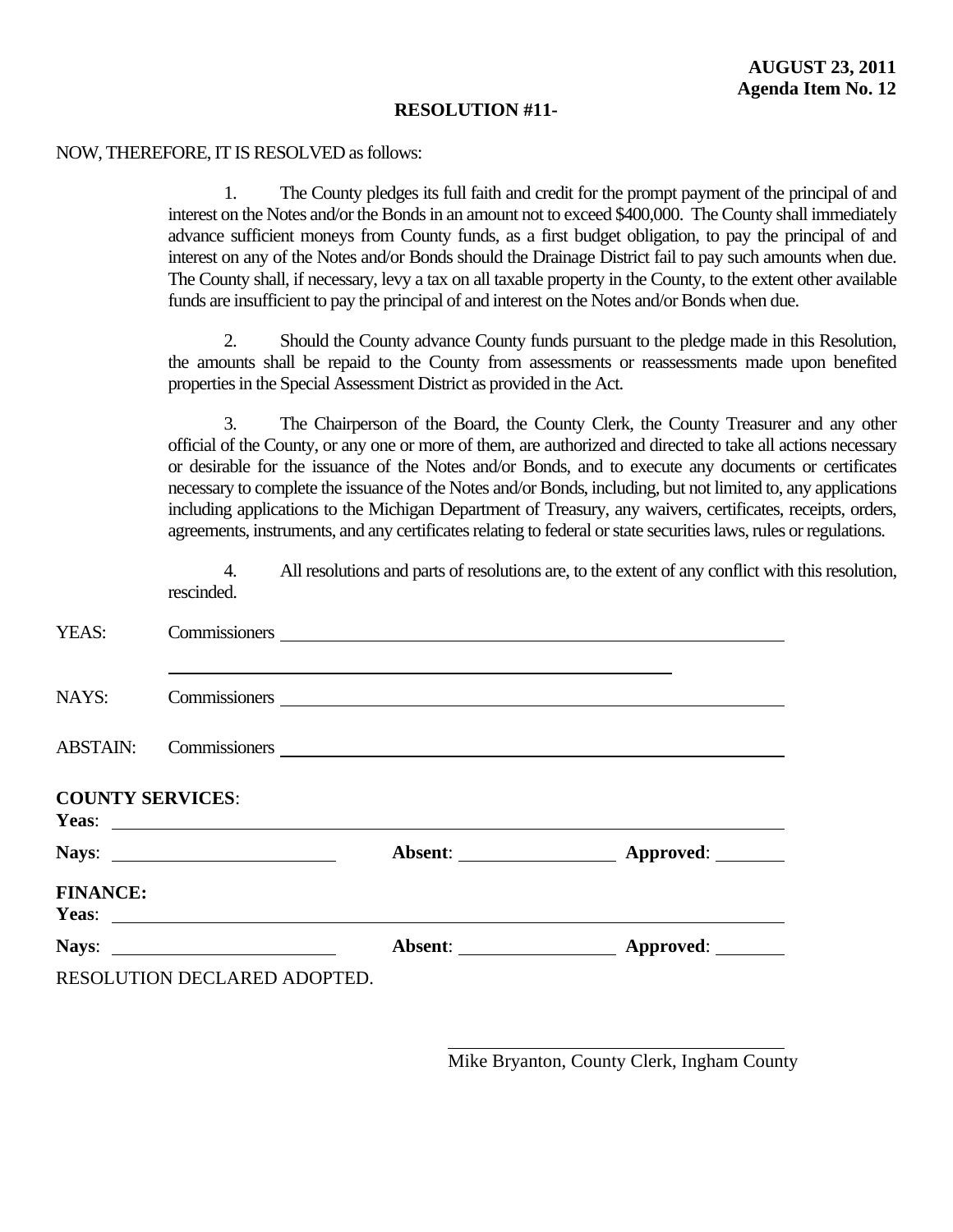STATE OF MICHIGAN )

) SS

COUNTY OF INGHAM )

I, Mike Bryanton, the duly qualified and acting Clerk of Ingham County, Michigan (the "County") do hereby certify that the foregoing is a true and complete copy of a resolution adopted by the Board of Commissioners at a meeting held on August 23, 2011, the original of which is on file in my office. Public notice of said meeting was given pursuant to and in compliance with Act No. 267 of the Public Acts of Michigan of 1976, as amended.

 $\overline{a}$ 

IN WITNESS WHEREOF, I have hereunto affixed my signature this 23<sup>rd</sup> day of August, 2011.

Mike Bryanton County Clerk, Ingham County

**COUNTY SERVICES: Yeas:** De Leon, Copedge, Celentino, Vickers, Dragonetti **Nays:** None **Absent**: Schor **Approved 8/16/11**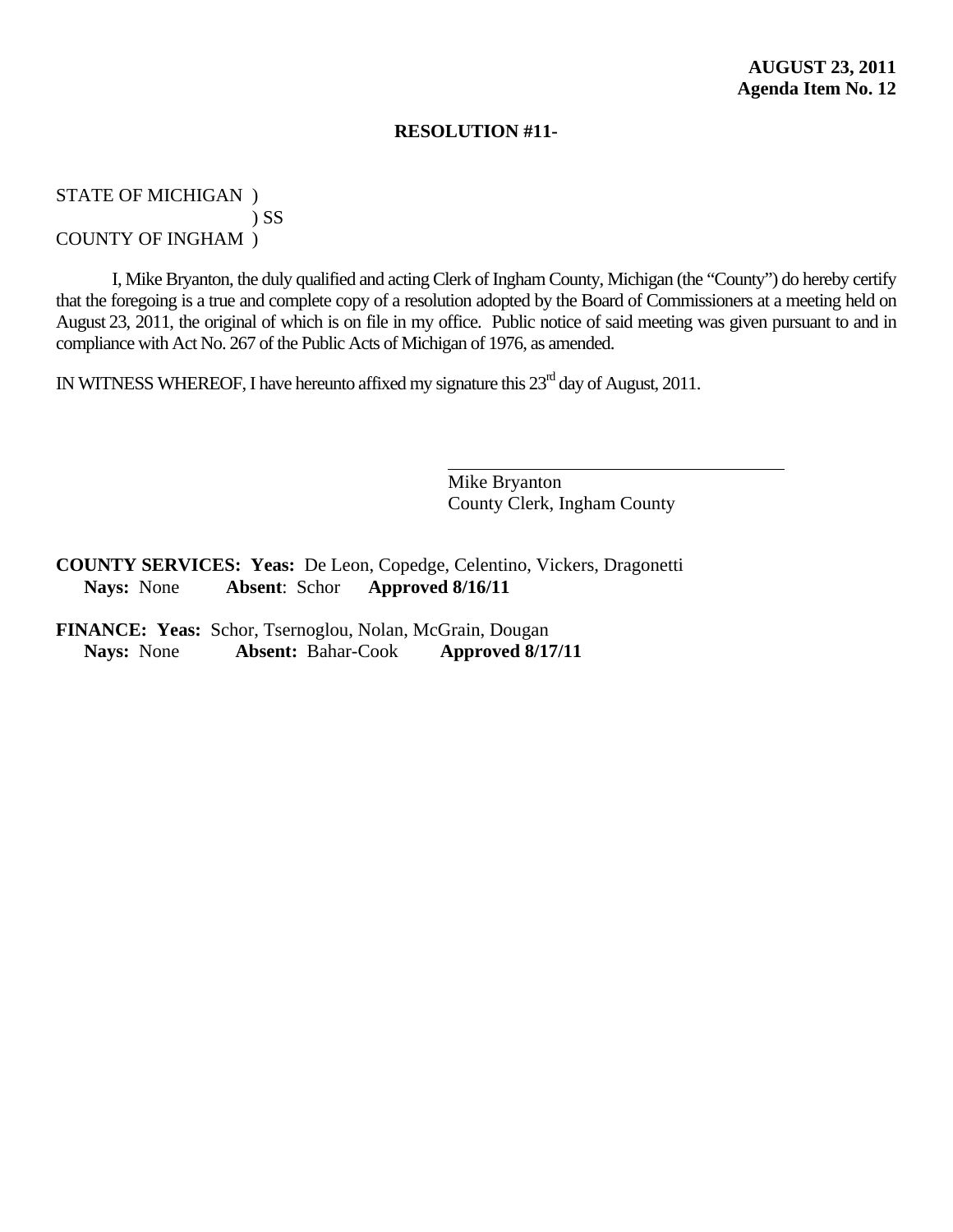#### INGHAM COUNTY BOARD OF COMMISSIONERS

#### **RESOLUTION HONORING DIANA DELGADO**

#### **RESOLUTION #11-**

WHEREAS, Diana Delgado began her career with Ingham County in April 1989 as a part-time Clerk-Typist I for the Health Education Unit the Ingham County Health Department; and

WHEREAS, in June 1991, she transferred to the AIDS Testing & Counseling Program; and

WHEREAS, in April 1995, she transferred to the Health Education Unit and in 1998 became full-time; and

WHEREAS, in 1999, through the job study, her position was reclassified as a Health Programs Assistant; and

WHEREAS, in 2008, she was assigned to the Well Child Health Center; and

WHEREAS, Diana's assistance to those in the community is appreciated, especially her ability to assist with translating for clients in the Hispanic community; and

WHEREAS, Diana's kindness and willingness to assist others will be missed by those in the Ingham community.

THEREFORE BE IT RESOLVED, that the Ingham County Board of Commissioners hereby honors Diana Delgado for 22 years of dedicated service to the community and for the contributions she has made to the Ingham County Health Department.

BE IT FURTHER RESOLVED, that the Board wishes her continued success in all of her future endeavors.

**HUMAN SERVICES: Yeas:** Tennis, McGrain, Koenig, Nolan, Vickers, Dougan **Nays:** None **Absent:** None **Approved 8/15/11**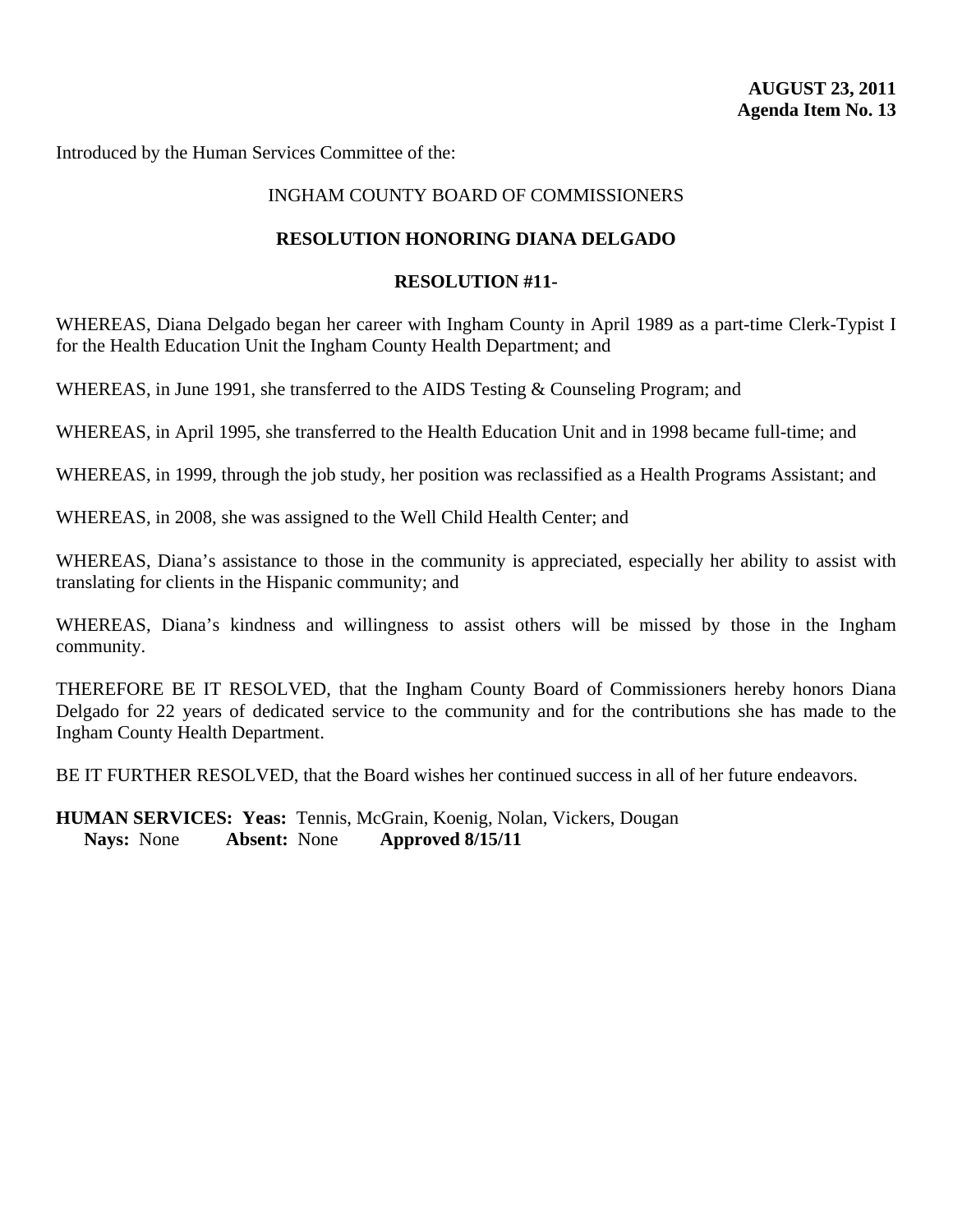#### INGHAM COUNTY BOARD OF COMMISSIONERS

#### **RESOLUTION TO AUTHORIZE THE USE OF THE INGHAM COUNTY HEALTH DEPARTMENT LOGO ON THE MEDTIPSTER RX DISCOUNT CARD**

#### **RESOLUTION #11-**

WHEREAS, the Ingham Health Plan has operated the Capital Area Prescription Program through the 4D Pharmacy, Inc. since 1998; and

WHEREAS, the Capital Area Prescription Program provides medications at a reduced rate to registered cardholders who have no other prescription coverage; and

WHEREAS, the average savings is 30% off the retail price; and

WHEREAS, this card is provided to Ingham County residents at no charge and is a no-cost community benefit of the Ingham Health Plan's relationship with pharmacy benefit managers; and

WHEREAS, 4D Pharmacy, Inc. has a new card available, the Medtipster Rx Discount Card; and

WHEREAS, this new card is available at no cost and includes pharmacy discounts and adds dental and vision discounts as well; and

WHEREAS, the Medtipster Rx Discount Card does not require card holders to register, which makes the card easier to distribute and use; and

WHEREAS, the Ingham Health Plan requests that the Ingham County Board of Commissioners endorse the Medtipster Rx Discount Card and allow the Ingham County Health Department logo to be placed on the card; and

WHEREAS, the Ingham County Health Department logo will add credibility to the card and will represent the partnership between Ingham County and Ingham Health Plan as they provide services to County residents; and

WHEREAS, the Medtipster Rx Discount Cards will be available at all Ingham County Health Department Community Health Centers as well as at community partner locations throughout the County; and

WHEREAS, the Medtipster Rx Discount Card will replace the Capital Area Prescription Program card at no charge; and

WHEREAS, the Health Officer recommends that the Ingham County Board of Commissioners endorse the Medtipster Rx Discount Card and approve the use of the Ingham County Health Department logo on the cards.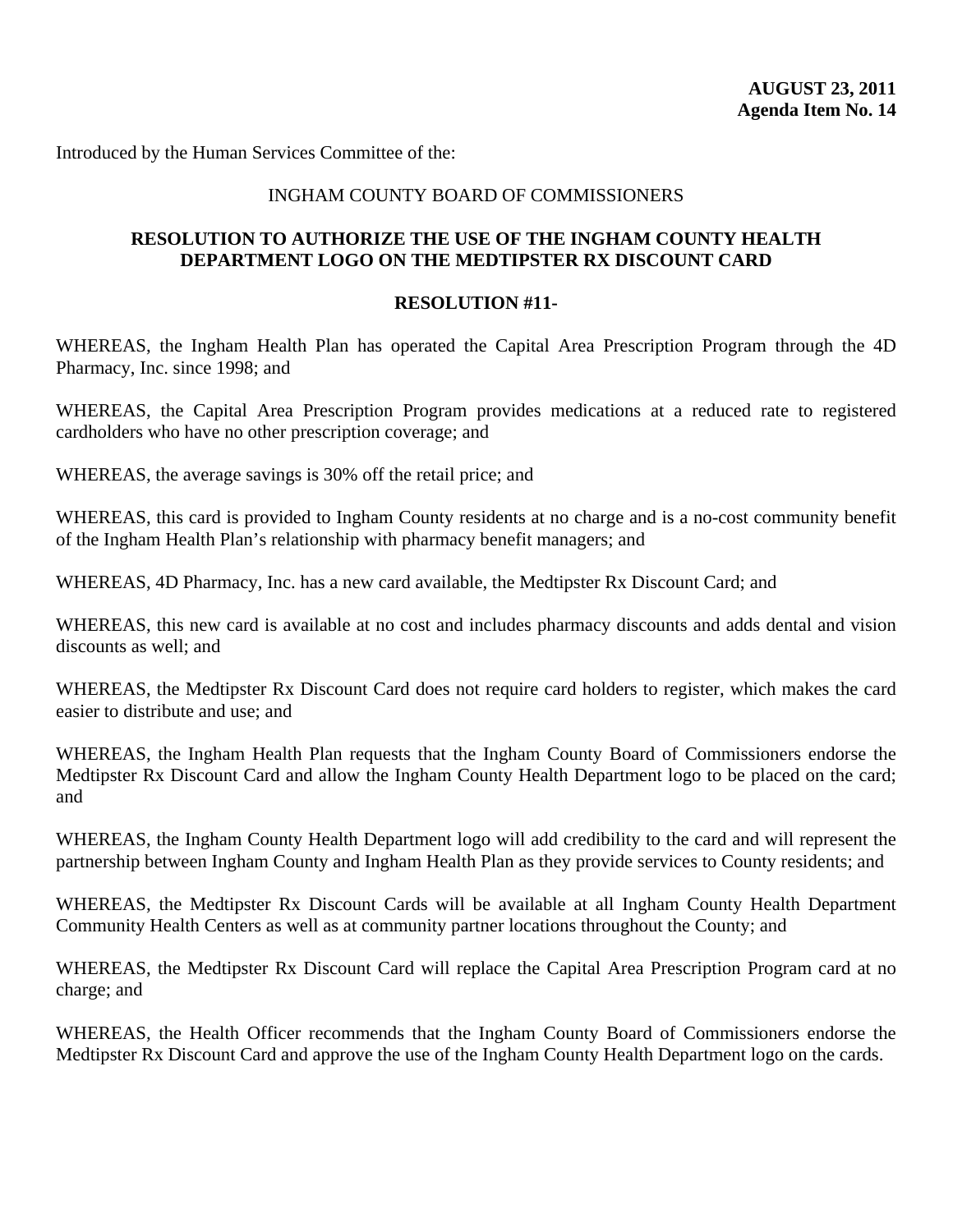THEREFORE BE IT RESOLVED, that the Ingham County Board of Commissioners endorses the use of the Medtipster Rx Discount Card by the Ingham Health Plan and the Ingham County Health Department Community Health Center Network.

BE IT FURTHER RESOLVED, that the Ingham County Board of Commissioners authorizes the use of the Ingham County Health Department logo on the Medtipster Rx Discount Card.

**HUMAN SERVICES: Yeas:** Tennis, McGrain, Koenig, Nolan, Vickers, Dougan **Nays:** None **Absent:** None **Approved 8/15/11**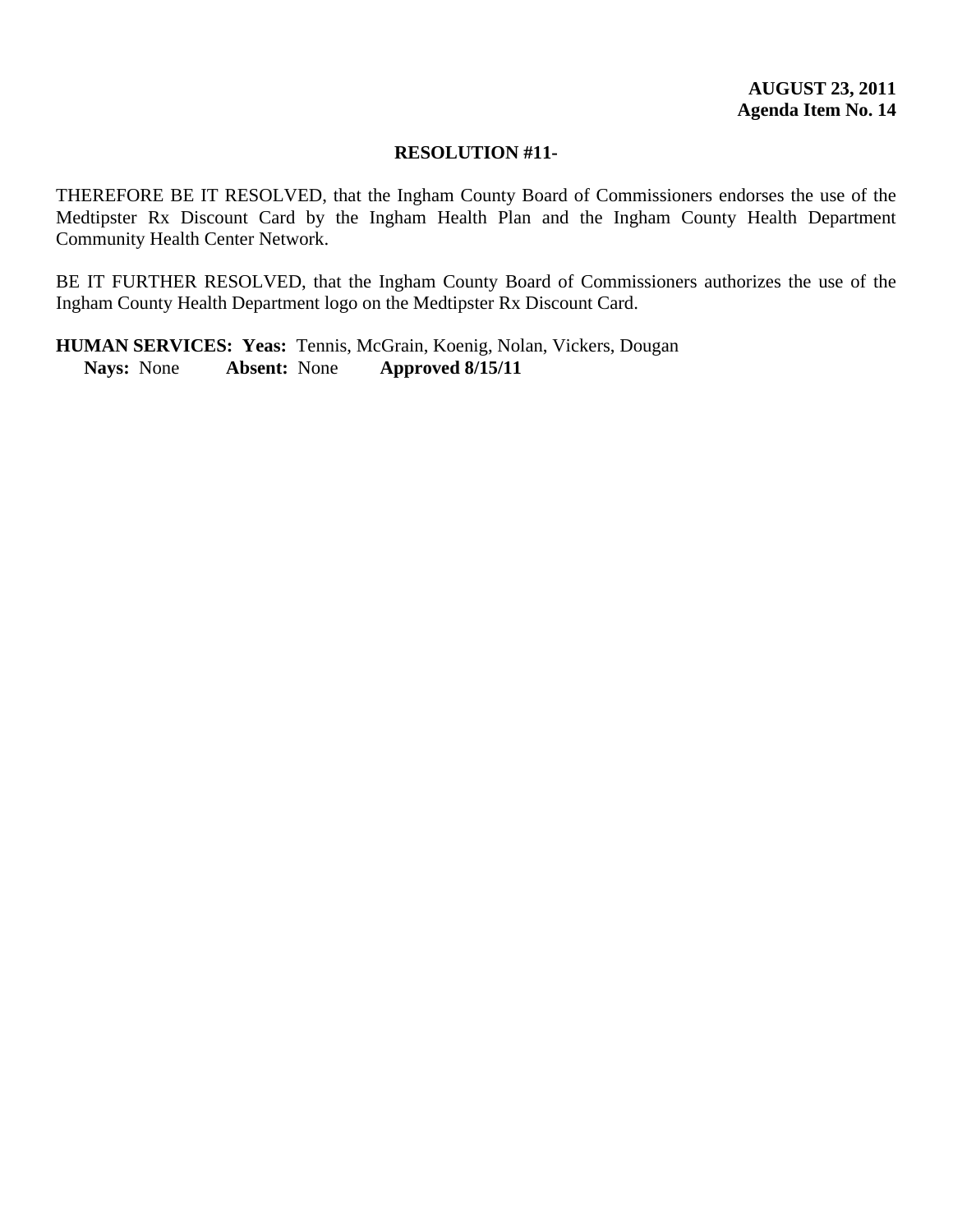#### INGHAM COUNTY BOARD OF COMMISSIONERS

#### **RESOLUTION TO AUTHORIZE 2011-2012 PUBLIC HEALTH SERVICE AGREEMENT WITH THE INGHAM HEALTH PLAN CORPORATION**

#### **RESOLUTION #11-**

WHEREAS, the Ingham Health Plan Corporation (IHPC) has historically contracted with Ingham County to purchase services to serve low-income populations in Ingham County; and

WHEREAS, the IHPC proposes to contract with Ingham County to purchase services from the Ingham County Health Department during the period October 1, 2011 through September 30, 2012; and

WHEREAS, the Health Officer has recommended that the Board of Commissioners authorize a Public Health Services Agreement with the Ingham Health Plan Corporation.

THEREFORE BE IT RESOLVED, that the Ingham County Board of Commissioners authorizes a Public Health Services Agreement, for up to \$2,603,118, with the Ingham Health Plan Corporation, through which the IHPC will purchase from Ingham County the following public health services:

Public Health Nursing Adult Dental Outreach and Enrollment Support for the Ingham Community Health Center Network

BE IT FURTHER RESOLVED, that the period of the agreement shall be October 1, 2011 through September 30, 2012.

BE IT FURTHER RESOLVED, that the County Clerk and the Chairperson of the Board of Commissioners are hereby authorized to sign the necessary contract documents on behalf of the County after approval as to form by the County Attorney.

**HUMAN SERVICES: Yeas:** Tennis, McGrain, Koenig, Nolan, Vickers, Dougan **Nays:** None **Absent:** None **Approved 8/15/11**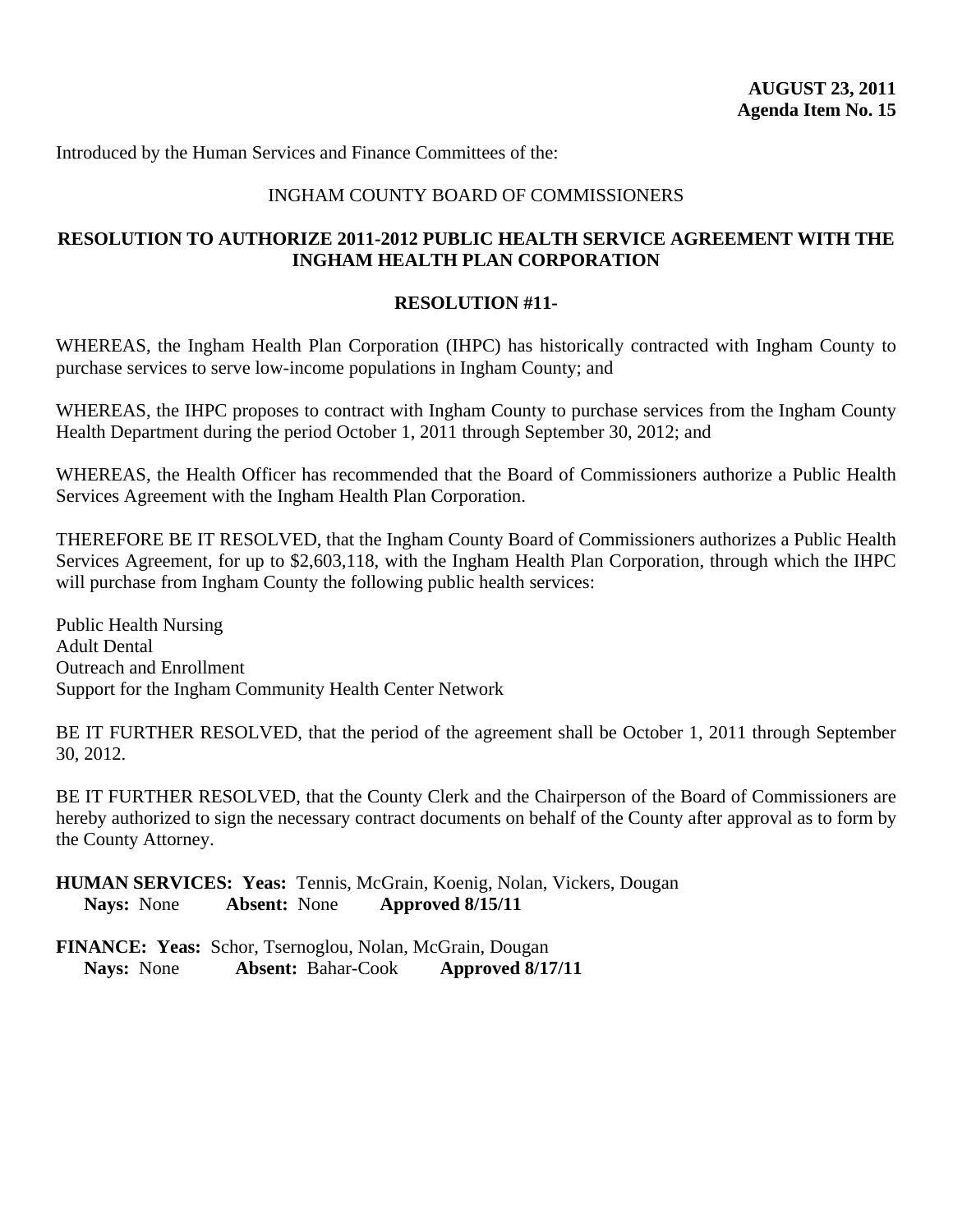#### INGHAM COUNTY BOARD OF COMMISSIONERS

#### **RESOLUTION TO AUTHORIZE A 2011-2012 AMERICORPS GRANT**

#### **RESOLUTION #11-**

WHEREAS, the Power of We Consortium (PWC) will soon complete its second year of successful management of its AmeriCorps State Program, funded by the Michigan Department of Human Services, on behalf of the Michigan Community Service Commission (MCSC), and authorized by Resolution #10-311 and #09-338; and

WHEREAS, on June 21, 2011, the MCSC approved funding for the Ingham County Health Department, on behalf of the PWC, in the amount of \$145,125 for a time period of October 1, 2011 through September 30, 2012; and

WHEREAS, a non-federal 24% local match of cash and/or in-kind contributions is required; and

WHEREAS, as a condition of this grant, the Health Department must, at a minimum, enter into agreements with each AmeriCorps host site and with each AmeriCorps member; and

WHEREAS, under this grant, AmeriCorps members will continue their work to promote the use on nonmotorized transportation on trails, greenways, and city streets, and increase the use of community gardens and farmers' markets in previous food deserts; and

WHEREAS, the Health Officer has recommended that the Board of Commissioners accept the AmeriCorps grant award.

THEREFORE BE IT RESOLVED, that the Board of Commissioners accepts an AmeriCorps Grant of \$145,125 and authorizes a grant agreement with the Michigan Department of Human Services, for the time period of October 1, 2011 through September 30, 2012.

BE IT FURTHER RESOLVED, that a non-federal match of \$91,083 is authorized, with approximately \$4,665 cash match for 5% salary/fringe for the PWC Coordinator, indirect costs used as match of \$9,941, and the remainder obtained through cash contributions of up to \$7,114 from each of the AmeriCorps host sites, as selected through a Request for Proposal process.

BE IT FURTHER RESOLVED, that the Controller/Administrator is authorized to make any necessary amendments to the Health Department's Budget.

BE IT FURTHER RESOLVED, that the Board Chairperson is authorized to sign any grant award documents, and any host site and member agreements, after review by the County Attorney.

**HUMAN SERVICES: Yeas:** Tennis, McGrain, Koenig, Nolan, Vickers, Dougan **Nays:** None **Absent:** None **Approved 8/15/11**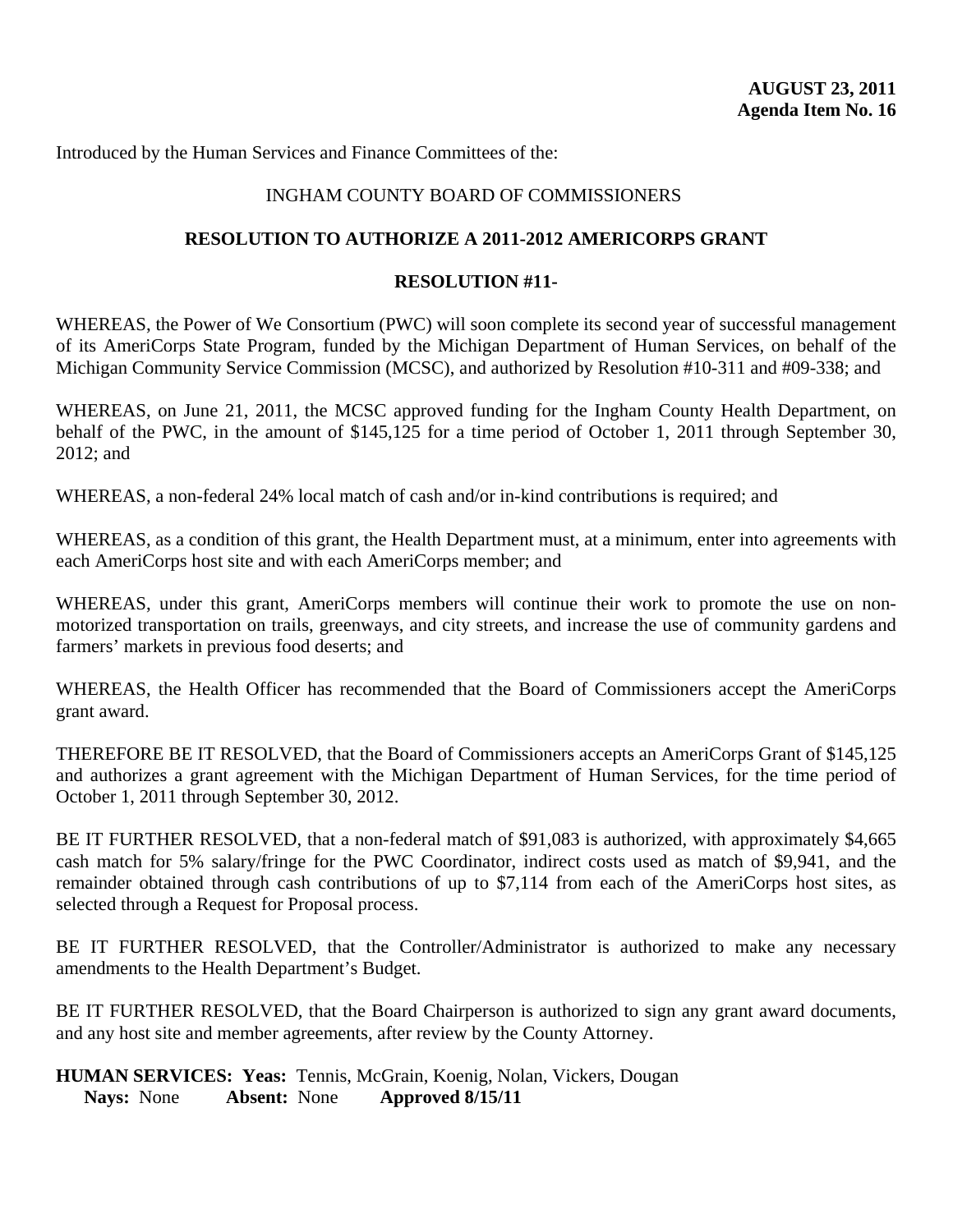FINANCE: Yeas: Schor, Tsernoglou, Nolan, McGrain, Dougan<br>Nays: None Absent: Bahar-Cook Approved 8/17/11 **Absent:** Bahar-Cook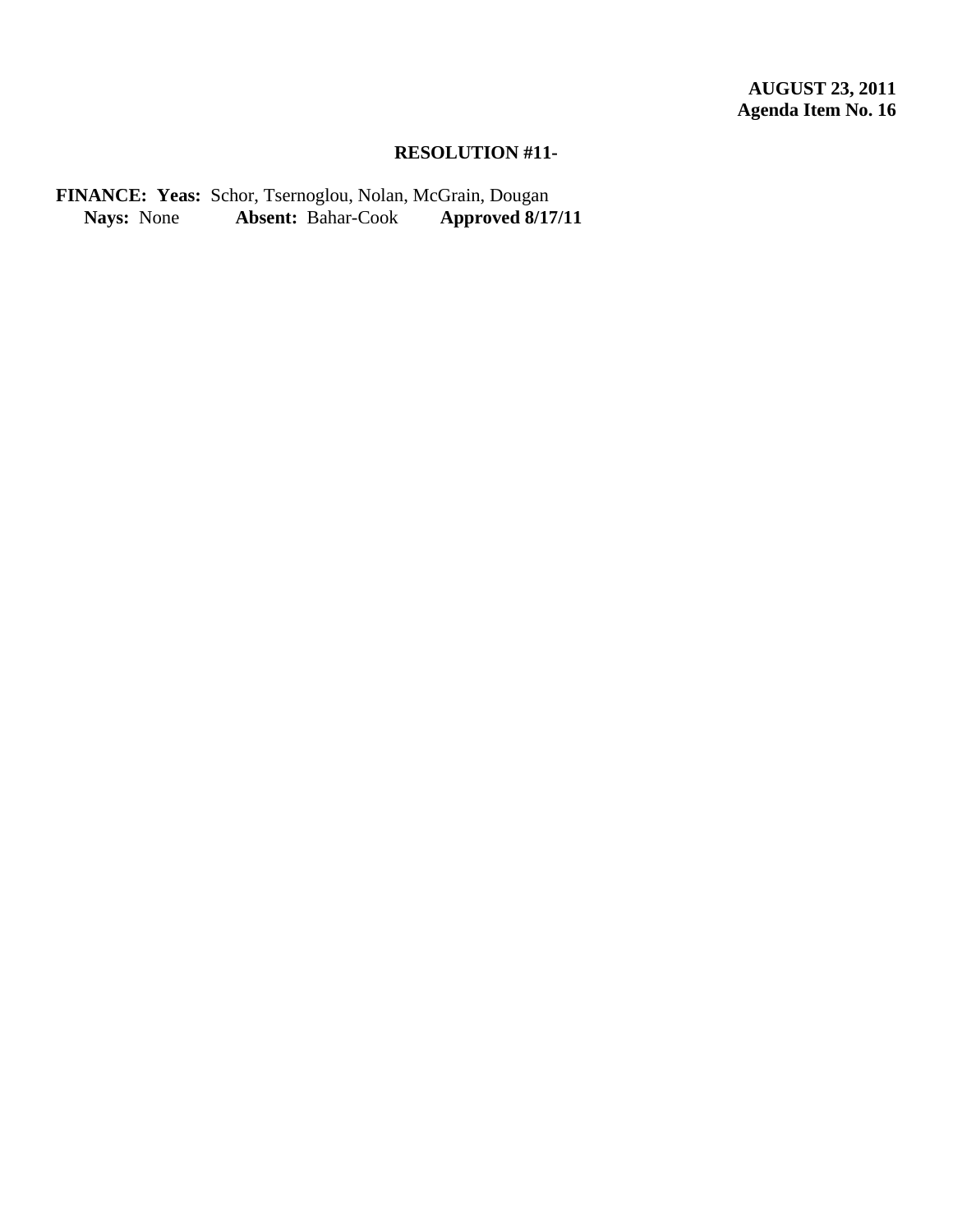#### INGHAM COUNTY BOARD OF COMMISSIONERS

#### **RESOLUTION TO AUTHORIZE A CONSULTING AGREEMENT WITH THE MICHIGAN ASSOCIATION FOR LOCAL PUBLIC HEALTH**

#### **RESOLUTION #11-**

WHEREAS, the Michigan Association for Local Public Health (MALPH) is coordinating a series of community health needs assessment meetings across Michigan to gather input on the health priorities of Michiganders on behalf of the Michigan Department of Community Health; and

WHEREAS, MALPH is entering into consulting agreements with local governments to facilitate these meetings; and

WHEREAS, the Ingham County Health Department facilitated such a meeting on July 26, 2011, at Pattengill Middle School in Lansing; and

WHEREAS, MALPH will reimburse the Health Department up to \$10,000 for expenses related to facilitating the meeting through a consulting agreement; and

WHEREAS, MALPH will compensate the Health Department \$5,000 for its role in facilitating this meeting.

THEREFORE BE IT RESOLVED, that the Ingham County Board of Commissioners authorizes a consulting agreement with the Michigan Association for Local Public Health for facilitation of the July 26, 2011 community health needs assessment meeting at Pattengill Middle School in Lansing.

BE IT FURTHER RESOLVED, that the term of the agreement is July 25, 2011 through September 30, 2011.

BE IT FURTHER RESOLVED, that the Controller/Administrator is authorized to amend the Health Department's 2011 Budget in order to implement this resolution.

BE IT FURTHER RESOLVED, that the Board Chairperson and County Clerk are authorized to sign any necessary documents consistent with this resolution after approval as to form by the County Attorney.

**HUMAN SERVICES: Yeas:** Tennis, McGrain, Koenig, Nolan, Vickers, Dougan **Nays:** None **Absent:** None **Approved 8/15/11**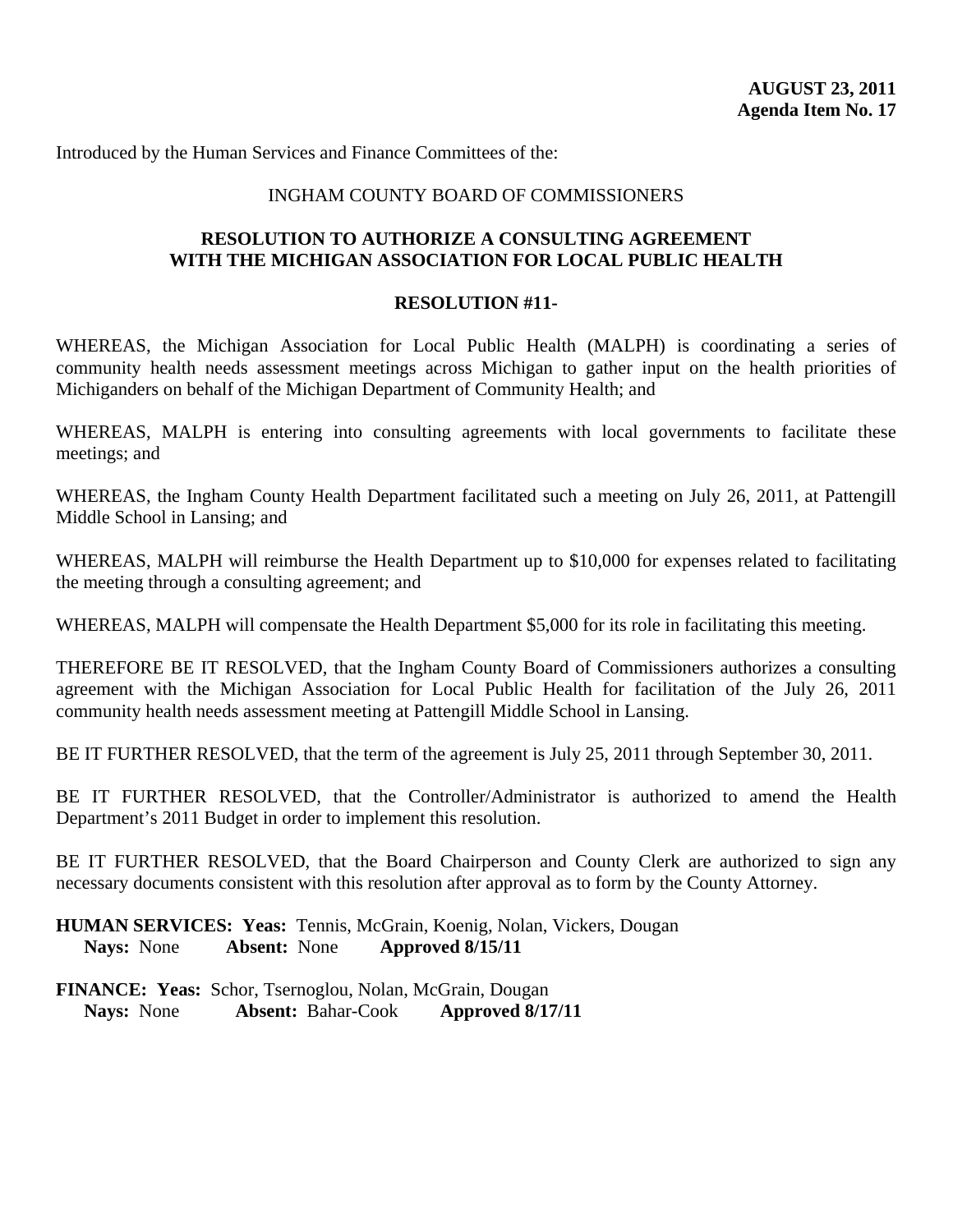#### INGHAM COUNTY BOARD OF COMMISSIONERS

#### **RESOLUTION TO AUTHORIZE THE INTERGOVERNMENTAL TRANSFER OF INGHAM COUNTY FUNDS TO SUPPORT DSH PAYMENTS TO INGHAM REGIONAL MEDICAL CENTER AND SPARROW HEALTH SYSTEM**

#### **RESOLUTION #11-**

 WHEREAS, Ingham County has an objective to assure access to appropriate levels of health care for Ingham County residents, with a goal of having all residents participating in an organized system of health care; and

WHEREAS, the Federal government has approved Michigan's Medicaid State Plan Amendment TN No. 05-13, effective June 1, 2006, which created an "Indigent Care Agreements Pool" for hospitals qualifying for Medicaid Disproportionate Share ("DSH") payments to receive DSH payments under the Indigent Care Agreements Pool so long as: (a) the hospital has an Indigent Care Agreement with a local health care entity, such as Ingham Health Plan Corporation; and (b) the Indigent Care Agreement stipulates that direct or indirect health care services be provided to low-income patients with special needs who are not covered under other public or private health care programs; and

WHEREAS, Ingham Health Plan Corporation purposes include promoting, organizing, managing and administering programs to create a system for providing or arranging and paying for health care services in a cost effective manner for persons unable to pay for such health care services; and

WHEREAS, Ingham Health Plan Corporation will enter into an Indigent Care Agreement with Ingham Regional Health Center and/or Sparrow Health System, requiring Ingham Health Plan Corporation to directly or indirectly operate a program of arranging and paying for health care to low-income individuals with special needs who are not covered under other public or private health care programs and who are unable to pay for such services; and

WHEREAS, both the Federal government and the State of Michigan participate in the financing of the Indigent Care Agreements Pool, with the Federal government matching the State's portion pursuant to the Federal medical assistance percentage formula; and

WHEREAS, certain intergovernmental transfers of public funds from Ingham County may be made to the State of Michigan to be used as the State's share in claiming the Federal match; and

WHEREAS, the Controller/Administrator and the Health Officer recommend that the Board of Commissioners authorize the intergovernmental transfer of up to \$3.8 million from the appropriation to the Health Fund.

THEREFORE BE IT RESOLVED, that the Ingham County Board of Commissioners authorizes the County Treasurer and the County Controller/Administrator to implement intergovernmental transfers of up to \$3.8 million from the Health Fund to the State of Michigan for the purpose of contributing to Disproportionate Share Hospital payments made through the Indigent Care Agreements Pool to Ingham Regional Medical Center and Sparrow Health System.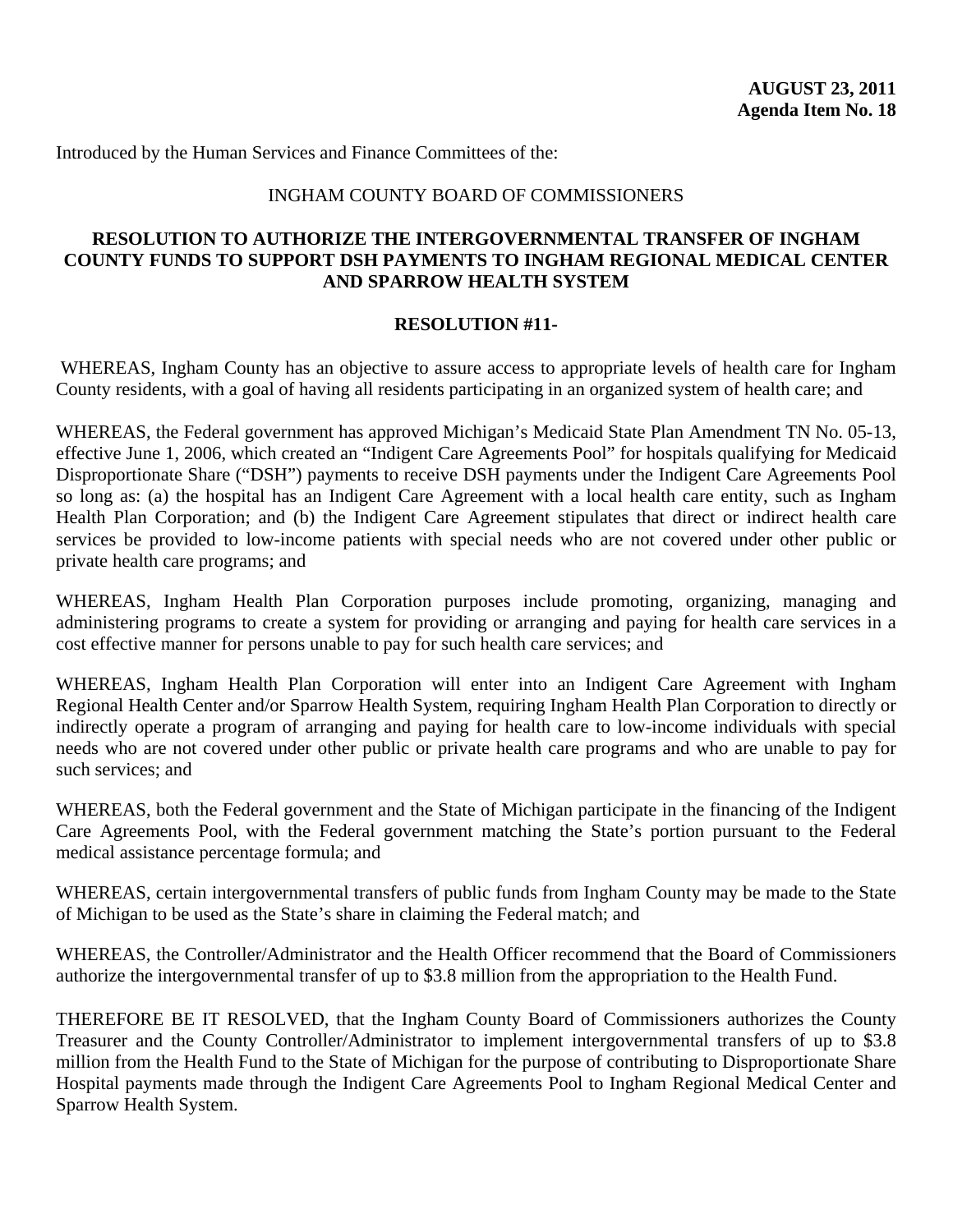BE IT FURTHER RESOLVED, that the intergovernmental transfers are authorized once the following conditions are in place:

- ' Ingham Regional Medical Center and/or Sparrow Health System have signed Indigent Care Agreement(s) with the Ingham Health Plan Corporation for the time period of October 1, 2011 through September 30, 2012.
- ' The State has indicated via the Michigan Department of Community Health website or another mechanism that Ingham Regional Medical Center and/or Sparrow Health System are eligible to receive Indigent Care Agreement-based DSH payments in the amount that would be supported by the Ingham County intergovernmental transfer.
- ' The Ingham Health Plan Corporation has executed an agreement with Ingham County to purchase administrative support services and an agreement with Ingham County to provide primary care services and outreach services.

BE IT FURTHER RESOLVED, that this Resolution shall be effective October 1, 2011 through September 30, 2012.

BE IT FURTHER RESOLVED, that the County Clerk and the Chairperson of the Board of Commissioners are hereby authorized to sign the necessary contract documents on behalf of the County after approval as to form by the County Attorney.

**HUMAN SERVICES: Yeas:** Tennis, McGrain, Koenig, Nolan, Vickers, Dougan **Nays:** None **Absent:** None **Approved 8/15/11**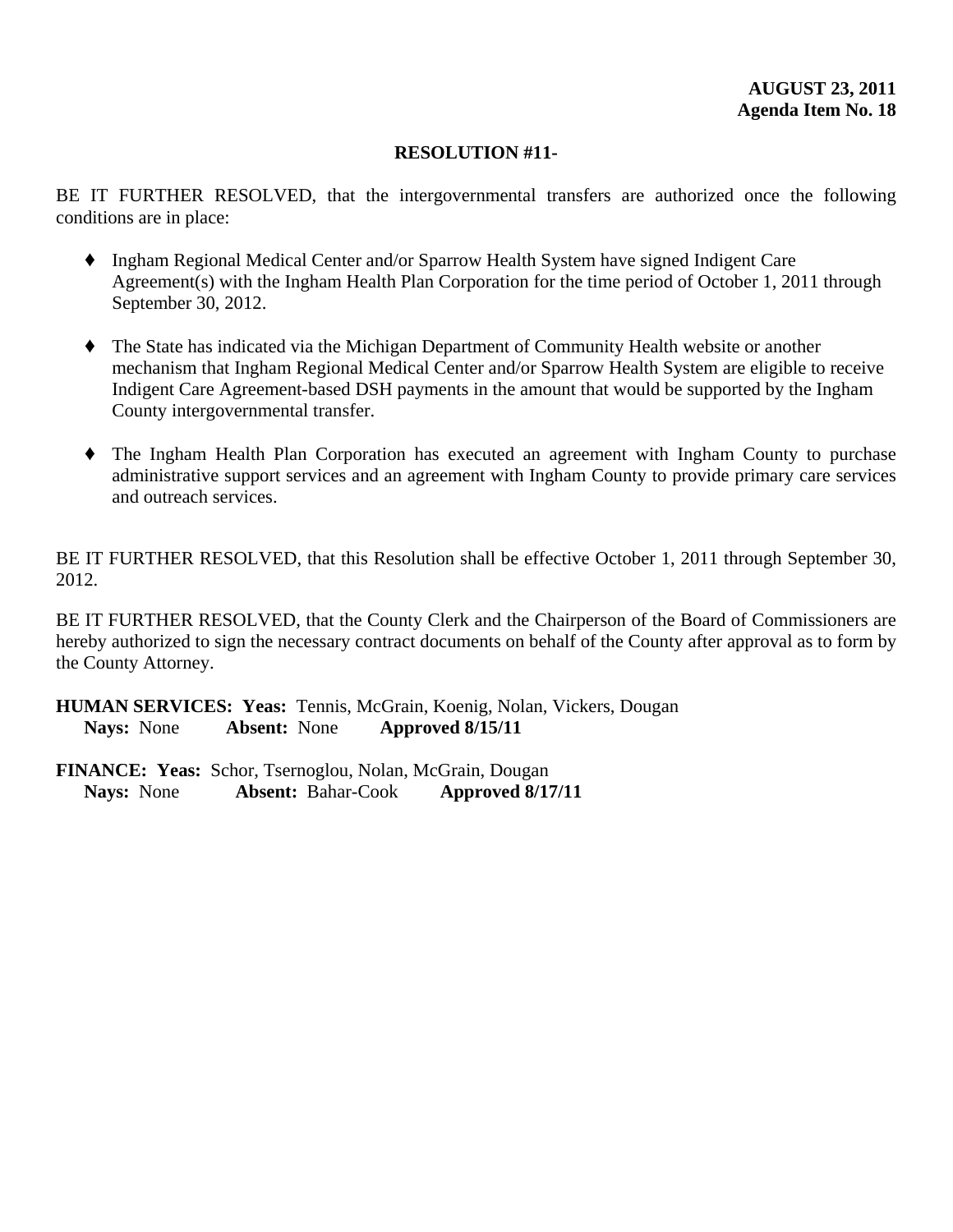#### INGHAM COUNTY BOARD OF COMMISSIONERS

#### **RESOLUTION TO AUTHORIZE AMENDMENT #3 TO THE 2010-2011 COMPREHENSIVE PLANNING, BUDGETING AND CONTRACTING AGREEMENT WITH THE MICHIGAN DEPARTMENT OF COMMUNITY HEALTH**

#### **RESOLUTION #11-**

WHEREAS, the responsibility for protecting the health of the public is a shared responsibility between the State and County governments in Michigan; and

WHEREAS, the Michigan Department of Community Health (MDCH) and local health departments enter into contracts to clarify the role and responsibility of each party in protecting public health; and

WHEREAS, the MDCH and Ingham County have entered into a 2010-2011 Agreement for the delivery of public health services under the Comprehensive Planning, Budgeting and Contracting (CPBC) process as authorized by Resolution #10-334 and amended in Resolutions #11-115, #11-149 and #11-184; and

WHEREAS, the MDCH has proposed an amendment to the current Agreement to adjust grant funding levels and clarify Agreement procedures; and

WHEREAS, the Health Officer has recommended that the Board of Commissioners authorize the Amendment.

THEREFORE BE IT RESOLVED, that the Ingham County Board of Commissioners authorizes Amendment #3 to the 2010-2011 Comprehensive Planning, Budgeting, and Contracting (CPBC) Agreement with the Michigan Department of Community Health (MDCH).

BE IT FURTHER RESOLVED, that the total amount of CPBC funding shall increase from \$5,185,280 to \$5,205,019 for a net increase of \$19,739.

BE IT FURTHER RESOLVED, that the net increase consists of the following specific changes to program budgets:

- 1. Bioterrorism, a decrease of \$4,976 to \$26,185.
- 2. Family Planning/BCCCP Joint Project, an increase of \$715 to \$13,695.
- 3. PRIME local learning collaborative, new funding of \$24,000.

BE IT FURTHER RESOLVED, that the Health Officer, Dean Sienko, MD, and John Jacobs, Chief Financial Officer of the Health Department, are authorized to submit Amendment #3 of the 2010-2011 CPBC grant documents electronically through the Mi-E Grants system.

BE IT FURTHER RESOLVED, that the Controller/Administrator is authorized to amend the Health Department's 2011 Budget in order to implement this resolution.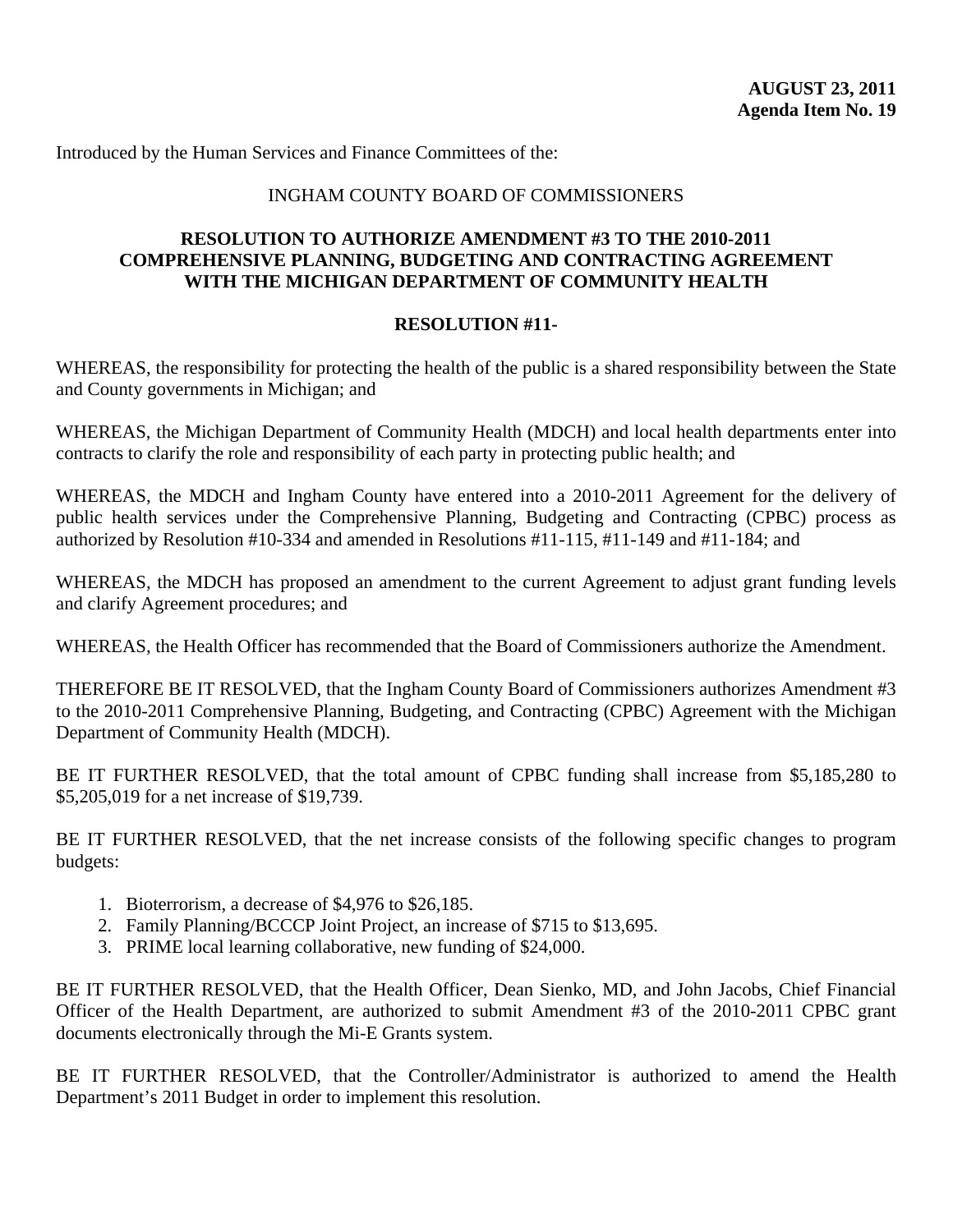**HUMAN SERVICES: Yeas: Tennis, McGrain, Koenig, Nolan, Vickers, Dougan Nays: None Absent: None Approved 8/15/11 Nays:** None **Absent:** None **Approved 8/15/11**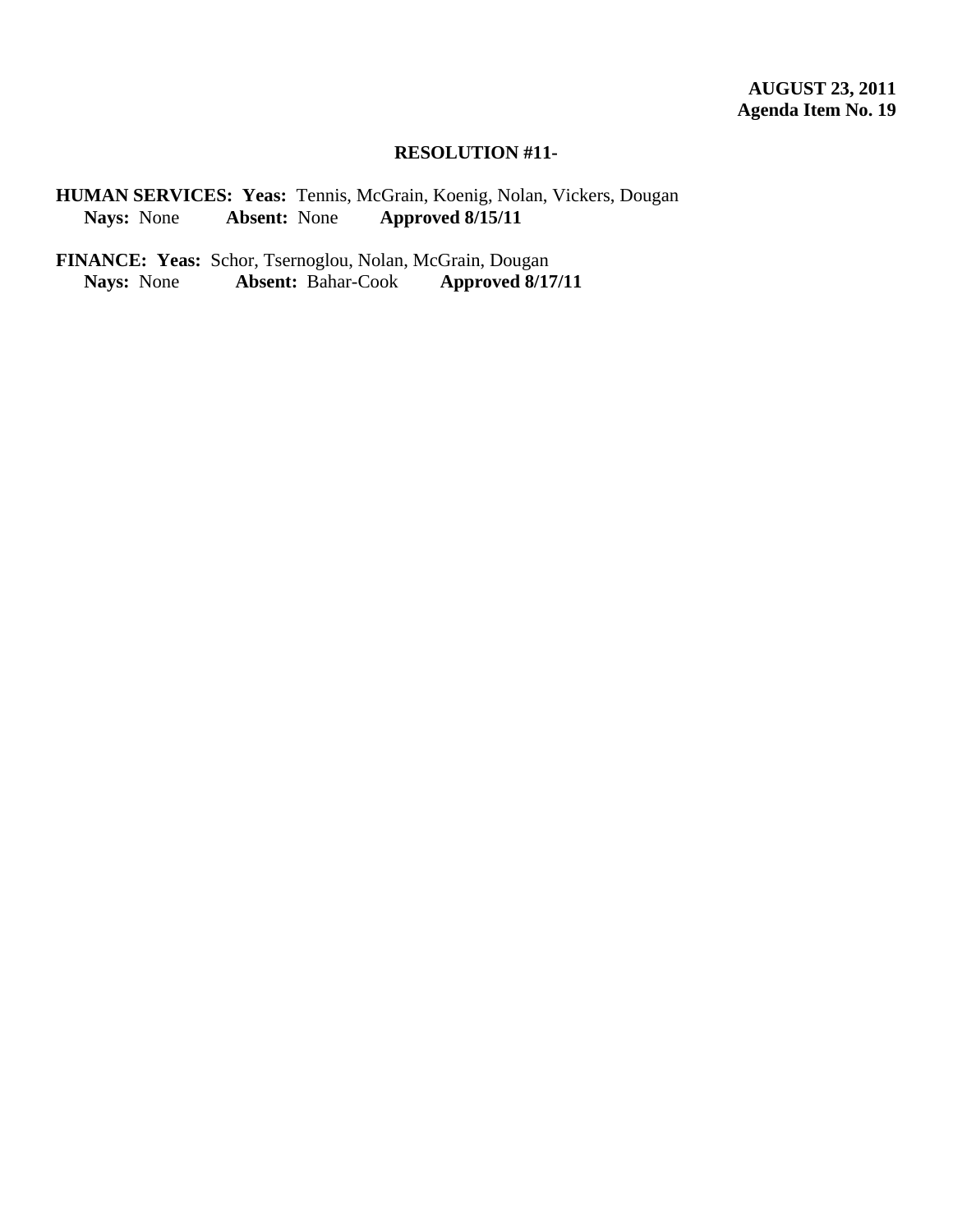Introduced by the Human Services, County Services, and Finance Committees of the:

#### INGHAM COUNTY BOARD OF COMMISSIONERS

#### **RESOLUTION TO AUTHORIZE A RE-ORGANIZATION IN INGHAM COUNTY DEPARTMENT OF VETERAN AFFAIRS AND A WAIVER OF THE HIRING FREEZE/DELAY**

#### **RESOLUTION #11-**

WHEREAS, the position of Deputy Director will become vacant effective September 30, 2011, as a result of a retirement; and

WHEREAS, the Deputy Director's position will be eliminated and replaced with a Veteran Benefits Counselor's position as a result of the 2012 budget process; and

WHEREAS, any delay in hiring a Veteran Benefits Counselor would result in a substantial backlog in providing services to Ingham County veterans and their families; and

WHEREAS, the Veteran Affairs Director has indicated that no additional funds are required to implement the proposed changes.

THEREFORE BE IT RESOLVED, that the position of Deputy Director MCF 07, position #682002 is eliminated effective September 30, 2011.

BE IT FURTHER RESOLVED, that a Veteran Benefits Counselor MCF 05 position be established effective October 1, 2011.

BE IT FURTHER RESOLVED, that the hiring freeze/delay implemented by Ingham County Resolution #10-301 is waived for the purposes of hiring a Veteran Benefits Counselor MCF 05 effective October 1, 2011.

**HUMAN SERVICES: Yeas:** Tennis, McGrain, Koenig, Nolan, Vickers, Dougan **Nays:** None **Absent:** None **Approved 8/15/11** 

**COUNTY SERVICES: Yeas:** De Leon, Copedge, Celentino, Vickers, Dragonetti **Nays:** None **Absent**: Schor **Approved 8/16/11**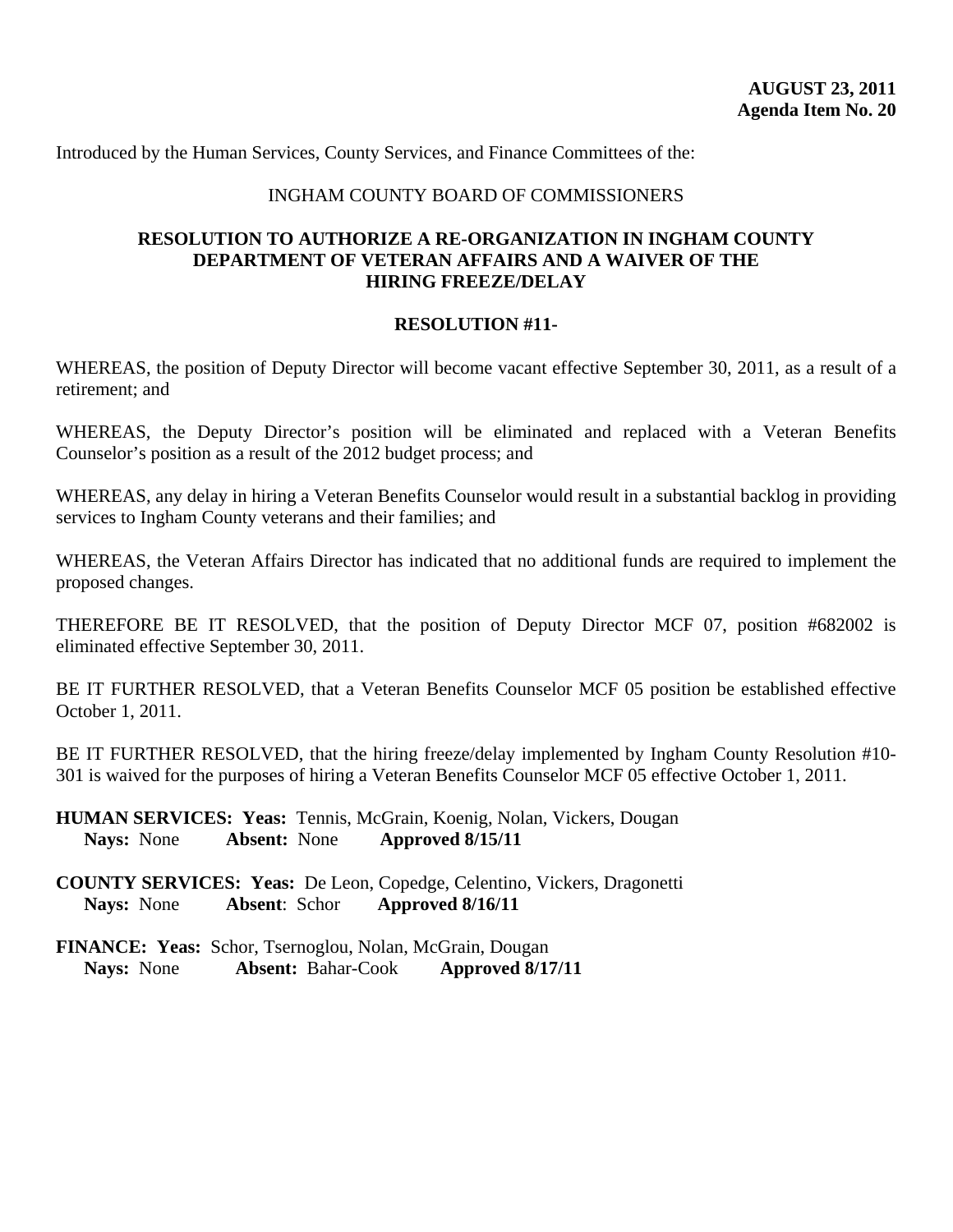Introduced by the Judiciary and Finance Committees of the:

#### INGHAM COUNTY BOARD OF COMMISSIONERS

#### **RESOLUTION TO APPROVE CONTRACTS FOR ATTORNEY SERVICES FOR PROBATE COURT IN GUARDIAN AD LITEM MATTERS**

#### **RESOLUTION #11-**

WHEREAS, the Ingham County Probate Court currently has an Investigator position by which the Court fulfills most of its responsibilities for having a guardian ad litem and for providing investigations in guardianship, conservatorship, and other cases; and

WHEREAS, the duties of this position must be fulfilled, even if the position were to be eliminated; and

WHEREAS, the current cost of this position – salary, benefits, mileage, and parking – is approximately \$81,000 per year; and

WHEREAS, this position will be vacant after August 19 because of retirement; and

WHEREAS, the Court wishes to provide some savings to the County in light of current budgetary pressures while maintaining required services; and

WHEREAS, it is possible to contract out the investigator duties in lieu of having an Investigator position; and

WHEREAS, the attorneys currently providing in-court General Probate attorney services, Robert Refior and Elias Kafantaris, have provided exemplary service; and

WHEREAS, attorneys Refior and Kafantaris have the ability to take on the duties of the investigator in a contract, and have indicated they are willing to do same for an annual compensation of \$48,000; and

WHEREAS, attorneys Refior and Kafantaris are open to entering into an initial four-month contract for the months of September through December of 2011 at a pro-rated amount of \$16,000.

THEREFORE BE IT RESOLVED, that the Ingham County Board of Commissioners hereby approve Probate Court's guardian ad litem contract for providing investigations in guardianship, conservatorship, and other matters for the time period of September 1, 2011 through December 31, 2011 from the existing Probate Court budget as follows:

- 1) Attorney Robert Refior not to exceed \$8,000
- 2) Attorney Louis Kafantaris not to exceed \$8,000

BE IT FURTHER RESOLVED, that the Controller/Administrator is authorized to make any necessary budget adjustments consistent with this resolution.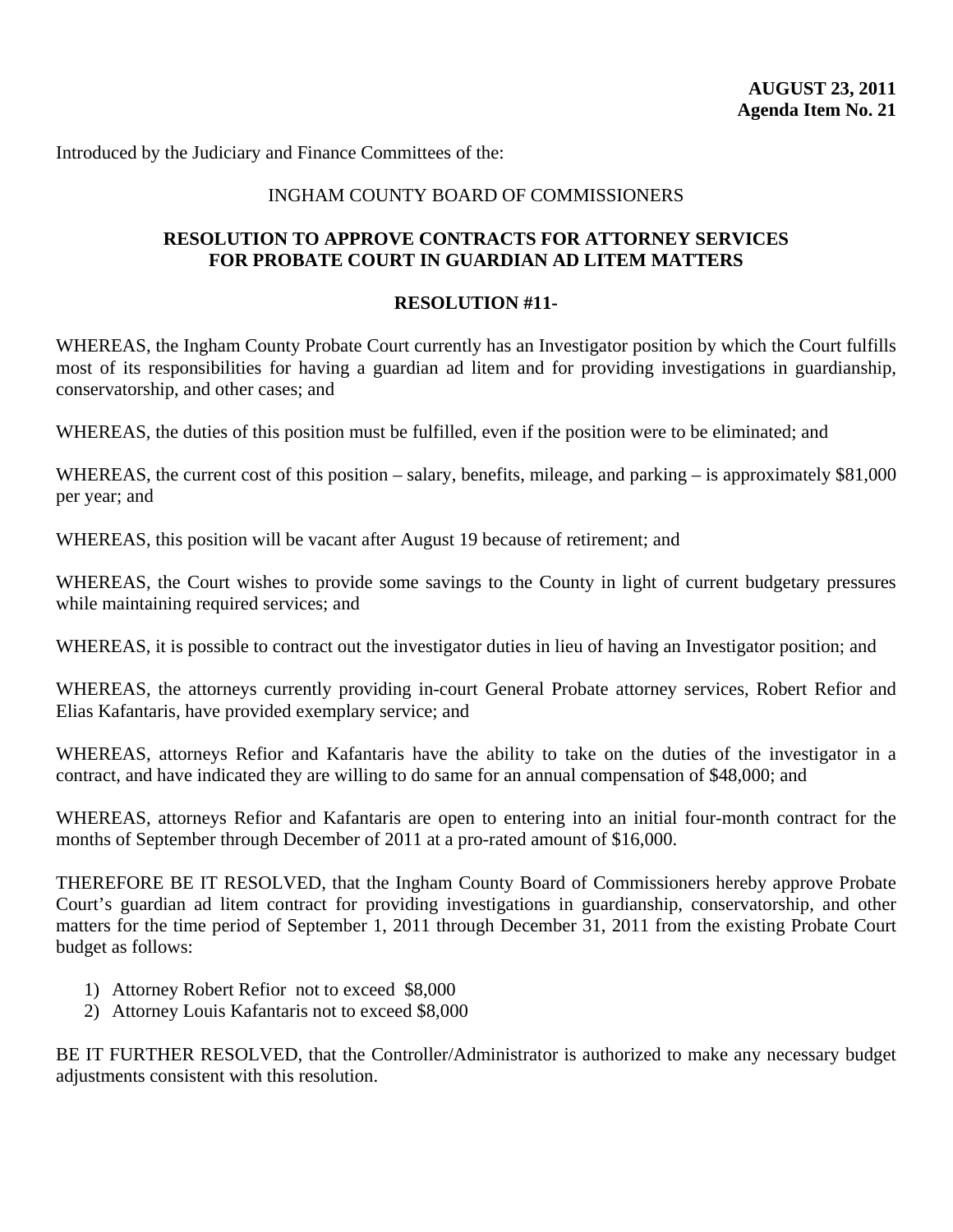BE IT FURTHER RESOLVED, that the Chairperson of the Ingham County Board of Commissioners and the County Clerk are authorized to sign any necessary contractual documents consistent with this Resolution and approved as to form by the County Attorney.

#### **JUDICIARY: Judiciary will meet 8/18/11**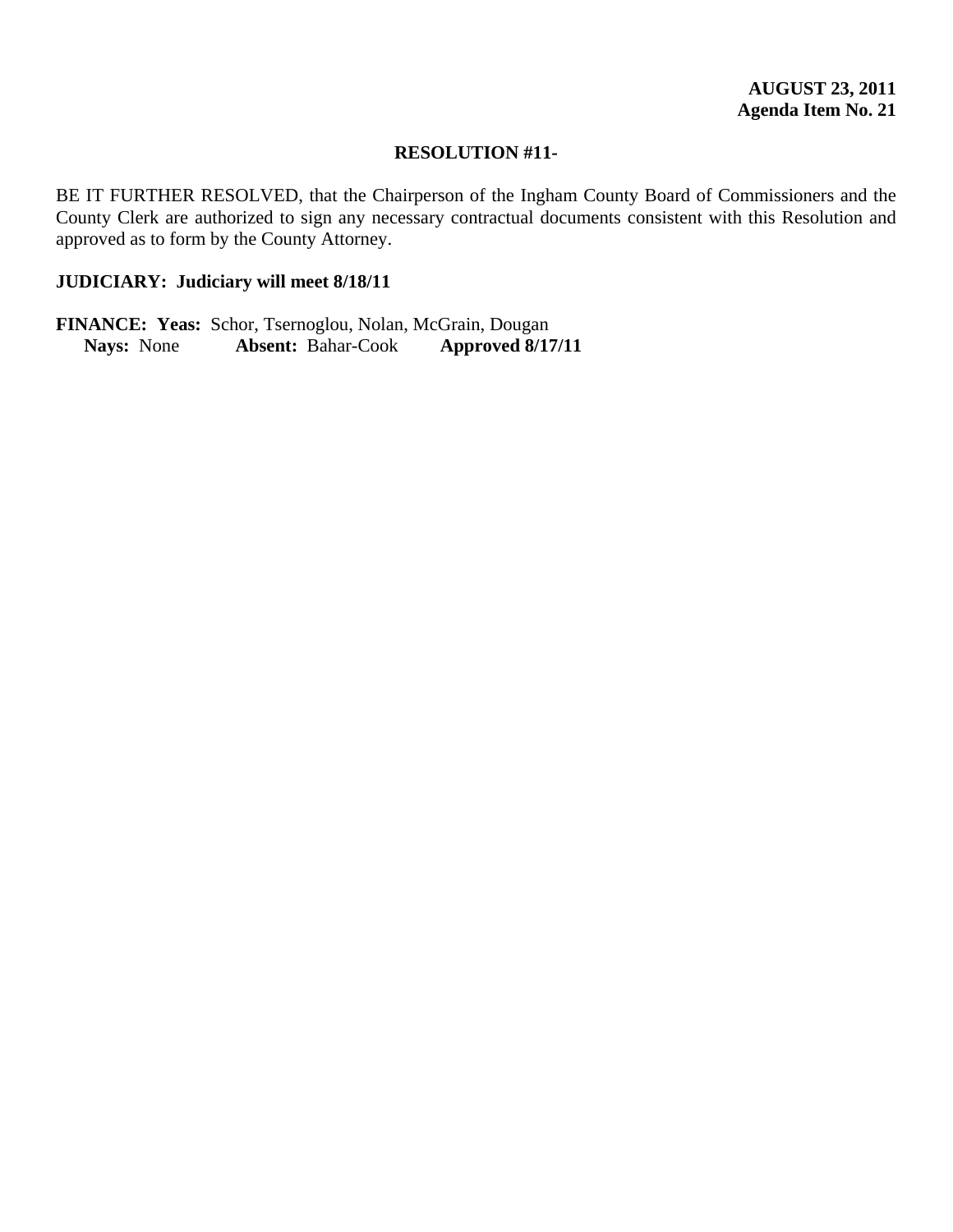Introduced by the Judiciary and Finance Committees of the:

#### INGHAM COUNTY BOARD OF COMMISSIONERS

# **RESOLUTION AUTHORIZING ENTERING INTO A CONTRACT FOR ATTORNEY SERVICES FOR JUVENILE DELINQUENCY AND TRUANCY MATTERS**

#### **RESOLUTION #11-**

WHEREAS, the Ingham County Circuit Court Family Division, by statute and Constitution, must provide legal counsel to juvenile respondents in juvenile delinquency cases who are indigent; and

WHEREAS, the Ingham County Circuit Court Family Division, in an attempt to reduce costs for attorney fees, has piloted a program to provide required legal representation to indigent juveniles on a contractual basis; and

WHEREAS, this piloted program involved juvenile delinquency cases assigned to the Honorable Richard J. Garcia and all truancy matters assigned to the family Division; and

WHEREAS, the attorney who performed the legal duties on the above stated cases is Mr. Peter Brown who provided the legal services in an appropriate and efficient manner; and

WHEREAS, by assigning these cases to Mr. Peter Brown, the savings to the budget has been approximately \$11,000 for delinquency cases and an additional \$6,000 in truancy matters for a total of approximately \$17,000 savings in attorney fees; and

WHEREAS, the Circuit Court Family Division would like to extend the contract for Attorney Peter Brown to provide legal representation on juvenile delinquency cases assigned to Judge Richard J. Garcia for one year in the amount of \$15,000 as well as truancy matters assigned to the Family Division in the amount of \$10,000.

THEREFORE BE IT RESOLVED, that the Ingham County Board of Commissioners authorizes entering into a contract with Mr. Peter Brown at a cost not to exceed \$25,000 to represent juvenile respondents in delinquency matters assigned to the Honorable Richard J. Garcia and to represent juvenile respondents in truancy matters brought to the Ingham County Circuit Court Family Division.

BE IT FURTHER RESOLVED, the contract duration will be for the time period of September 1, 2011 through August 31, 2012.

BE IT FURTHER RESOLVED, the contract amounts of \$15,000 for delinquency matters and \$10,000 for truancy cases shall be taken out of the Family Division's existing 2011 and 2012 budgets.

BE IT FURTHER RESOLVED, that the Chairperson of the Ingham County Board of Commissioners and the County Clerk are authorized to sign any necessary contractual documents consistent with this Resolution and approved as to form by the County Attorney.

#### **JUDICIARY: Judiciary will meet 8/18/11**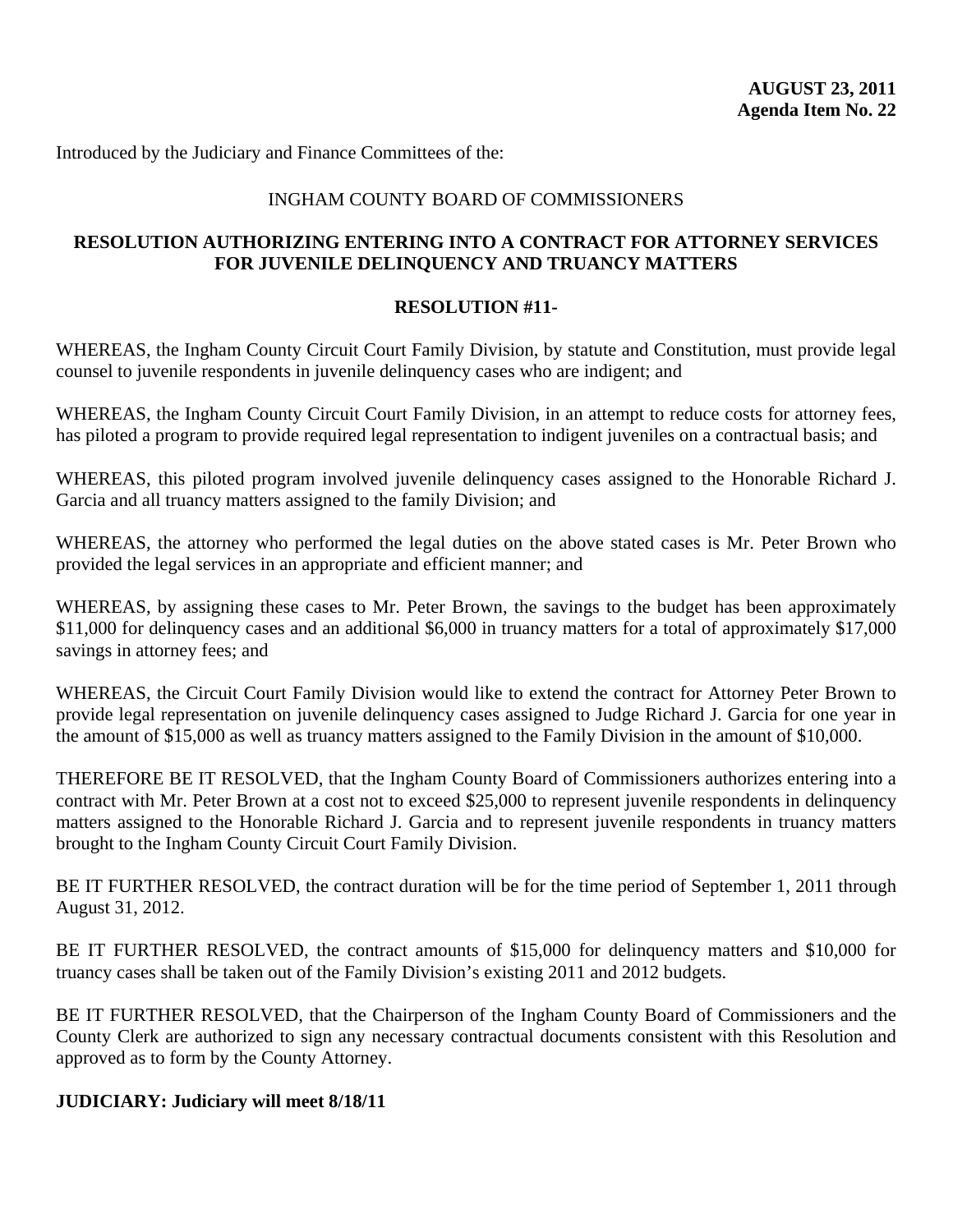FINANCE: Yeas: Schor, Tsernoglou, Nolan, McGrain, Dougan<br>Nays: None Absent: Bahar-Cook Approved 8/17/11 **Absent:** Bahar-Cook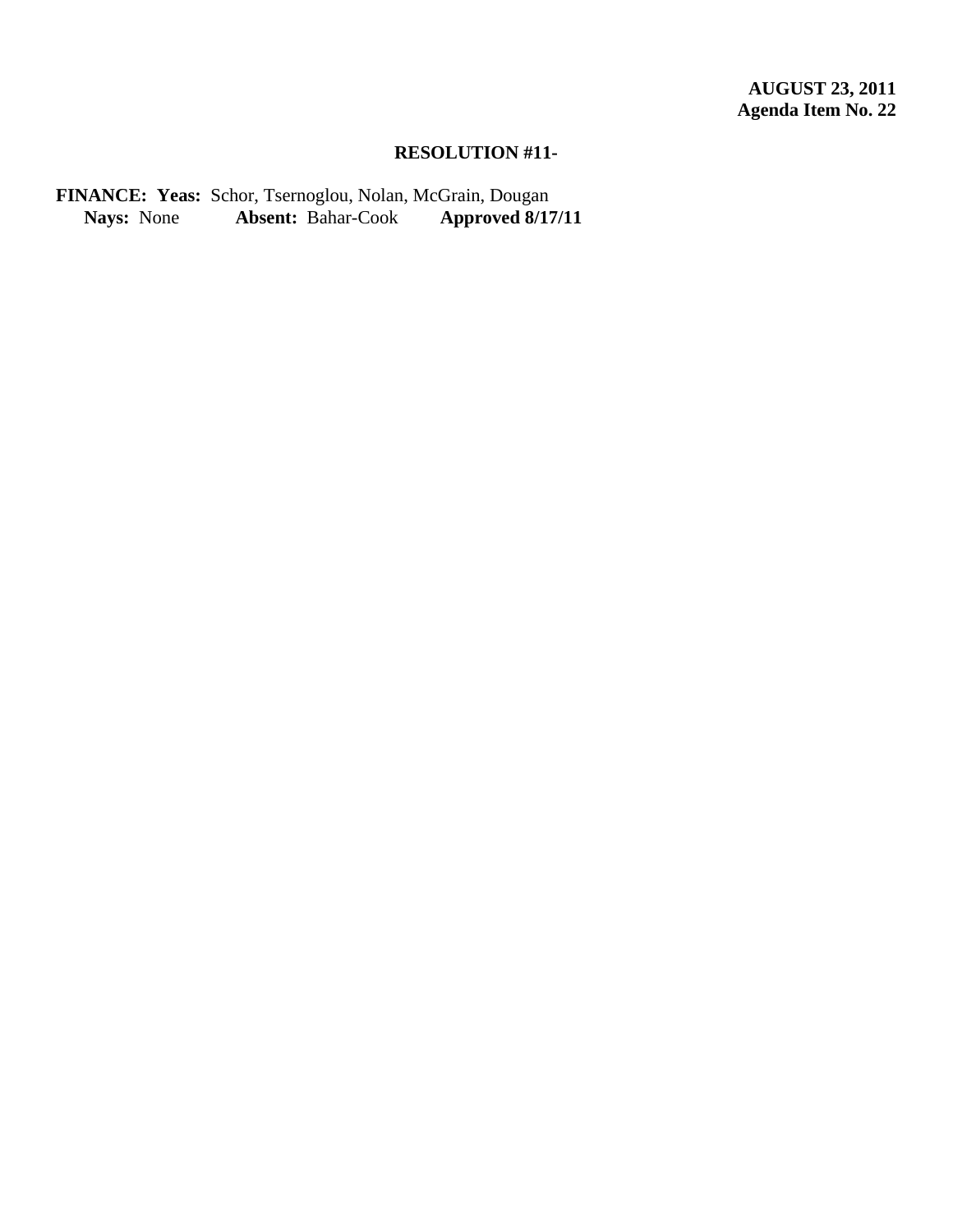Introduced by the Law Enforcement, County Services and Finance Committees of the:

#### INGHAM COUNTY BOARD OF COMMISSIONERS

#### **RESOLUTION TO AUTHORIZE A PART-TIME VETERINARY POSITION FOR THE PURPOSE OF ADDRESSING THE VETERINARY CARE AND SPAY AND NEUTER OF SHELTER ANIMALS AT THE ANIMAL CONTROL DEPARTMENT**

#### **RESOLUTION #11-**

WHEREAS, the Ingham County Animal Control Department (ICAC) is dedicated to ensuring a safe environment along with clean and healthy facilities for animals, it requires adequate and necessary veterinary care and spay/neuter services to meet those needs; and

WHEREAS, each year, more-than 3,500 animals require shelter at ICAC and over 2,200 of those animals are either injured or seriously ill and require immediate veterinary attention and or over 1,500 require spay/neuter surgery; and

WHEREAS, as a result of limited resources and budget cut backs, ICAC is seeking to replace the part-time veterinary contracted position to become a part-time employee of the department to save funding and resources; and

WHEREAS, Ingham County Animal Control has for the last two postings failed to attract veterinary candidates interested in the previous part-time contracted position; and

WHEREAS, the Ingham County Animal Control Department is seeking a more permanent solution to the veterinary position by creating a part-time position that would provide increased hours of care along with inhouse surgeries; and

WHEREAS, as a result the department would conduct spay/neuter surgeries in the shelter's in-house surgery suite thus resulting in a savings to the department for surgery costs, veterinary visits and department resources; and

WHEREAS, the result would be improved care of the animals and reduced costs related care of ill and inured as well as surgeries including spay and neuter.

THEREFORE BE IT RESOLVED, that the Ingham County Board of Commissioners approves creation of a part-time shelter Veterinarian position - MCF 08, 0.5 FTE (\$39,760 - \$45,976) effective September 1, 2011 to be funded by existing budgeted funds allocated for the purpose of veterinary services contract and spay and neuter services.

BE IT FURTHER RESOLVED, the Ingham County Board of Commissioners authorizes the Controller/Administrator to make the necessary adjustments to the Ingham County Animal Control Departments Budget and Position Allocation list.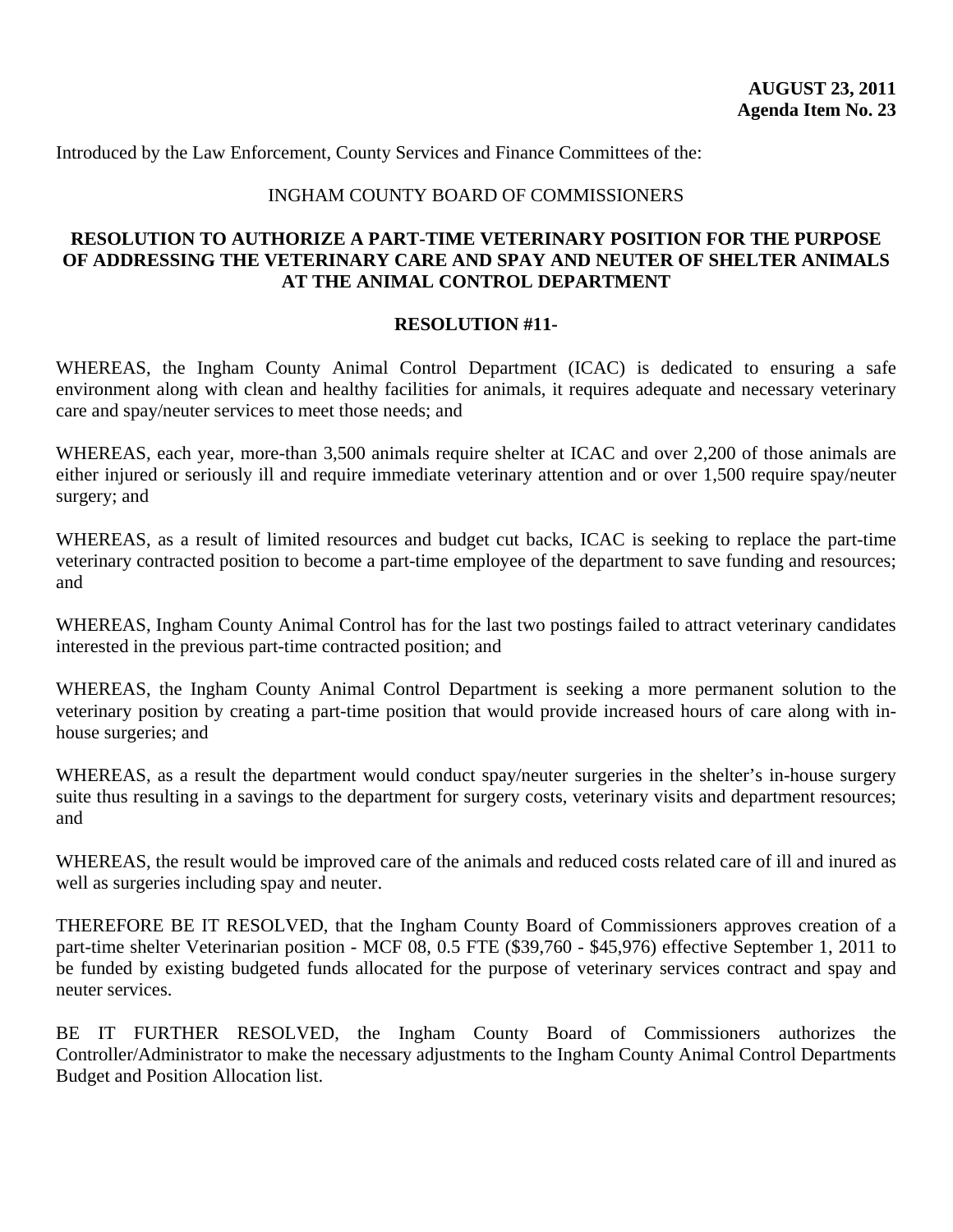BE IT FURTHER RESOLVED, the Ingham County Board of Commissioners waives the current hiring freeze and hiring delay for this position.

#### **LAW ENFORCEMENT: Law Enforcement will meet 8/18/11**

**COUNTY SERVICES: Yeas:** De Leon, Copedge, Celentino, Vickers, Dragonetti<br>Nays: None **Absent**: Schor **Approved 8/16/11 Nays:** None **Absent**: Schor **Approved 8/16/11**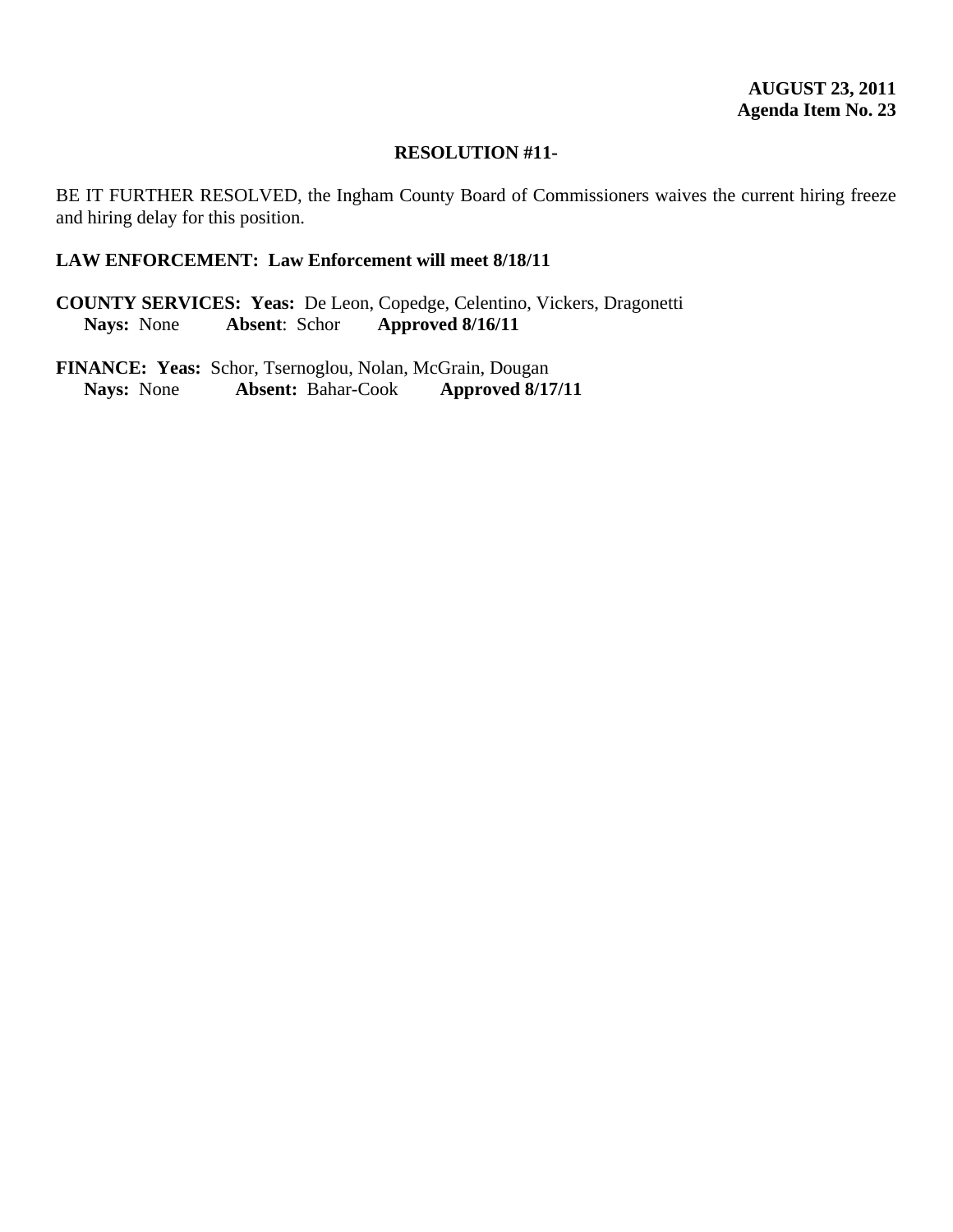Introduced by the Law Enforcement and Finance Committees of the:

#### INGHAM COUNTY BOARD OF COMMISSIONERS

#### **RESOLUTION TO RECOMMEND ENTERING INTO CONTRACT WITH WEST SHORE SERVICES, INC. AND VISIONAIR, INC. UTILIZING HOMELAND SECURITY GRANT PROGRAM (HSGP) FUNDS**

#### **RESOLUTION #11-**

WHEREAS, the Ingham County Office of Homeland Security & Emergency Management has applied for and has been approved to receive grant funds from the FY2009 Department of Homeland Security (DHS), Homeland Security Grant Program (HSGP); and

WHEREAS, the purpose of these grant funds is to purchase Alert & Warning Sirens for Ingham County and VisionCAD software for Ingham County EOC dispatch console; and

WHEREAS, the Ingham County Board of Commissioners previously authorized entering into a contract with the City of Lansing, to be the fiduciary agent for the FY 2009 Homeland Security Grant Program (HSGP); and

WHEREAS, vendors a have now been identified for these grant projects.

THEREFORE BE IT RESOLVED, that the Ingham County Board of Commissioners authorizes entering into contracts with West Shore Services, Inc., in the amount of Seventy nine thousand six hundred dollars (\$79,600.00) for the purchase of (4) Four Alert & Warning Sirens and with VisionAir for VisionCAD backup dispatch software in the amount of Nine thousand two hundred and ninety four dollars (\$9,294.00) at a total cost of the two projects not to exceed \$88,894.00.

BE IT FURTHER RESOLVED, that the Ingham County Board of Commissioners authorizes the Board Chairperson and the County Clerk to sign any necessary subcontract or purchase documents that are consistent with this resolution and approved as to form by the County Attorney.

#### **LAW ENFORCEMENT: Law Enforcement will meet 8/18/11**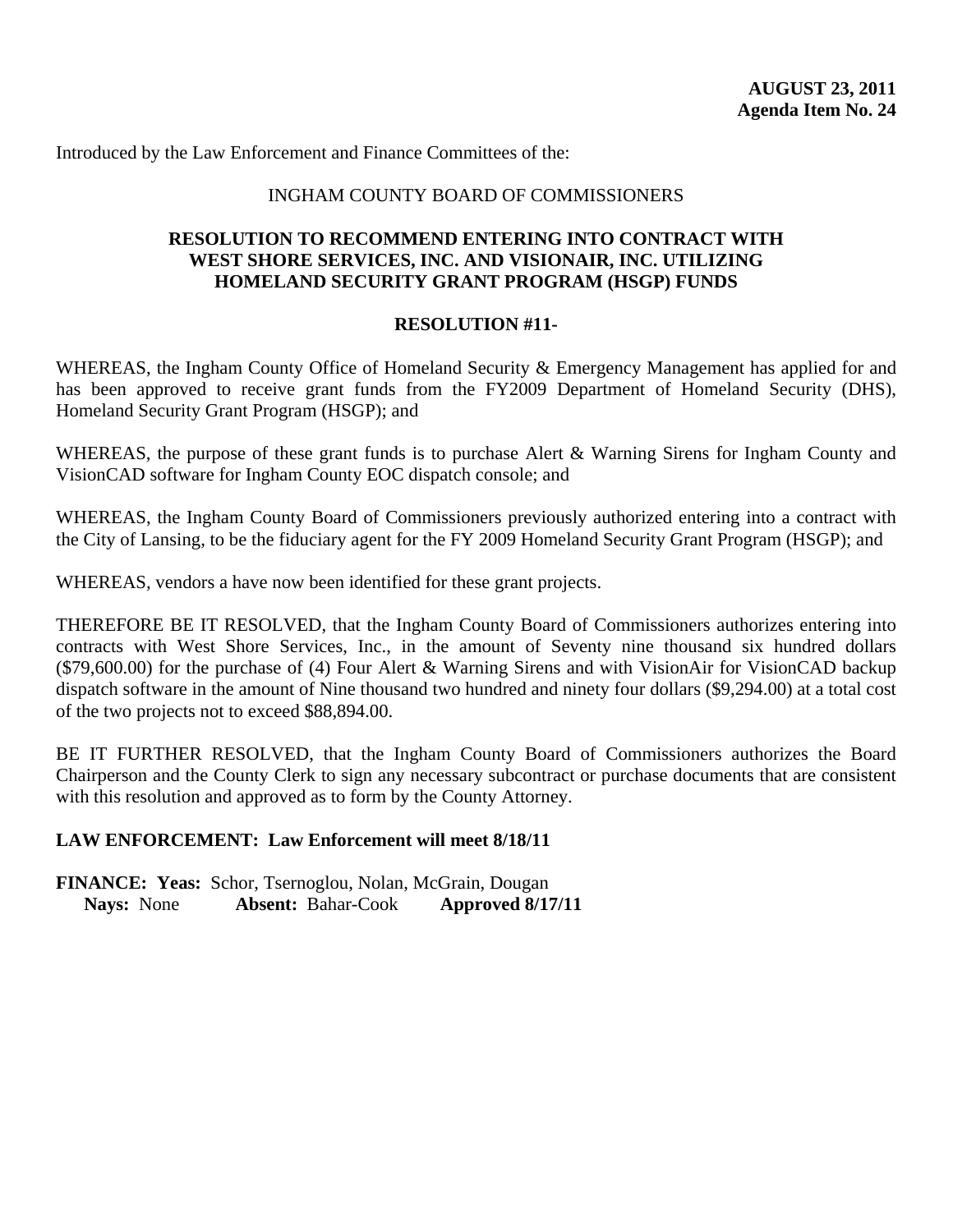Introduced by the Law Enforcement and Finance Committees of the:

#### INGHAM COUNTY BOARD OF COMMISSIONERS

### **RESOLUTION AUTHORIZING A CONTRACT WITH VISIONAIR FOR THE INGHAM COUNTY SHERIFF'S OFFICE VISIONMOBILE POLICE WORK TECHNOLOGY STATION SOFTWARE PROJECT MODULE ON THE NEW VISIONAIR COMPUTER AIDED DISPATCH (CAD) SYSTEM**

#### **RESOLUTION #11-**

WHEREAS, the Ingham County Board of Commissioners has established a 911 Emergency Telephone Dispatch Services Fund for Management and System Improvements to the County emergency dispatch system; and

WHEREAS, the Ingham County Board of Commissioners previously authorized through Resolution #07-182 an appropriation from the 911 Emergency Telephone Dispatch Services - 911 Fund for Management and System Improvements fund to match the federal COPS grant amount of \$130,125, for a grand total of \$245,448.03 to VisionAIR for the East Lansing 911 Center CAD System; and

WHEREAS, the Ingham County Board of Commissioners previously authorized through Resolution #11-30 an appropriation up to \$540,053 from the 911 Emergency Telephone Dispatch Services - 911 Fund for Management and System Improvements fund to migrate the current Lansing CAD System over to the integrated VisionAIR CAD System solution currently in place at the East Lansing 911 Center to include a APCO 911 Advisor software/maintenance third party purchase with APCO Institute to automate their Emergency Medical Dispatch (EMD) programs and a project Contingency fund; and

WHEREAS, this integrated and upgraded CAD system will be migrated over to be used as one unified CAD System at the new Ingham County Consolidated Dispatch Facility; and

WHEREAS, the Ingham County Sheriff's Office is recommending approval of a contract with VisionAIR for the purchase of the VisionMOBILE Police Work Technology Station Software Project module for the Sheriff's Office to be used in conjunction with the Lansing 911 Center VisionAIR CAD System that is scheduled to go live in late September; and

WHEREAS, this project will maintain the Ingham County Sheriff's Office patrol officers current functionality to communicate with dispatch both on calls for service and other police matters as well as car to car digital communication; and

WHEREAS, this project will enhance the Ingham County Sheriff's Office patrol officer's current functionality by adding new features including:

- Automated vehicle locator systems (AVL) that enables the 911 Center dispatch and all vehicles logged onto the system to see where the vehicles are located.

- A mapping feature allows dispatch to send a map that shows officers where calls for service are located at.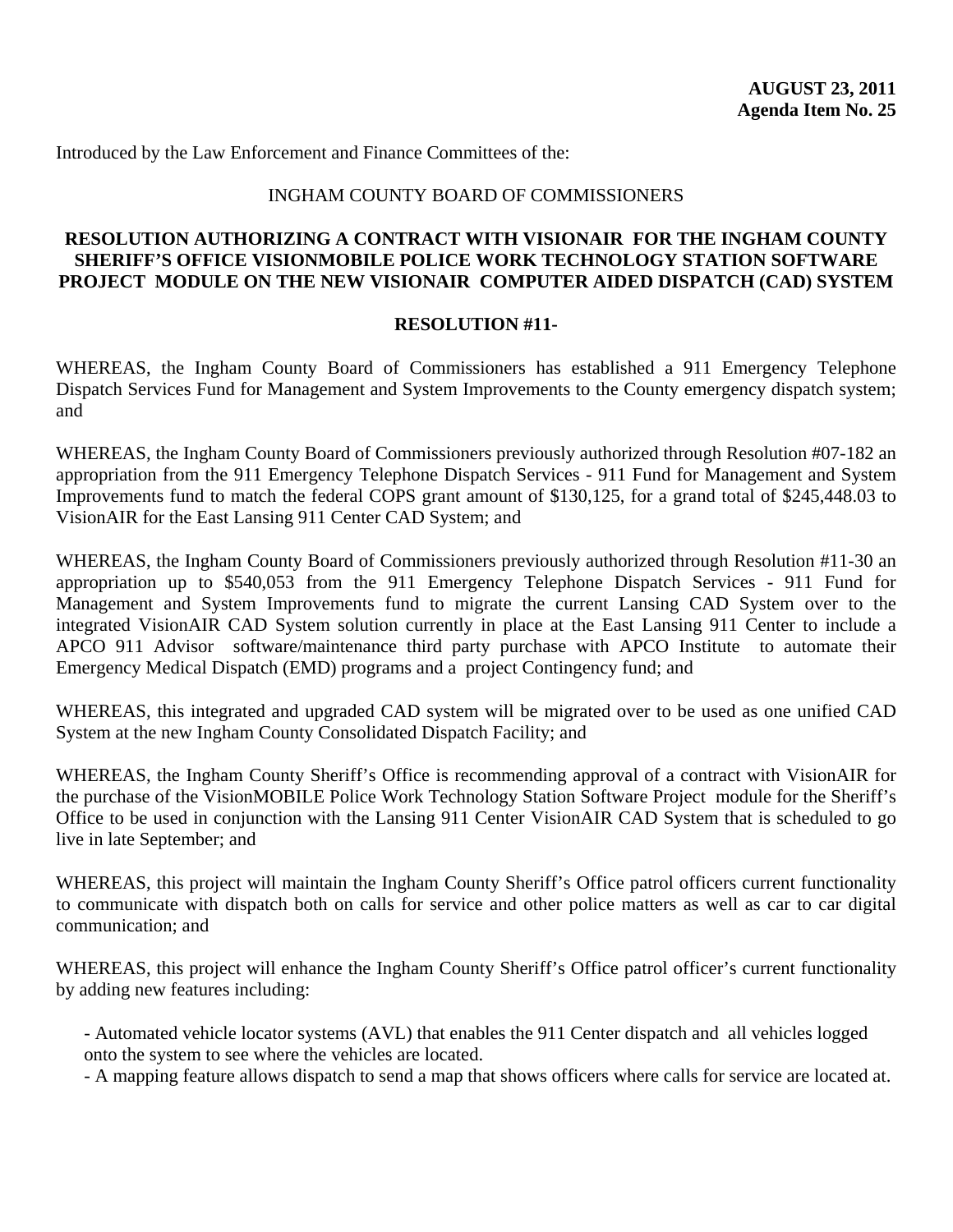## **RESOLUTION #11-**

- The Departments will also have available - VisionFBR - field based reporting (FBR) allowing report writing from the patrol vehicle.

THEREFORE BE IT RESOLVED, that the Ingham County Board of Commissioners authorizes a contract up to \$ 115,000 with VisionAIR for the purchase of the VisionMOBILE Police Work Technology Station Software Project module for the Sheriff's Office to be used in conjunction with the Lansing 911 Center VisionAIR CAD System along with a Project Contingency fund of \$5,750 for a total project cost of \$120,750.

BE IT FURTHER RESOLVED, that the Ingham County Board of Commissioners authorizes an appropriation of up to \$120,750 from the 911 Emergency Telephone Dispatch Services - 911 Fund for Management and System Improvements for this project.

BE IT FURTHER RESOLVED, that the Chairperson of the Ingham County Board of Commissioners and the County Clerk are authorized to sign any Software license agreement/purchase documents with VisionAIR and as well as any subcontracts with Lansing consistent with this resolution and approved as to form by the County Attorney.

# **LAW ENFORCEMENT: Law Enforcement will meet 8/18/11**

**FINANCE: Yeas:** Schor, Tsernoglou, Nolan, McGrain, Dougan **Nays:** None **Absent:** Bahar-Cook **Approved 8/17/11**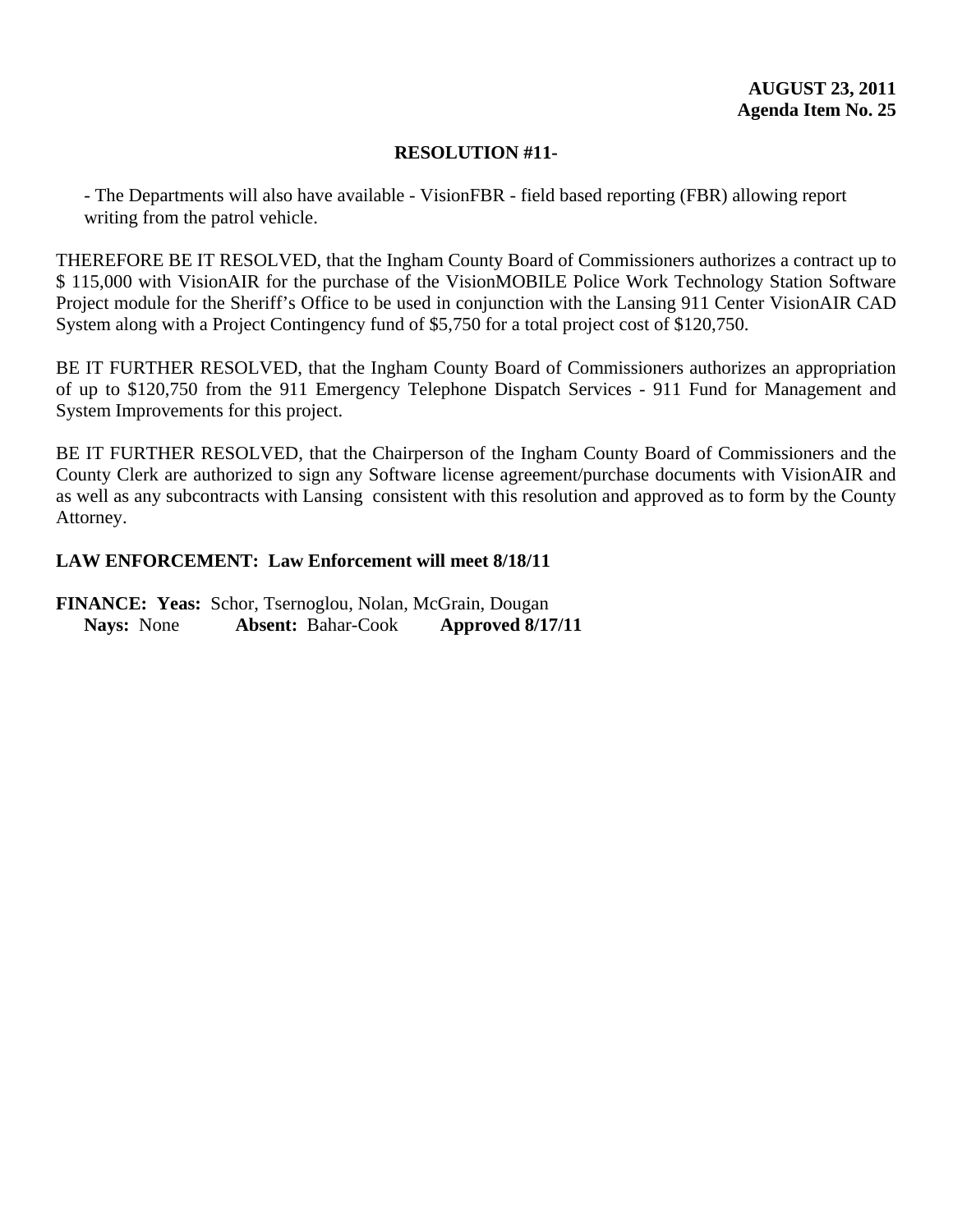Introduced by the Law Enforcement and Finance Committees of the:

### INGHAM COUNTY BOARD OF COMMISSIONERS

## **RESOLUTION TO AUTHORIZE ENTERING INTO AN AGREEMENT WITH ADVANCED WIRELESS TELECOM TO PURCHASE A NEW 911 PHONE SYSTEM WITH EATON, CLINTON, AND LIVINGSTON COUNTY**

### **RESOLUTION #11-**

WHEREAS, Ingham, Eaton, Clinton, and Livingston counties are all in need of a replacement 911 phone system; and

WHEREAS, Resolution #09-317 authorized the County Controller/Administrator to pursue an intergovernmental agreement with Eaton, Clinton, and Livingston counties in order to share the cost of the new 911 phone system; and

WHEREAS, Resolution #10-284 authorized entering into the intergovernmental agreement; and

WHEREAS, the new 911 phone system will be implemented into the current City of Lansing PSAP and be migrated to the new Ingham County consolidated 911 PSAP and serve as a peer and backup to Eaton, Clinton, and Livingston counties; and

WHEREAS, Ingham County was previously awarded \$100,000 towards the cost of purchasing hardware for a new IP-Based Phone System for the new consolidated 911 Center through a public safety technology grant from the U.S. Department of Justice, Office of Community Oriented Policing Services; and

WHEREAS, the proposed cost for the Ingham County portion of the new 911 phone system is \$756,149.15 with a 5% contingency fund being recommend; and

WHEREAS, the total cost of the new 911 phone system project is not to exceed \$793,957.

THEREFORE BE IT RESOLVED, that the Ingham County Board of Commissioners do hereby authorize entering into an agreement to purchase Ingham County's portion of a new 911 phone system from Advance Wireless Telecom in the amount of \$708,649.15, in addition \$47,500 is approved to move and consolidate the phone system from the Lansing and East Lansing 911 Center's to the new Ingham County 911 Center for a total contract cost of \$756,149.15.

BE IT FURTHER RESOLVED, that the Ingham County Board of Commissioners authorizes a five per cent contingency fund in the amount of \$37,807.85 for a total project cost of up to \$793,957.

BE IT FURTHER RESOLVED, that the Ingham County Board of Commissioners authorizes an appropriation of up to \$693,957 from the 911 Emergency Telephone Dispatch Services - 911 Fund for Management and System Improvements for this project to be used in conjunction with the \$100,000 in grant funds.